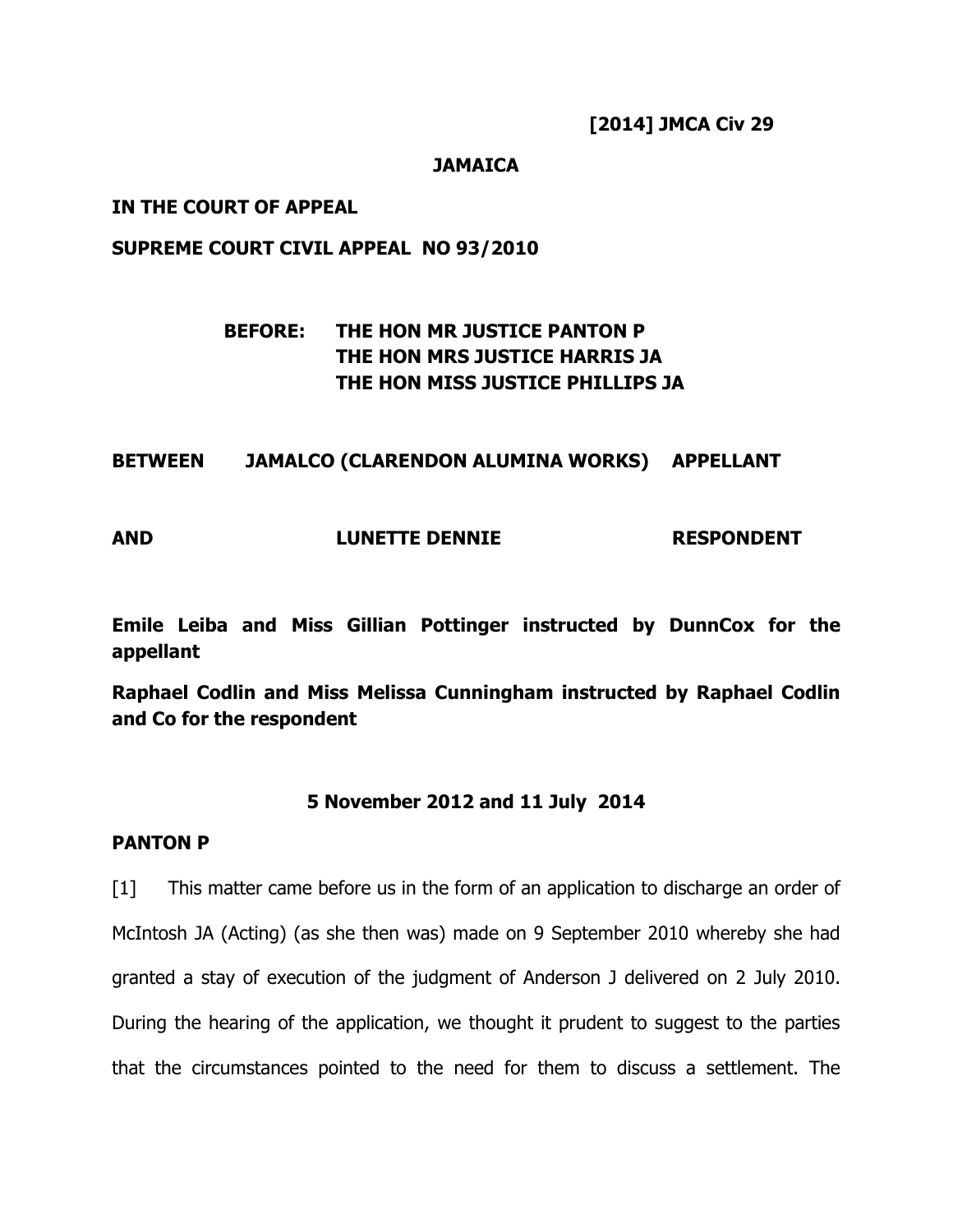matter was adjourned to facilitate the process. However, the discussions proved fruitless so the hearing was resumed. At the suggestion of the parties we decided to hear the appeal itself.

[2] The judgment that has been appealed was delivered on 2 July 2010 by Anderson J (now retired). Notice of appeal was filed on 27 July 2010. A counter-notice of appeal was filed on 10 August 2010 and an amended counter-notice filed on 31 August 2012. At the commencement of the hearing of the appeal the counter-notice of appeal (as amended) was withdrawn.

[3] In the claim, the respondent and her late husband (Mr Dennie) sought the following:

- (1) damages for breach of contract;
- (2) specific performance of the said contract;
- (3) interest on the said damages at a rate of 27%; and
- (4) such further and other relief as the court deems fit.

#### The pleadings

[4] The particulars of the claim indicate that the respondent and Mr Dennie were owners of registered property at Whitney in Clarendon. On 17 September 1998, they agreed with the appellant to exchange their land with buildings thereon for other land to be provided by the appellant on the basis of:

- (1) one acre for each acre of arable land; and
- (2) half acre of arable land for each acre of rocky land.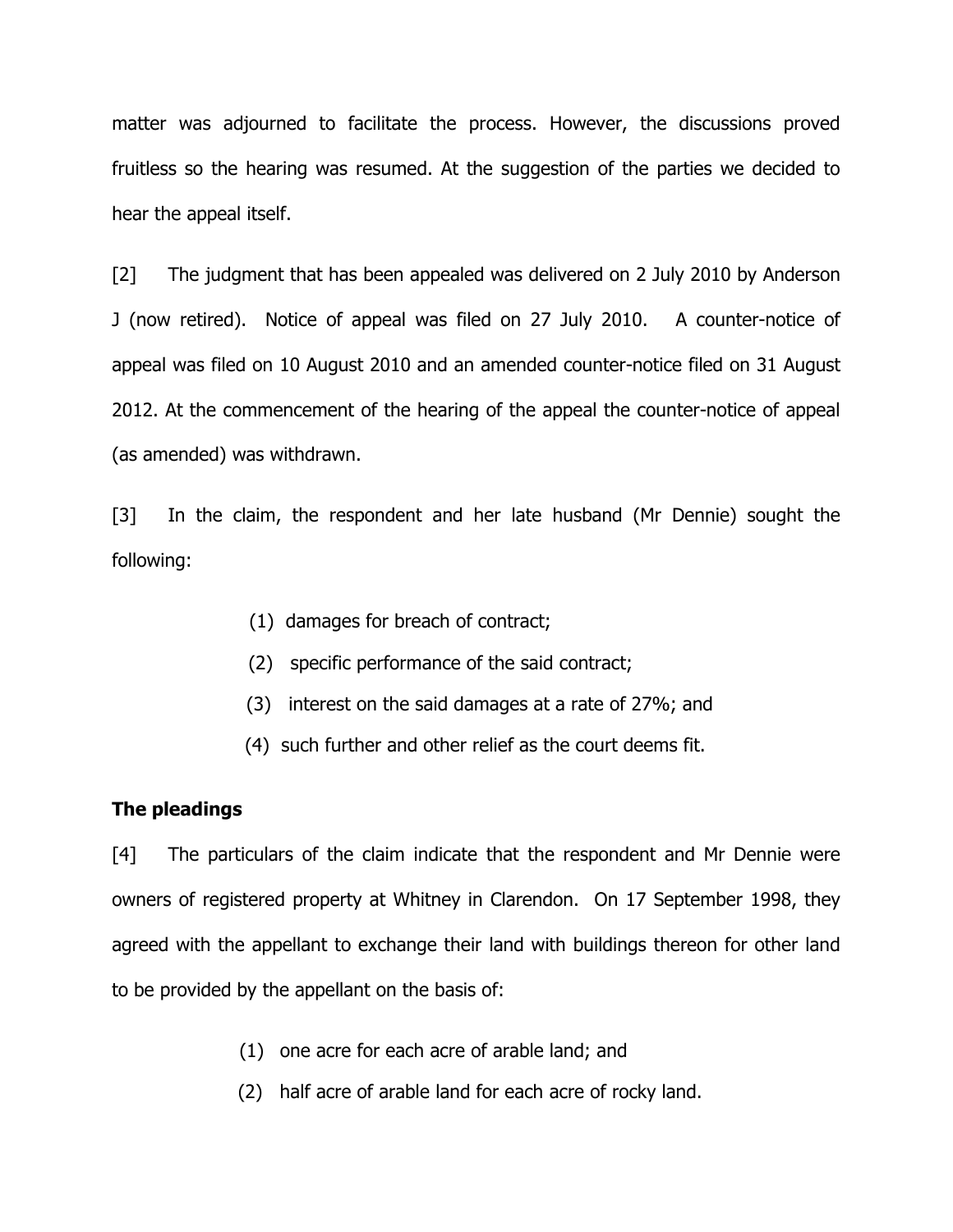[5] The respondent and Mr Dennie were to be compensated in cash for crops and mature fruit trees growing on the land, as well as for two pig pens and an unfurnished shed. In addition, the appellant was obligated to provide a dwelling house, an outside toilet, an outside kitchen, an outside bathroom and a coop. These were to be constructed by the appellant on the replacement land, and were to be of equal total area and size as those being exchanged.

[6] The appellant was to have the title made out in the names of the respondent and Mr Dennie.

[7] The respondent and Mr Dennie duly surrendered their property and were placed in what they described as "unsuitable temporary accommodation" at Denbigh, Crawle, Clarendon. Subsequently, they were offered "a resettlement house at McGilchrist Pen" which they claim was not in compliance with the terms of the agreement. Accordingly, they remained in the temporary accommodation. Among their complaints is the appellant's failure to provide the coop. There have been repeated demands by the respondent and Mr Dennie for the appellant to honour the terms of the agreement but they have failed to do so.

[8] In its defence, filed in April 2005, the appellant admitted to the terms of the agreement and acknowledged that the coop had not up to then been constructed. It admitted that the house at McGilchrist Pen was on less land than the exchanged house, but said that it had provided additional land at Lot 102 Rock Heights, to make up for the shortage at McGilchrist Pen.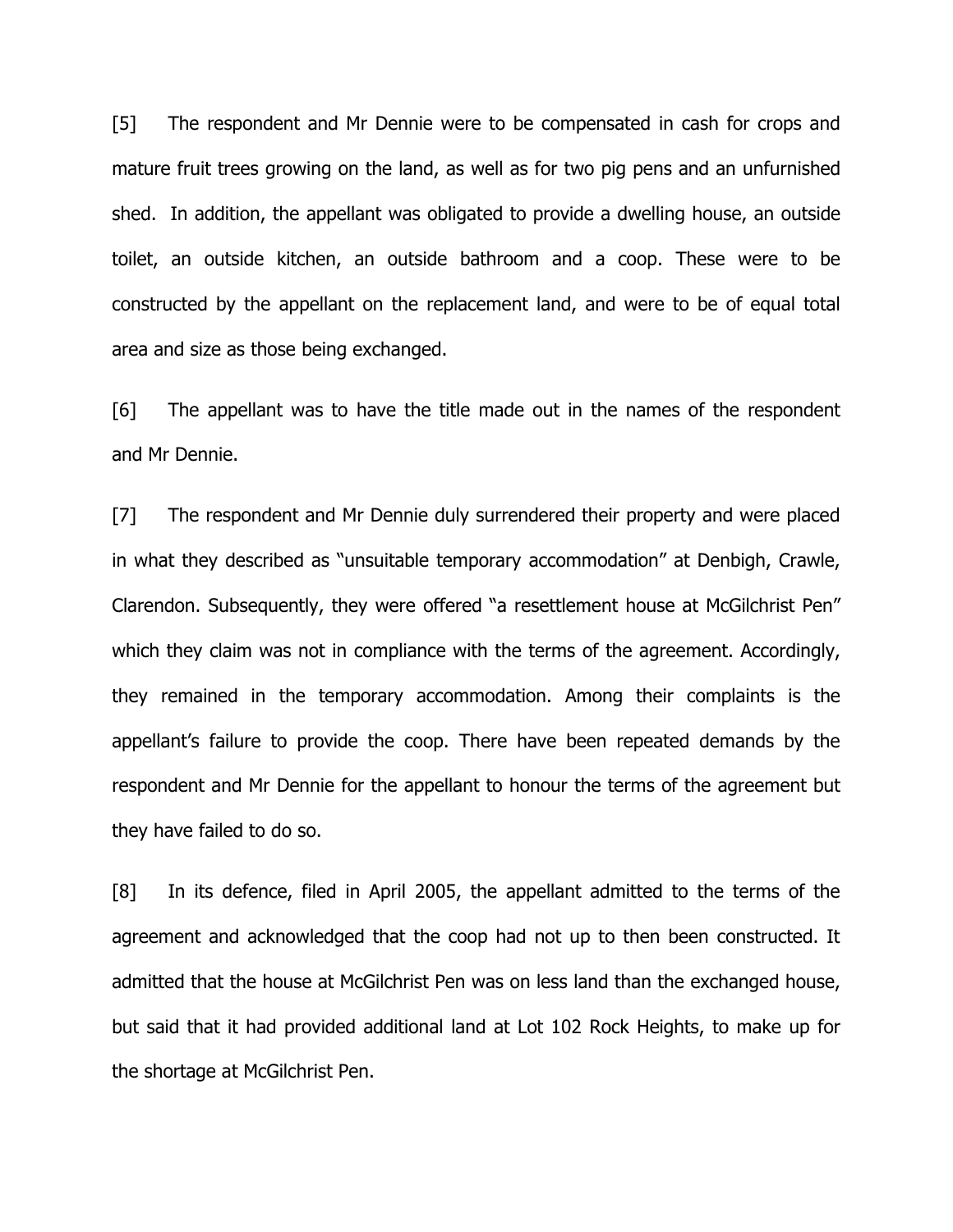[9] Notwithstanding the failure to construct the coop and its failure to provide a house and outhouses on the replacement land, the appellant denied that it was in breach of contract.

## The evidence

[10] By the time the matter came up for trial before Anderson J, Mr Dennie had died and no legal representative had been appointed on his behalf. Evidence was heard from the respondent and her daughter, on the one hand, and Mr Michael Ferguson the appellant's lands department administrator, on the other hand. The evidence before the learned judge established the following:

- the agreement called for one parcel of land, not two;
- the appellant unilaterally decided to split the respondent's and Mr Dennie's holding into two;
- the house that has been constructed by the appellant for the Dennies is 40 square feet smaller than their former house;
- Mr Dennie had signed the floor plan of the new house stating that payment for the shortfall in square footage was acceptable to him;
- the respondent was not a party to Mr Dennie's indication of willingness to accept a smaller space in exchange for payment;
- up to the time of trial, no payment had been made in this regard by the appellant;
- payment has been made for the pig pen, the zinc shed and the crops and fruit trees; and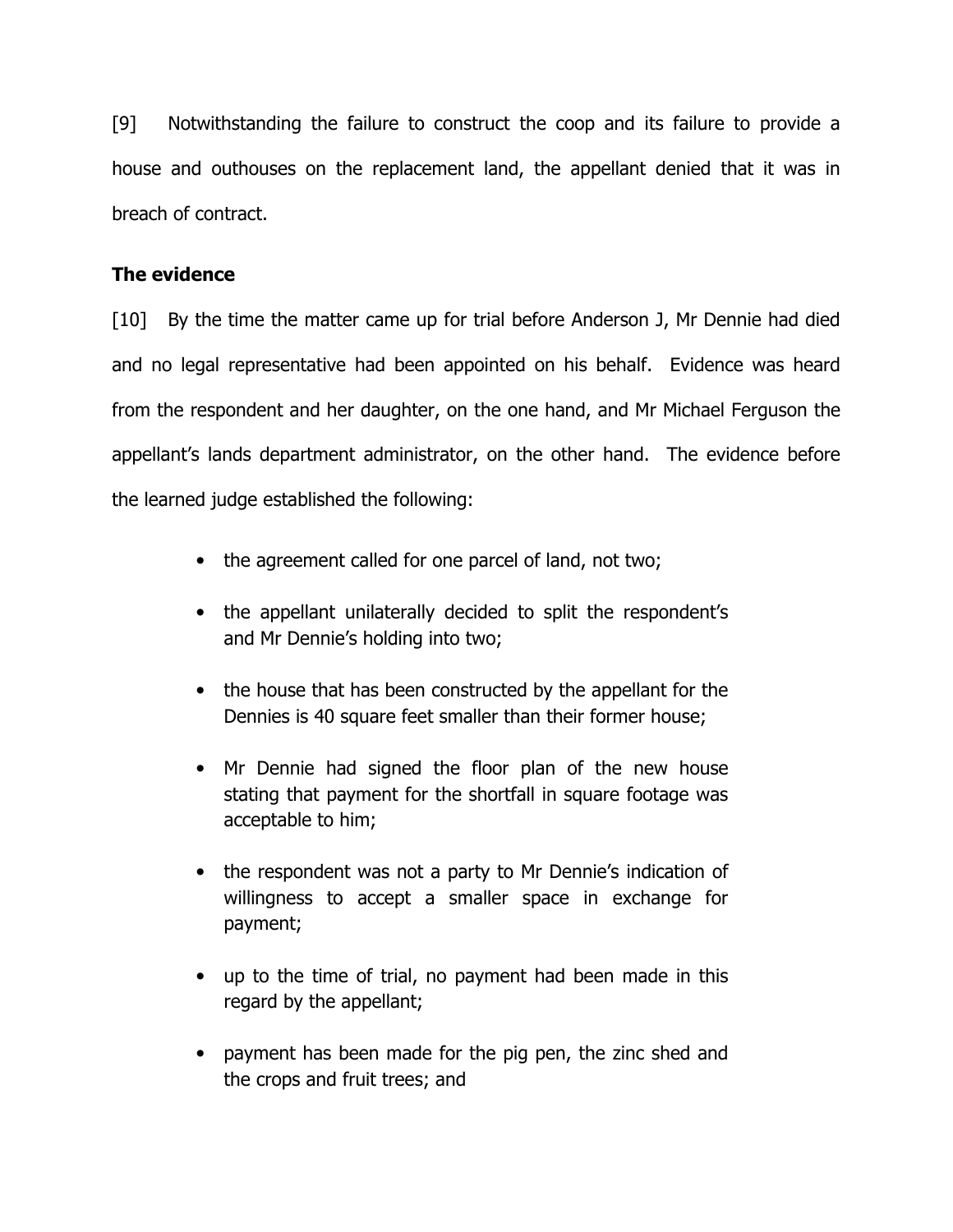• there has been no consultation with the respondent in respect of the failure to erect the coop.

#### The judge's decision and the challenge to it

[11] The learned judge found that there had been a breach of contract by the appellant, and awarded general damages accordingly. He made separate awards for the failure to provide a replacement house of equal area, the failure to provide the appropriate acreage of land in one place, and for the failure to build the coop. In total, he awarded general damages of \$3,000,000.00. The order of the learned judge and the grounds of appeal are stated fully in the judgment of my learned sister Phillips JA which follows. There is no need to repeat them here.

[12] There can be no valid complaint against the finding that the appellant is in breach of the contract. In fact, Mr Emile Leiba for the appellant said that "it was accepted that there was a shortfall in the square footage". Hence, there was little wonder that he also said, "the appeal is really as regards damages".

[13] In assessing the damages, the learned judge said that the focus had to be on the failure of the appellant to provide the respondent with the house to which she and Mr Dennie were entitled. His words were:

> "Research will indicate that if the claimant was to build on the additional forty square feet of the building to which it [sic] is entitled, it would cost somewhere in the region of six thousand dollars per square foot. But given that the structure is already in place, in order to accommodate the addition there may be need to re-configure the present structure, and this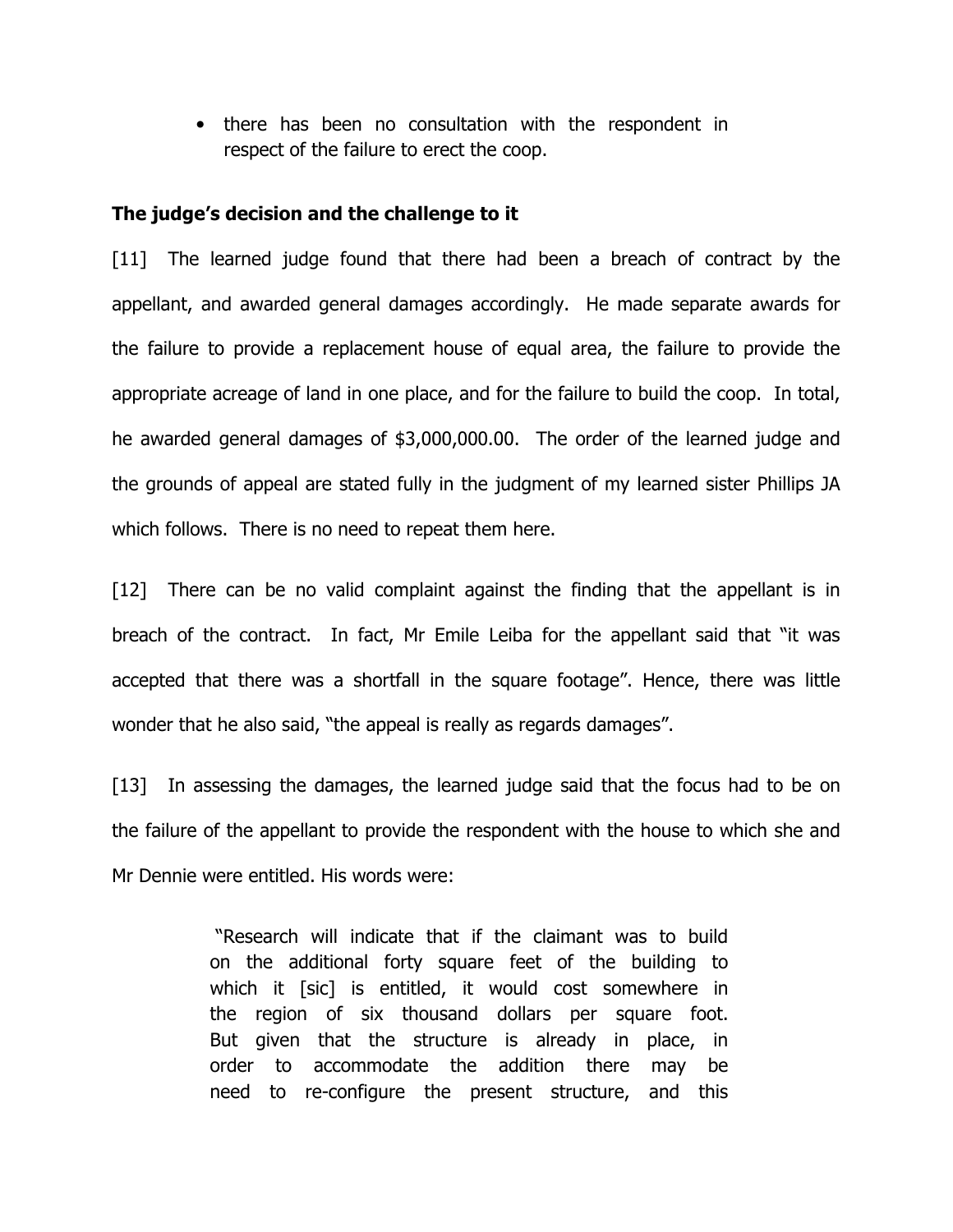will incur additional costs. I would award a figure of one million two hundred and fifty thousand dollars for the failure to provide a building of the same total area as the one given up."

This statement was criticized by Mr Leiba who said that there was no evidential base for the figures that the learned judge used in his assessment. Mr Leiba referred to this court's decision in Attorney-General of Jamaica v Tanya Clarke (SCCA 109/2002 – delivered 20 December 2004) where Cooke JA reiterated that this court has "accepted as correct the principle enunciated by Lord Goddard CJ in **Bonham-Carter v Hyde Park Hotel Ltd** [1948] 64 TLR 177 at 178".

[14] Mr Leiba submitted that while the court has the power to extrapolate, there must be an evidential basis upon which this exercise can be carried out. This submission, he said, applied to all sums awarded by the learned judge. He said that the inconvenience suffered by the respondent "needed evidence so as to make an award". The respondent, he said, should have put forward "reasonable evidence". In response to a question from the court, he said that a nominal award should have been made and, in his estimation, that would have been no more than \$100,000.00. He added that even if the sums awarded are deemed appropriate, they should have been discounted by 50%, on the basis that the contract was signed by two persons (the respondent and Mr Dennie) one of whom is now deceased. The surviving claimant, submitted Mr Leiba, cannot be entitled to full damages. On this score, Mr Codlin for the respondent said that the property was held as joint tenants and so the respondent inherited Mr Dennie's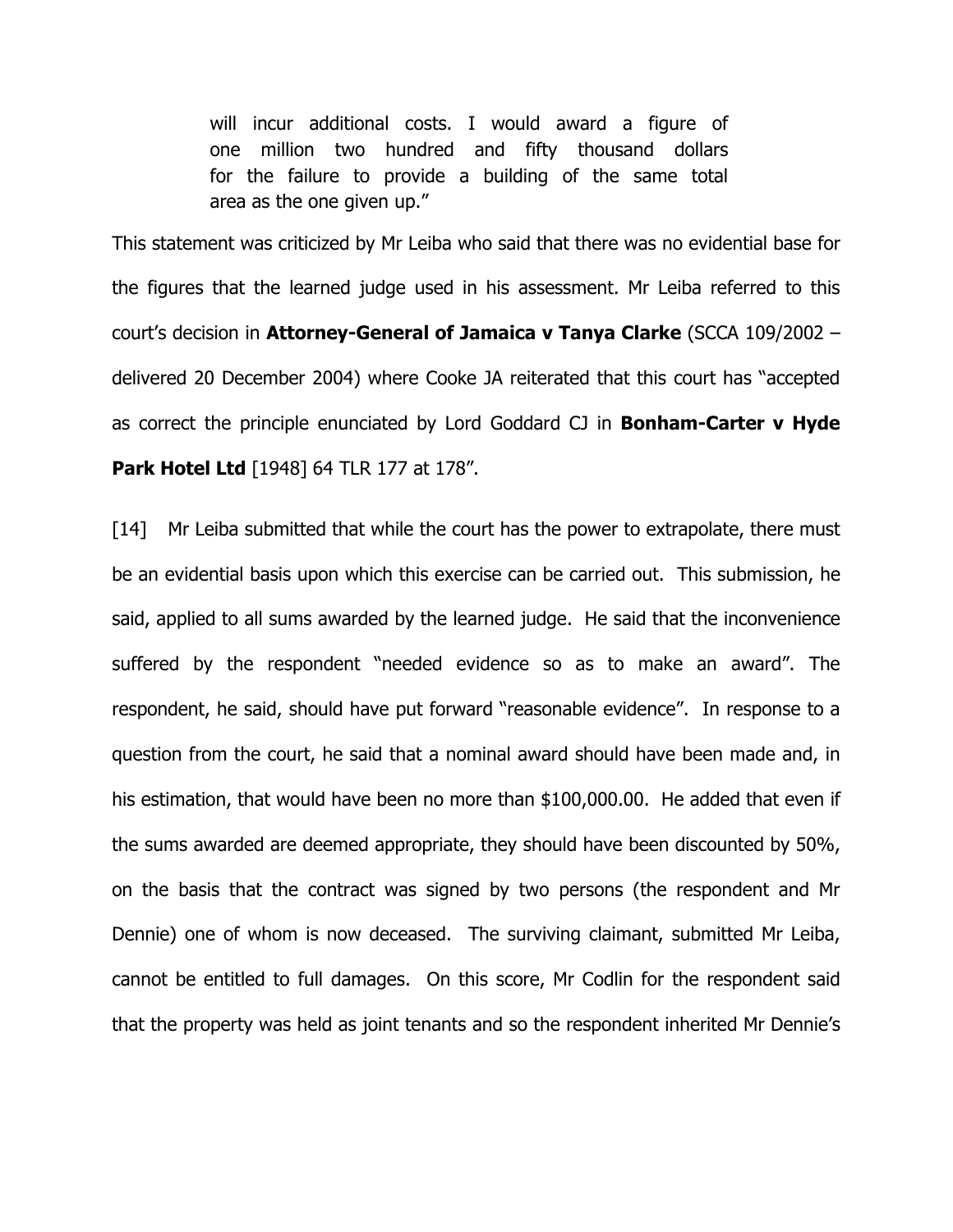share by right of survivorship. Mr Leiba, however, did not think that the right of survivorship is applicable in this situation.

[15] I am unable to accept Mr Leiba's submission that the respondent would be entitled to only 50% damages. The respondent and Mr Dennie signed a contract to deliver up their house to the appellant, and to receive in return a house of equal square footage. There was no arrangement for each to receive 50% of the value of a house. It defies proper reasoning, and is in my opinion repugnant to the principles of justice, to say that due to the death of Mr Dennie, the respondent is now in effect condemned to receiving the equivalent of half of a house. While Mr Dennie was alive, the respondent was entitled to the comfort and convenience of the entire house – not a half of it. Mr Dennie's death cannot therefore be used to the respondent's disadvantage. It is very disappointing that the appellant should be seeking to benefit in this way from the death of Mr Dennie.

[16] Mr Leiba said that it was unclear whether the damages related to the date of breach or the date of hearing; but that, in any event, there was no evidence to support the judge's reference to \$6,000.00 per square foot to build a structure. He said that the appellant was not given the opportunity to provide evidence on the point or to challenge it. At the trial, Mr Michael Ferguson, the appellant's lands department administrator gave evidence as regards the rental costs for the Dennies, and the various payments made to them for their crops. He would have had at his disposal information as to the cost per square foot to build the structure that was built. There was nothing to prevent him giving such details in evidence.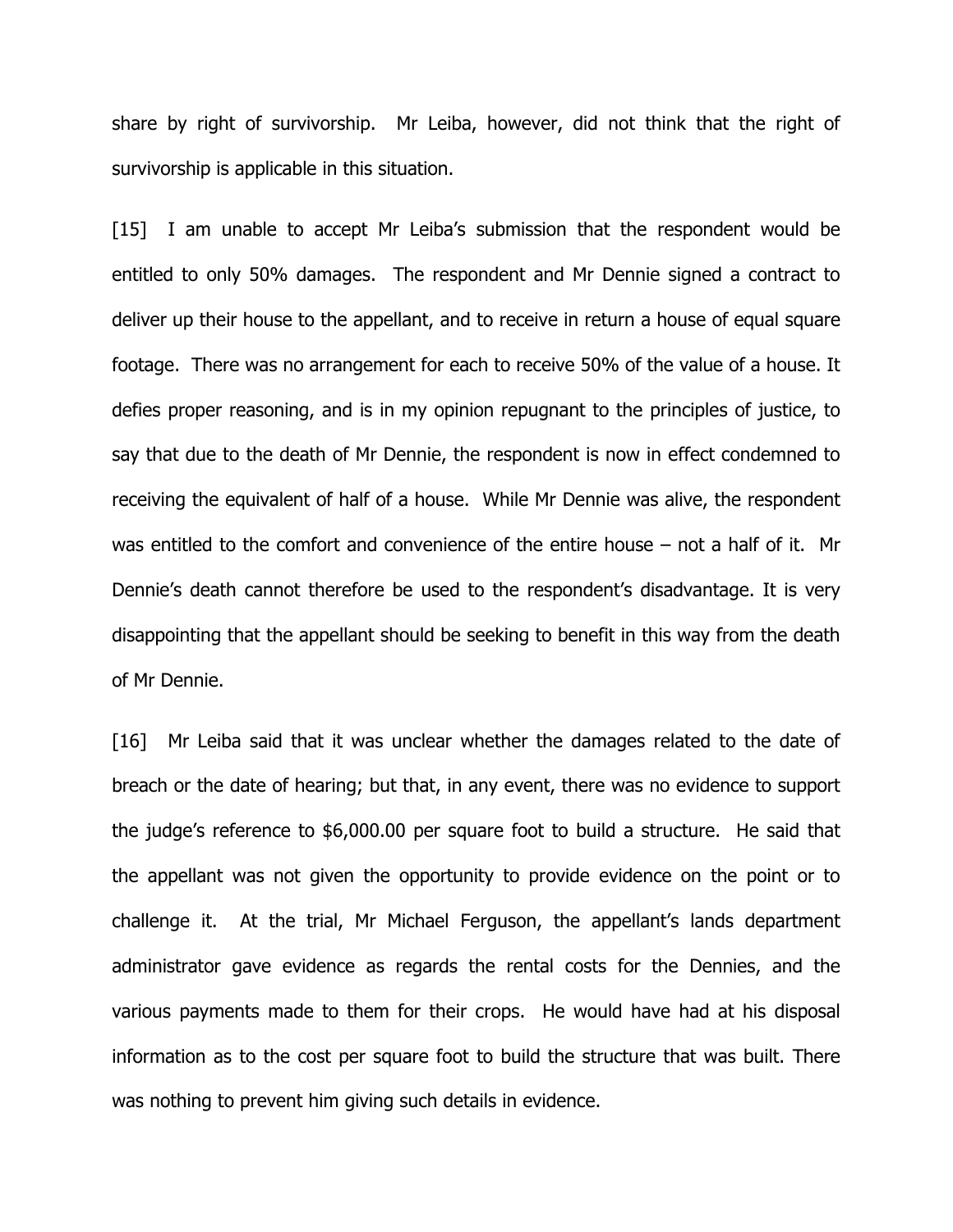#### The resolution

[17] Earlier, reference was made to the appellant's reliance on the principle stated in

**Bonham-Carter v Hyde Park Hotel Ltd.** In that case, Lord Goddard said this:

 "On the question of damages I am left in an extremely unsatisfactory position. Plaintiffs must understand that if they bring actions for damages it is for them to prove their damage; it is not enough to write down the particulars, and, so to speak, throw them at the head of the Court, saying: 'This is what I have lost; I ask you to give me these damages'. They have to prove it."

The case before Lord Goddard was one in which a guest's room had been broken into and property stolen therefrom. The hotel keeper was held liable, and although the learned Chief Justice was unhappy with the state of the evidence as regards damages, he did award £275.00 to the plaintiff. In any event, I am of the view that the principle is more apt in respect of special damages. In the instant case, there has been a breach of contract and the challenge is in respect of the awards of general damages.

[18] In respect of the date to which the damages ought to relate, the case **Wroth** and Anor v Tyler  $[1974]$  1 Ch 30,  $[1973]$  1 All E R 897 provides some guidance. There, the defendant contracted to sell his bungalow (where he lived with his wife and adult daughter) to the plaintiffs with vacant possession for £6,000.00. His wife entered on the Land Register a notice of her rights of occupation thereby preventing the sale. The defendant informed the plaintiffs that he was unable to complete the sale and offered to pay damages. Given the wife's statutory right, Megarry J (as he then was) thought it best to award damages in substitution for decreeing specific performance. At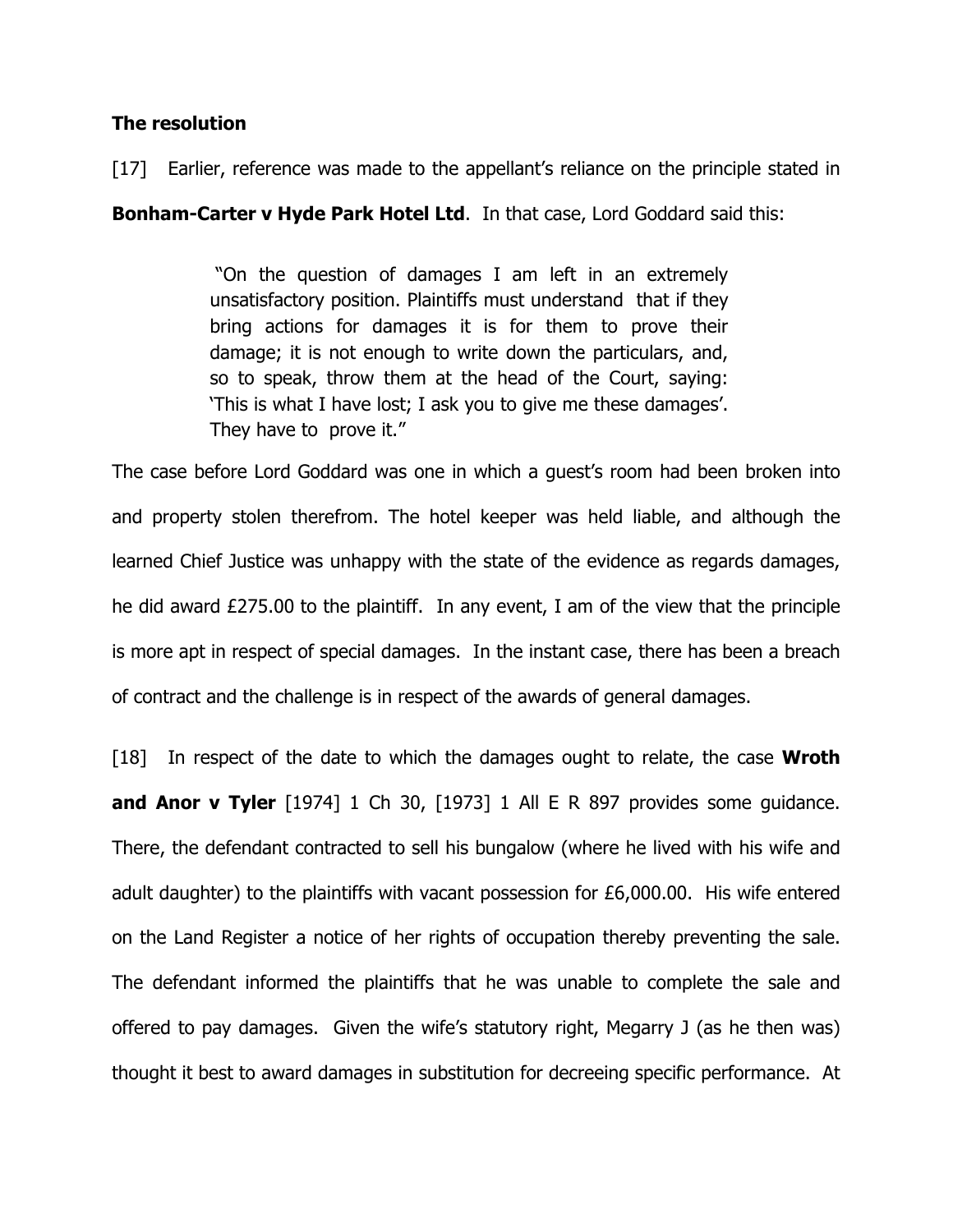the time of the hearing the bungalow was worth £11,500.00. In determining the proper amount to award as damages, Megarry J said:

> "Now the principle that has long been accepted is that stated by Parke B in Robinson v Harman (1848) 1 Exch. 850, in which, incidentally, the rule in Flureau  $v$  Thornhill, 2 Wm. Bl. 1078 was considered. Parke B. said, at p. 855:

 'The rule of the common law is, that where a party sustains a loss by reason of a breach of contract, he is, so far as money can do it, to be placed in the same situation, with respect to damages, as if the contract had been performed'." [page 56 G-H]

Megarry J continued:

"... on principle I would say simply that damages 'in substitution' for specific performance must be a substitute, giving as nearly as may be what specific performance would have given" [page 59 E].

Consequently, Megarry J reckoned that at the date of hearing the plaintiffs would have needed another £5,500.00 "to purchase an equivalent house". And so, he ordered that amount to be paid in lieu of specific performance.

[19] In answer to Mr Leiba's query, therefore, the damages are as of the date of the award.

[20] There is no doubt that in this matter, the respondent has been put to great inconvenience and hardship by the failure of the appellant to honour the bargain that it made with her and Mr Dennie. To have given up her residence and to have waited for the replacement house for so long, only to find that it is of less space than agreed has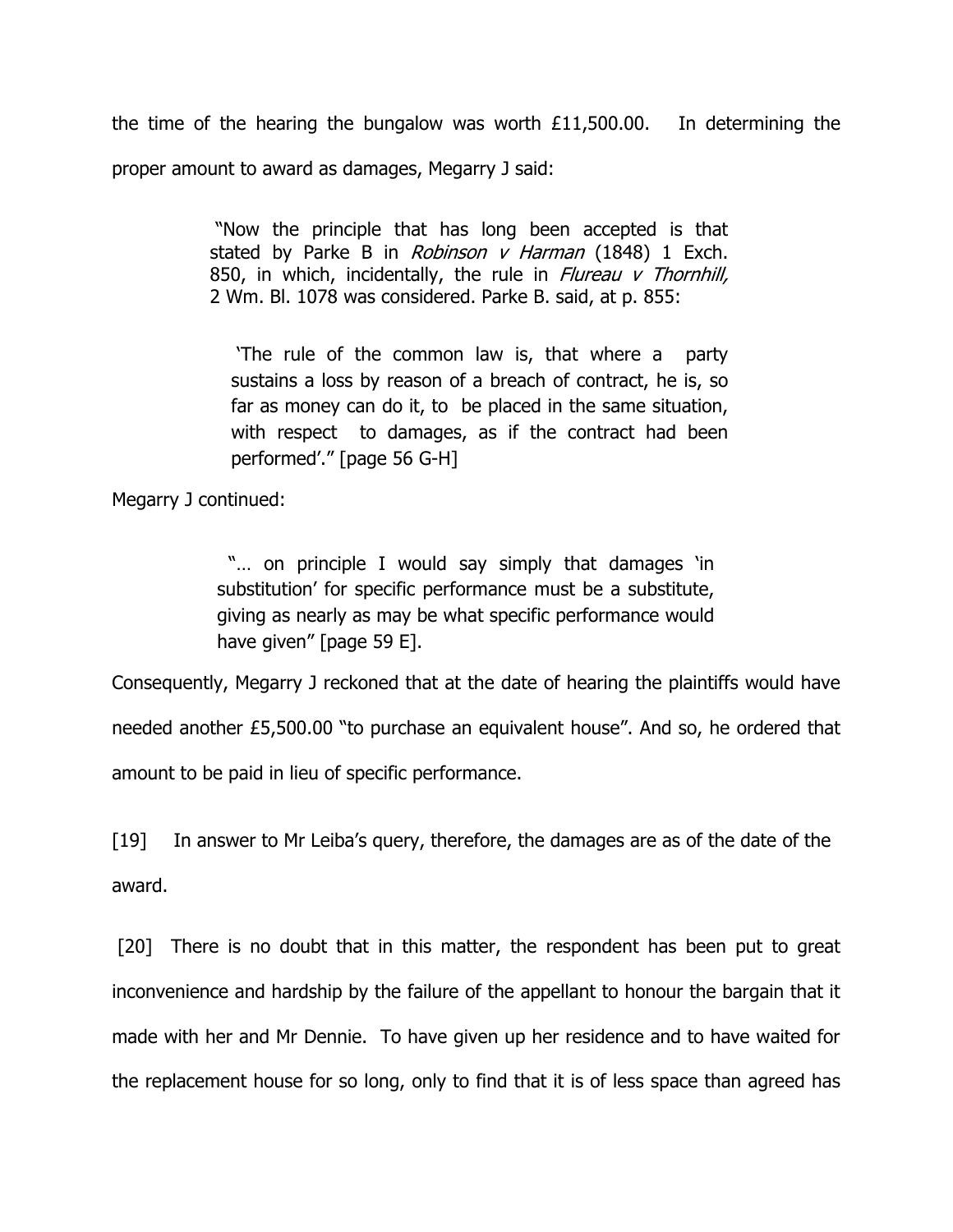caused much discomfort and unhappiness. This ought not to be viewed as of minor importance. Rural folk treasure their space and comfort. The learned judge had to do the best he could, with the evidence he had, to compensate the respondent for her loss.

[21] Mr Leiba's complaint that the judge extrapolated without any evidential base has to be viewed in the light of the obvious loss that the respondent has suffered, and is still suffering. In this situation, where the evidence does not enable precise quantification, the learned judge was correct to assess damages on the available evidence (Tai Hing Cotton Mill v Kamsing Knitting Factory [1979] AC 91). The learned judge erred in referring to research indicating that the cost of building the additional 40 sq ft being in the region of \$6,000.00 per sq ft seeing that the evidence did not include the research. However, that is not a good reason to set aside the award. In looking at awards of this nature, this court should only set aside an award if it is either inordinately high or inordinately low: Flint v Lovell [1935] 1 KB 354. Taking into consideration matters relating to the currency, particularly its value, it would not be reasonable for the assessment in this case to be thought inordinately high.

[22] Earlier, reference was made to the case Tai Hing Cotton Mill v Kamsing **Knitting Factory.** There, the Privy Council dealt with the assessment of damages arising from a breach of contract. It was apparent that substantial loss had been suffered but the material to enable the loss to be precisely quantified was lacking. The Privy Council considered the possible courses that were open to it to resolved the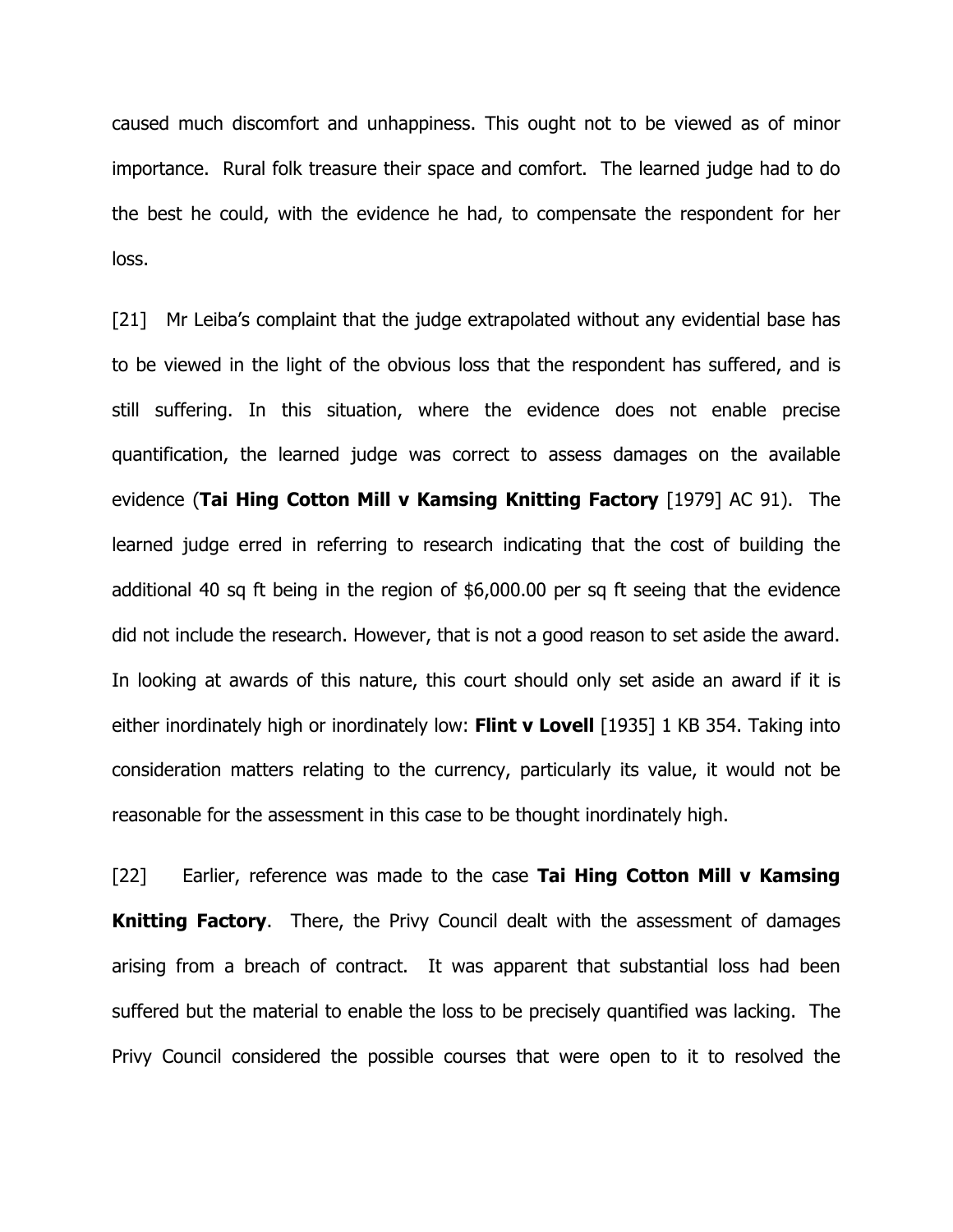matter. These courses included ordering a retrial, restoring the figures fixed by the lower court, or fixing a new figure. Lord Keith of Kinkel said:

> "Their Lordships are not disposed to order a new trial. Amendment of the pleadings would be required and the delay, trouble and expense which would be involved in further proceedings do not appear to their Lordships to be consonant with the due administration of justice. The problem about the figure of damages fixed by Briggs C.J. is that it was plainly arrived at upon a wrong basis, and that is now common ground between the parties. In the result, their Lordships have come to the conclusion that the ends of justice would best be served if they were to fix a new figure of damages as best they can upon the available evidence, such as it is."

[23] This matter has been before the court for a long time. Justice has been delayed for too long. There is no need to fix a new figure of damages, as was done in Tai Hing **Cotton Mill.** While acknowledging that Anderson J erred in the method by which he arrived at the figures he awarded, it cannot be said that the individual awards or the overall award of \$3,000,000.00 are too high. In the circumstances, there is no basis for the awards to be disturbed. The appeal ought to be dismissed with costs to the respondent to be agreed or taxed.

#### HARRIS JA

[24] I have read the draft judgments of the learned president and my sister Phillips JA and agree with their reasoning and conclusion. I have nothing to add.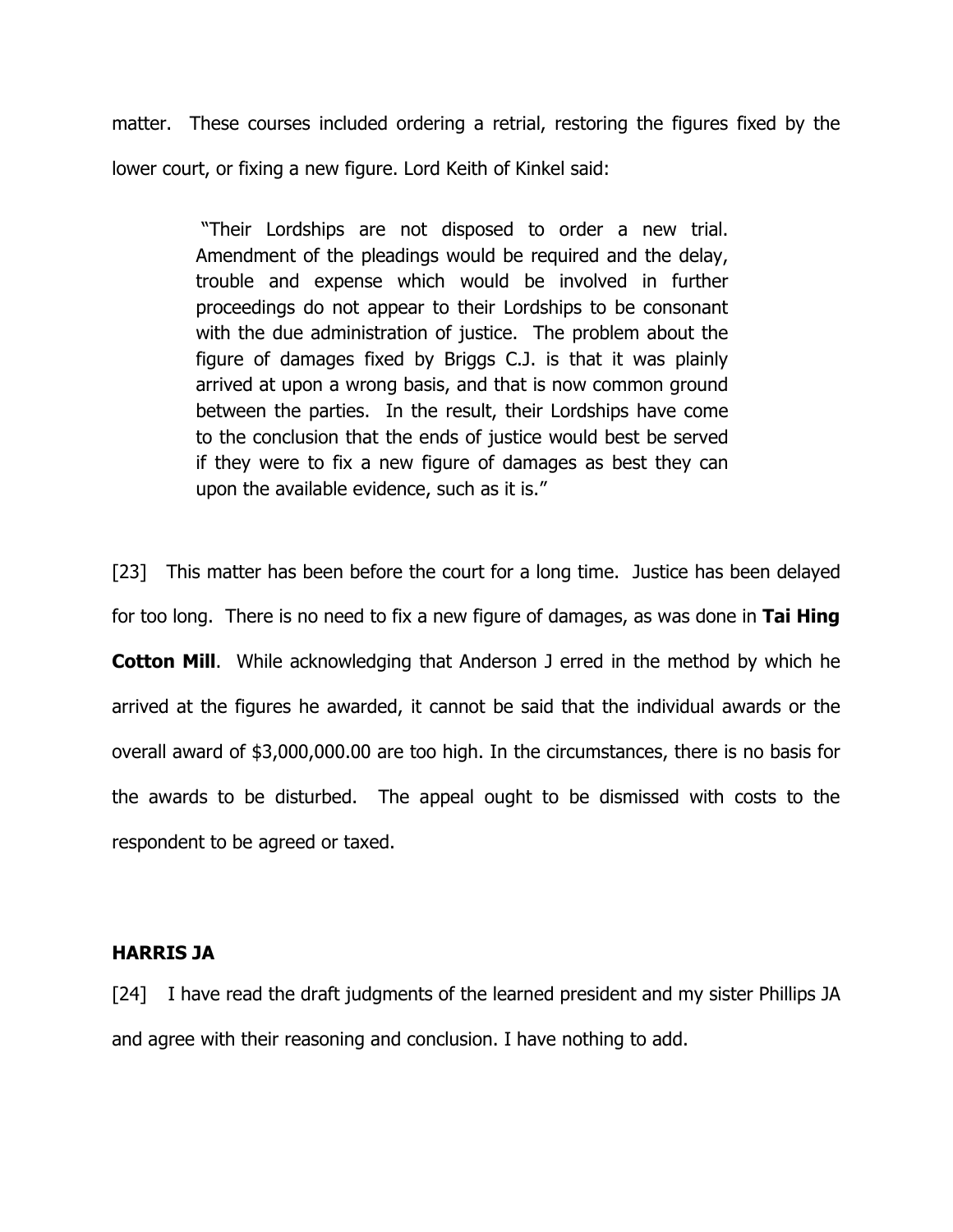#### PHILLIPS JA

[25] This matter has had the most unusual history through the courts and even before that. I agree with the statement of the learned trial judge, made when he commenced his oral judgment after the trial in 2010, that he was "deeply saddened by the facts of this case". He indicated that "the case was not unlike perhaps thousands of others which have been repeated time and time again all over the mining areas of Jamaica, as mining companies sought access to bauxite deposits situated on lands on which families had previously resided sometimes for many years. Resettlement of such families on alternative sites became a common feature of the mining industry". Unfortunately, the agreement between the appellant (Jamalco) and the respondent and her husband George Dennie (the Dennies) did not go well and an agreement which was entered into between the parties in 1998 has not yet been fulfilled.

[26] In this case, Jamalco wished to mine lands owned by the Dennies at Whitney in the parish of Clarendon. The parties entered into an option agreement to achieve that objective. The Dennies claimed that Jamalco had breached the agreement in several ways and filed a claim form on 29 July 2004, claiming damages for breach of contract, specific performance of the said contract, interest and costs. For whatever reason the litigation meandered through the courts, but was eventually tried on 28, 29 and 30 June and 2 July 2010. Mr Dennie died before the trial began and on the first day of trial as no order had been made appointing a representative to pursue his claim, his claim was struck out. Anderson J made certain orders, which resulted in an appeal being filed on behalf of Jamalco on 27 July 2010 and a counter notice of appeal on 10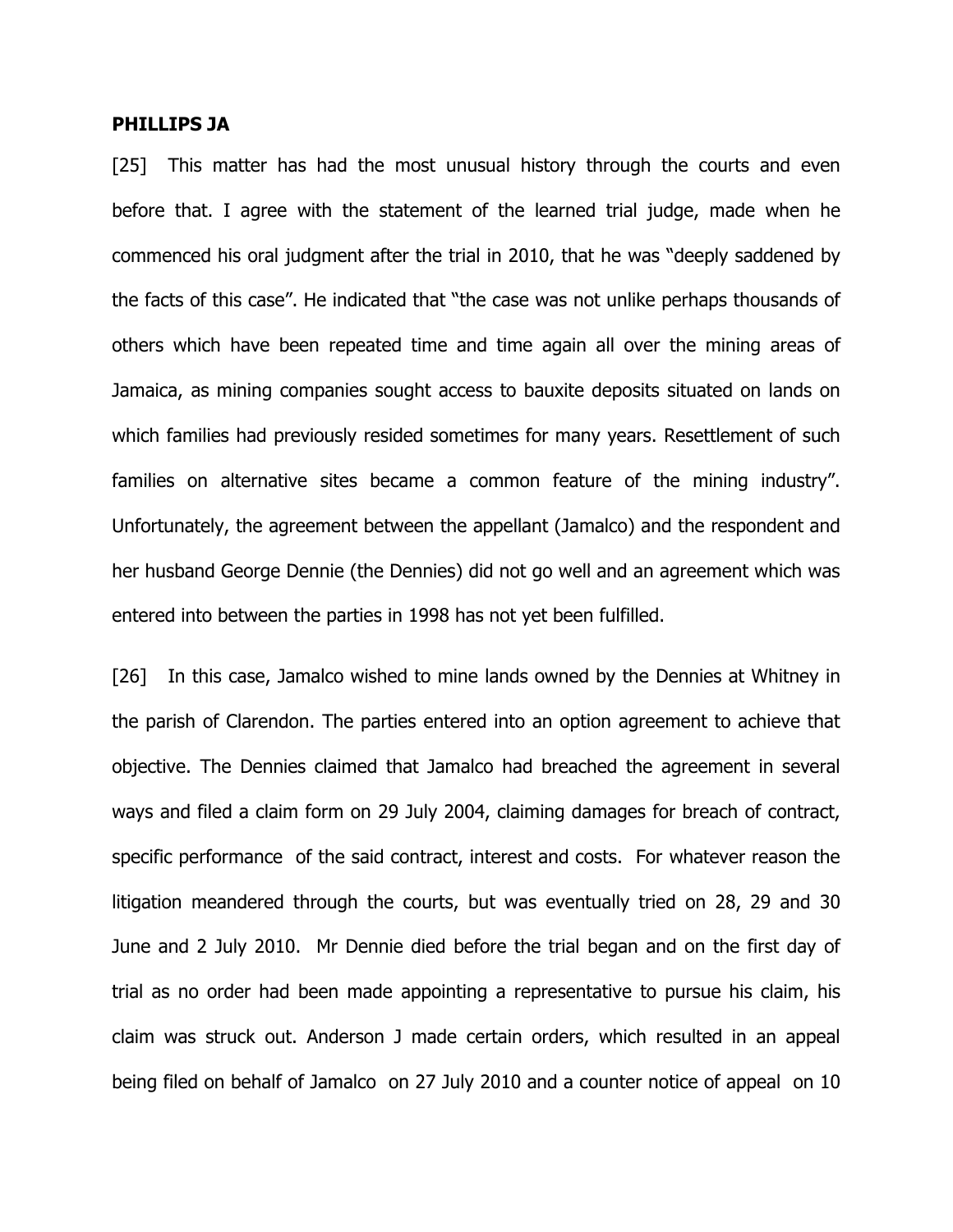August 2010 on behalf of Mrs Dennie. At the hearing of the appeal the latter was abandoned. Ultimately Jamalco's appeal was essentially one challenging the sums awarded by the court for damages. As a consequence the judgment will necessarily be concentrated on that.

[27] The option agreement set out certain matters which had been agreed between the parties, which matters were faithfully reproduced in the particulars of claim filed on behalf of the Dennies namely:

- "1. Land referred to on page one of this agreement will be surveyed to determine the exact amount.
- 2. Land will be exchanged on the basis of (a) one acre for each acre of arable land and (b) half acre of arable land for each acre of rocky land
- 3. Land given in exchange will be fenced with four strand barbed wire.
- 4. Land given in exchange will be identified at McGilchrist Pen.
- 5. Cash payment for crops totalling \$ 681,222 will be made to the vendor.

 In addition, payment of 25% of the value of mature fruit trees paid for will be made to the vendor in lieu of replanting seedlings on resettlement land and easing them for four years.

- 6. Dwelling house, outside toilet, outside kitchen and outside bathroom will be measured and a house of equal total area constructed on the replacement land.
- 7. Fowl house on vendor's property will be measured and one of similar size constructed on replacement land.
- 8. Two pig pens on vendor's property will be valued and paid for.
- 9. One unfurnished shed on vendor's property will be valued and paid for.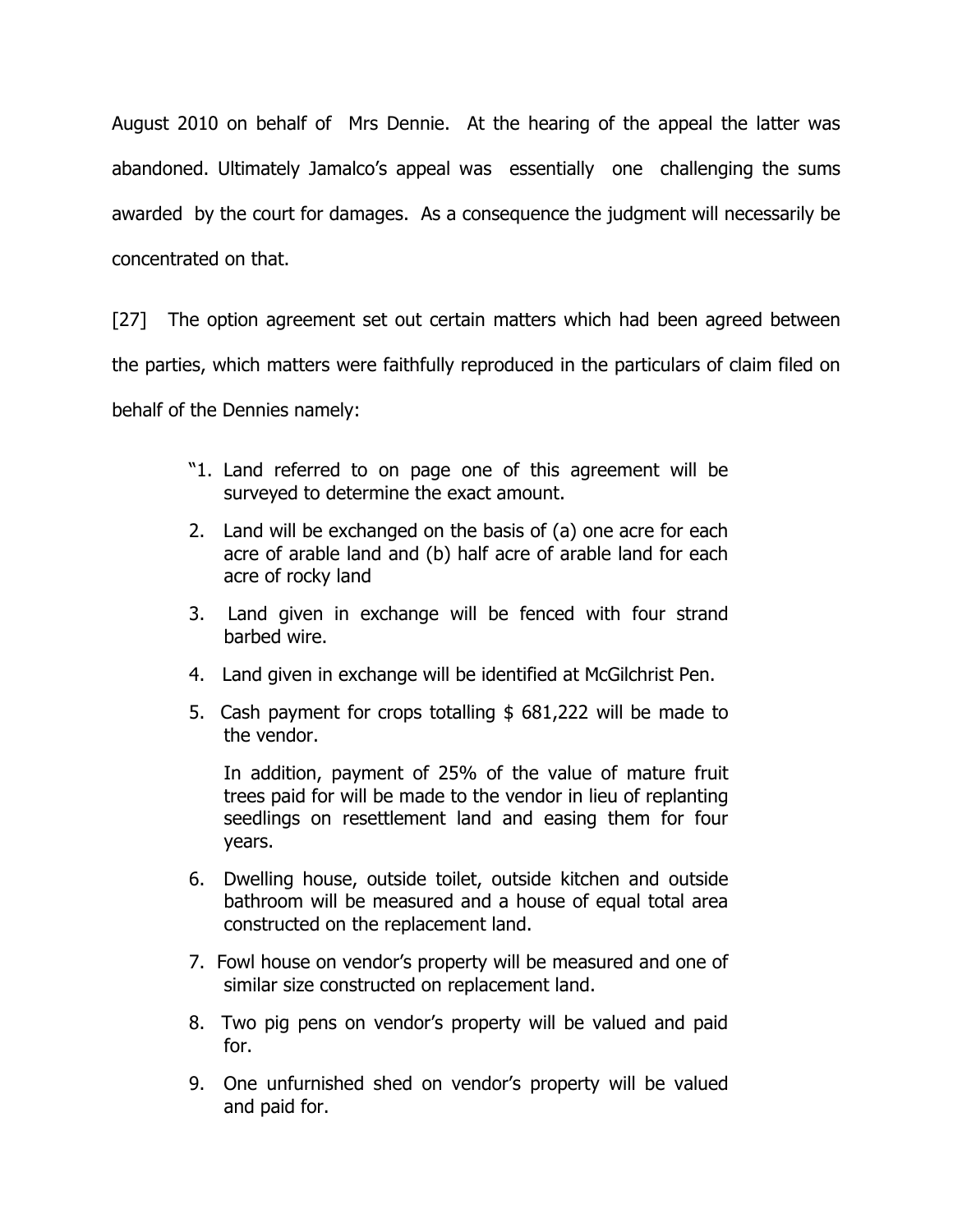- 10. Title for resettlement land will be made out in the names George Dennie and Lunette Dennie.
- 11. On signing of this agreement the company is allowed to take immediate possession and no further development should take place on the optioned property…"

[28] In the particulars of claim the Dennies pleaded that pursuant to the agreement Jamalco took possession of their property for its own use and benefit, but in breach of the agreement only provided the Dennies with unsuitable temporary accommodation at Denbigh, Crawle in the parish of Clarendon. They were promised their permanent residence by December 2000. However in further breach of the agreement the Dennies state that they were provided with a "resettlement house" which was not on land of the agreed acreage (that house was on 34 acres and the house owned by the Dennie's was on 1½ acres of land). The resettlement house was also not of "equal total area" as agreed, and was of a "poor construction inferior design and quality". The Dennies therefore refused to take possession of the resettlement house and remained in the temporary accommodation at Denbigh, Crawle. It was also pleaded that in further breach of the agreement, "the fowl house" had not been constructed.

[29] The Dennies also complained that they had suffered loss and damage as they had lost the benefit of the agreement as they had been unable to reap and sell produce from the several trees which had been on their property. They also were unable to obtain funds from the sale of their chickens, namely approximately \$60,000 every six weeks.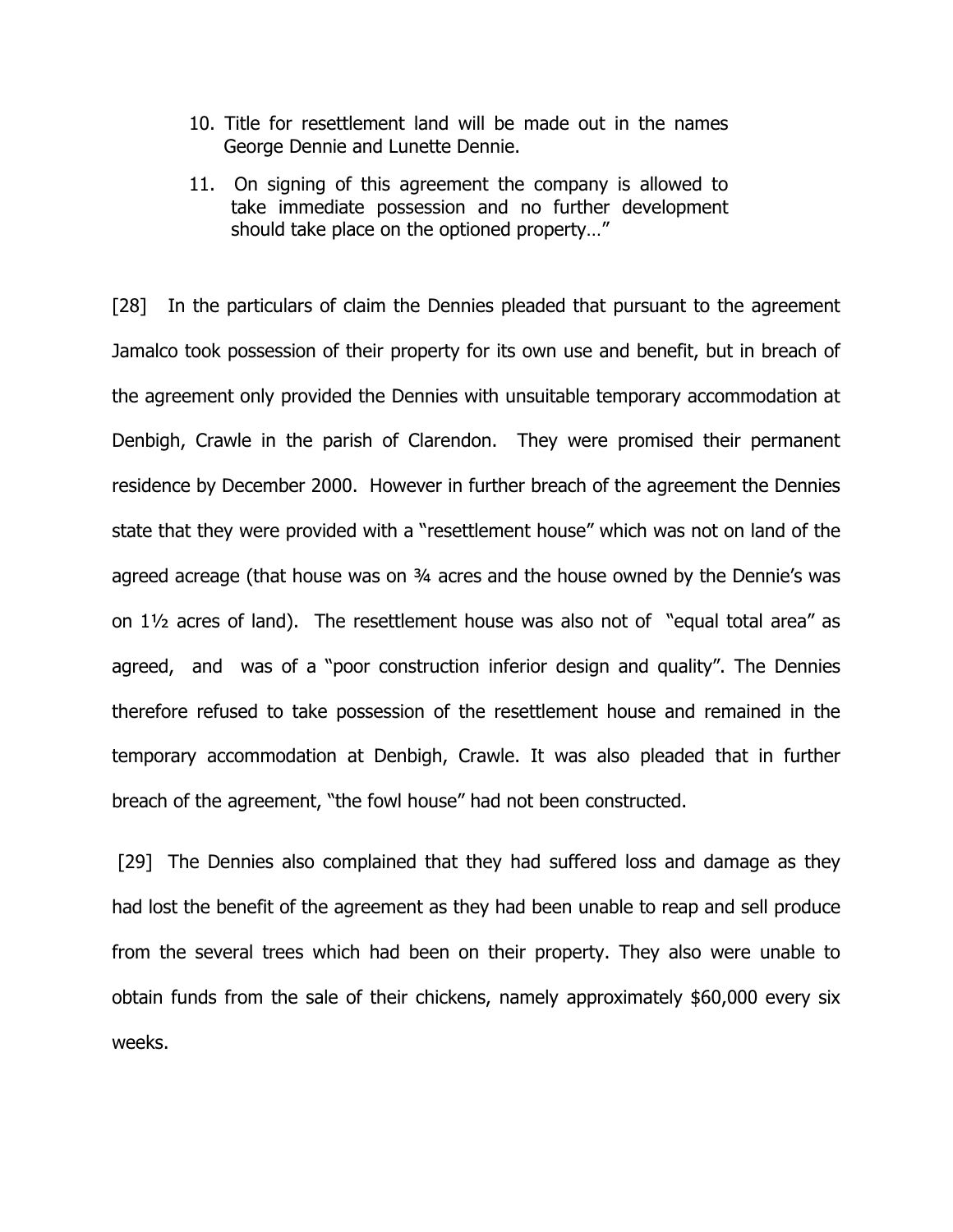[30] In its defence, Jamalco agreed that temporary accommodation had initially been provided at Denbigh, Crawle, until the resettlement house was available at McGilchrist Pen. However, when the resettlement house was available, the Dennies refused to relocate there although the house had been built in accordance with the design and specifications as agreed. Jamalco agreed that the Dennies had remained in the temporary accommodation which had been provided at Denbigh, Crawle. Jamalco accepted that the resettlement house was not built on the same acreage of land (that is  $\frac{3}{4}$  acre as against the  $\frac{1}{2}$  acres as agreed), but pleaded that the Dennies had been given additional lands at Lot 102 Rock Heights to make up for the shortfall. Jamalco admitted that the fowl coop had not been constructed as agreed, but indicated that it would ensure that it was constructed. Jamalco specifically denied that the Dennies had suffered any loss from the sale of produce from fruit trees, or chickens and pleaded that a sum of \$681,627.00 had been paid to them, "in full satisfaction of their entitlement to compensation for crops and fruit trees under the Agreement". Additionally, the Dennies had also been paid a further sum of \$63,525.00, "in lieu of replanting seedlings on resettlement lands" in keeping with the terms of the agreement.

[31] Three witnesses gave evidence at the trial: Mrs Dennie, her daughter Hyacinth Dennie, on behalf of the respondents, and Mr Michael Antonio Ferguson on behalf of Jamalco.

[32] In her witness statement, Mrs Dennie confirmed the execution of the agreement, by herself and her husband, the basis for the agreement, and the fact that as they had been advised that mining was to commence within two weeks of signing the agreement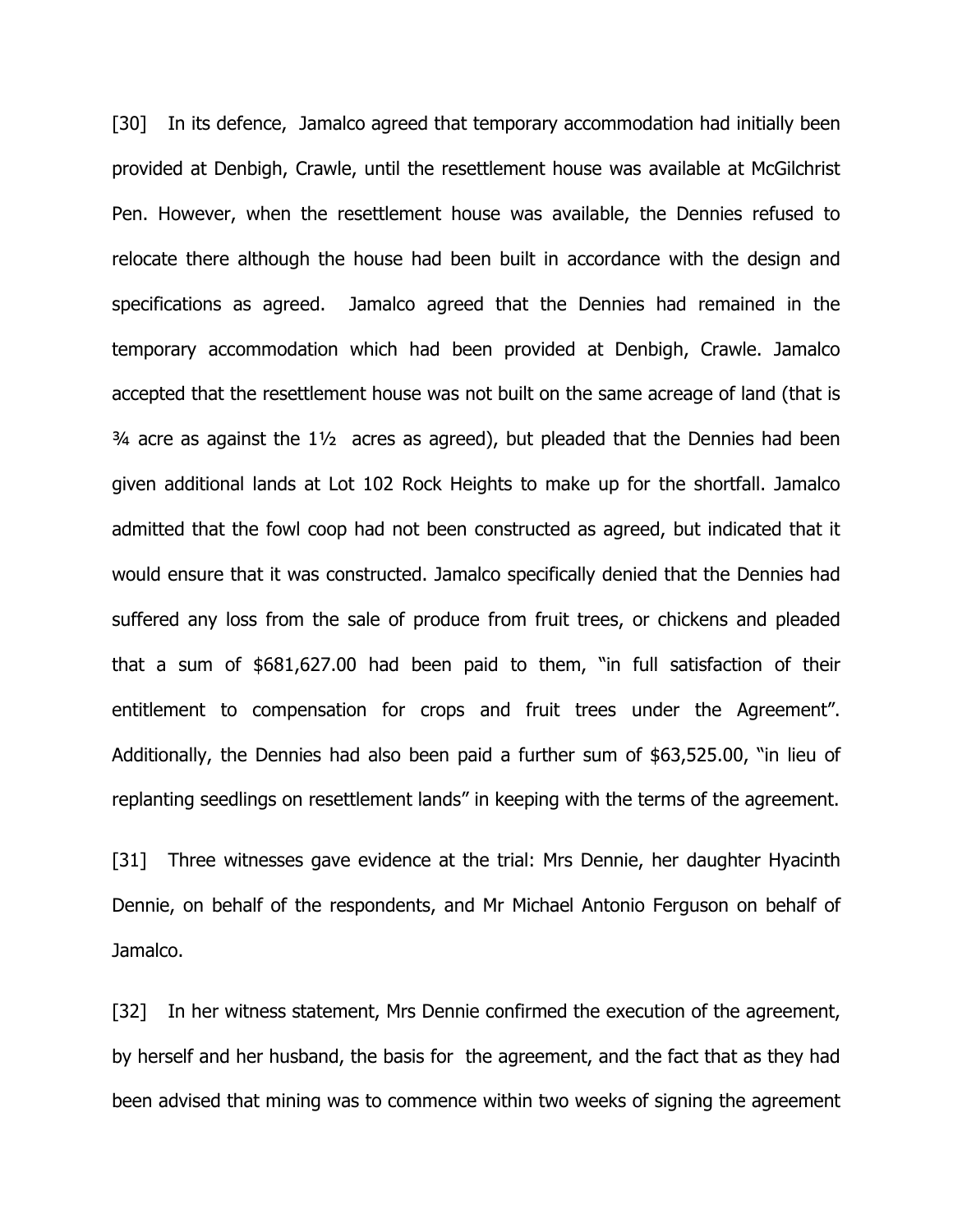they "gave over" their home to Jamalco. She reiterated that the agreement had been breached as set out in the particulars of claim, but with greater detail in relation to the construction of the house, which she stated both her husband and herself had objected to as: "firstly, the rooms were too small and would not allow for the space and convenience that we had at our home. Secondly, the bathroom was built right next to the kitchen and both were located to the front of the house. Also, our home that we had handed over to the defendants allowed for easy addition, but with the replacement house we would have to tear down an entire wall in order to make additions". She maintained that with the failure of Jamalco to construct the fowl house, they had been prevented from rearing chickens which Jamalco knew or ought to have known was one of their sources of income. She further asserted that the several trees on their property was another source of income, and so the failure to provide the agreed acreage had resulted in loss to them. It was their contention that as their property had been a means of income for them, the agreement had been crafted to preserve all aspects of their farming, either by compensation or replacement for the future.

[33] Miss Hyacinth Dennie, in her witness statement, indicated that she had grown up on her parents' property in Whitney, Clarendon and the main source of income for the family had come from farming on one side of the property, where ground provisions and other crops were cultivated and chickens, pigs, goats and cattle were reared. Their home, she said, was on the other side of the land. She deposed that the farm earned approximately \$60,000.00 every six weeks from the rearing of chickens, and \$80,000.00 per month from the sale of ground provisions and fruits. Additionally, she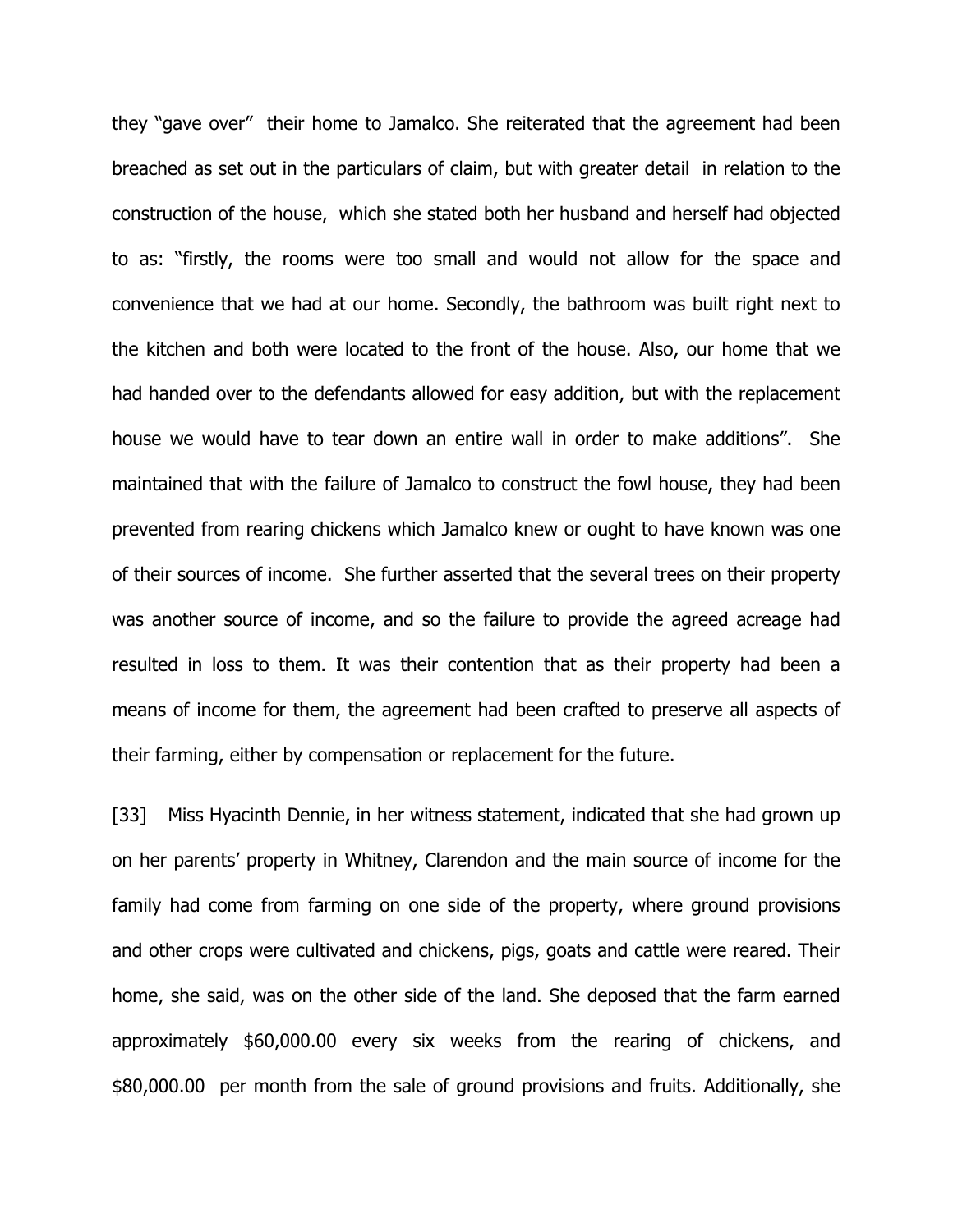said that periodically the cows and goats would be sold and the income used to support the family. She confirmed that she was aware of the agreement between Jamalco and her parents, and also the breaches by Jamalco, particularly with regard to the smaller lot which had been provided, which she said would reduce the space for farming and in respect of the house, which she noticed even from foundation level was not in conformity with the agreement that her parents had with Jamalco. She referred to the temporary replacement home which had been provided, but which could not accommodate cultivation by her parents, and which in any event could not be used in that way as it did not belong to them. She also deposed to the losses suffered by her parents from the failure of Jamalco to construct the fowl house. She set out her parents' losses due to the failure of Jamalco to provide the replacement land as follows:

| "(a) | From rearing chickens: | \$60,000.00 per six weeks from |                |
|------|------------------------|--------------------------------|----------------|
|      |                        | June 2000 to December 2008     |                |
|      |                        | $(102$ months)                 | \$4,080,000.00 |
| (b)  | From selling crops     | \$80,000.00 per month from     |                |
|      |                        | June 2000 to December 2008     |                |
|      |                        | $(102$ months)                 | \$8,160,000.00 |
|      |                        |                                |                |

#### Total losses from farming  $$12,240,000.00"$

[34] In the witness statement of Mr Michael Ferguson, filed on 18 September 2008 he stated that he had been employed to Jamalco for 22 years, and held the post of land administrator, for the past three years. He confirmed the option agreement between the parties, and the letter dated 21 June 2001, which had been sent by Jamalco to the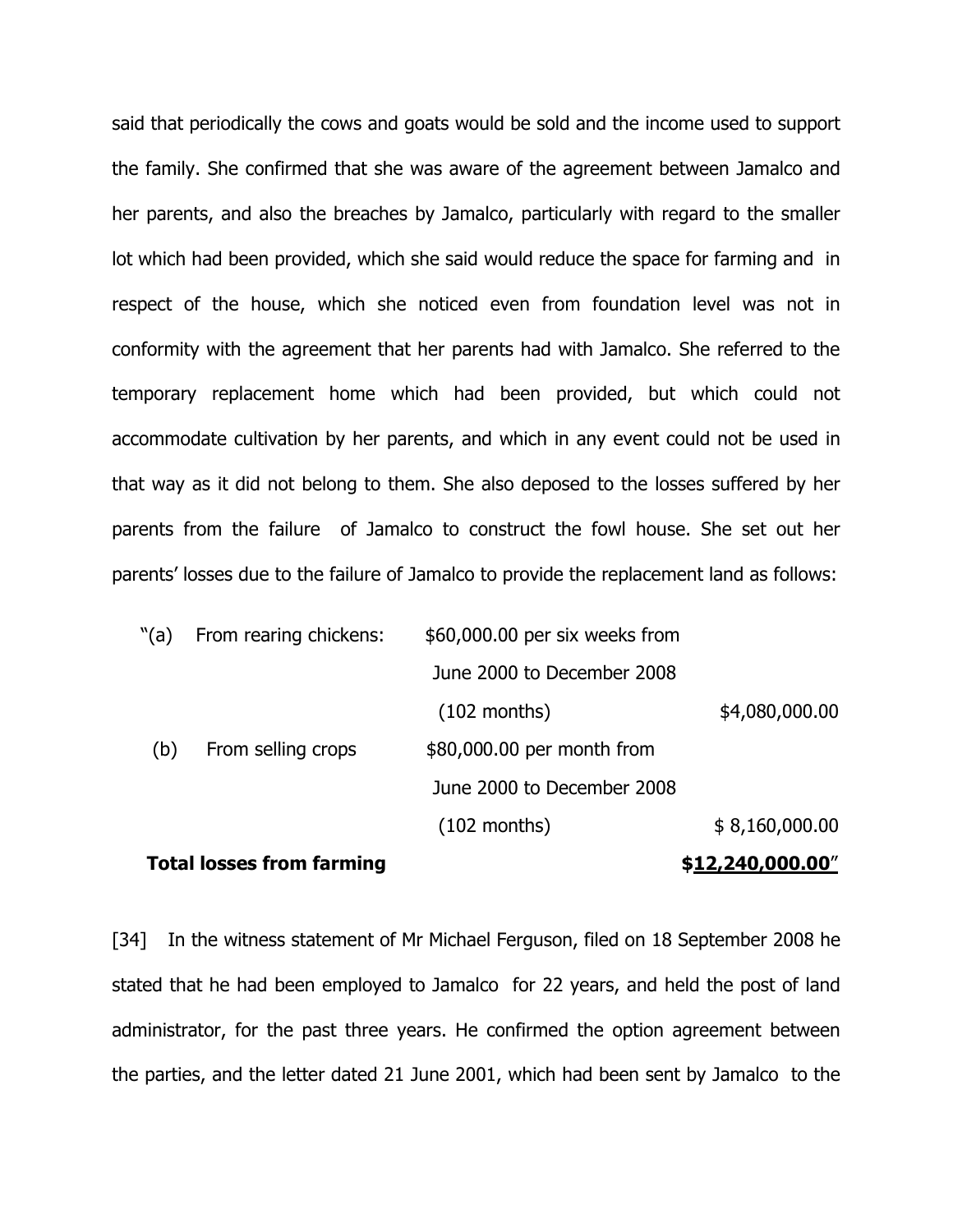Dennies informing them that mining operations would commence within the next two weeks on the property which Jamalco had acquired from them and, directing their attention to Jamalco's mines management team if they had any concerns in respect of the operation.

[35] He also agreed that the Dennies had been temporarily located in Denbigh Crawle, but had refused to take possession of the resettlement house duly constructed in McGilchrest Pen pursuant to the agreement as they were dissatisfied with the same, and had remained in the temporary accommodation provided which he said, had been leased by Jamalco from a  $3<sup>rd</sup>$  party. He maintained that the replacement house was in keeping with the agreement and referred to a floor plan which had been signed by Mr Dennie approving the same and witnessed by Hyacinth Dennie and one Mr Phillip Davidson. He accepted that the acreage agreed for the lot, had not been provided but indicated that the Dennies were to receive Lot 102 Rock Heights, Clarendon, to "compensate for the disparity between that which was agreed to by the parties…" He accepted also that the "fowl coop" had not been constructed as agreed but said that it would have been provided had the Dennies accepted the replacement house and moved there, but Jamalco remained he stated "ready, willing and able to provide the fowl coop upon the claimant taking possession of the resettlement premises". He referred to the sums which had been stated in the defence as having been paid to the Dennies as compensation in full and final settlement in respect of the fruit trees and in lieu of replanting seedlings on the resettlement lands. He concluded his statement thus: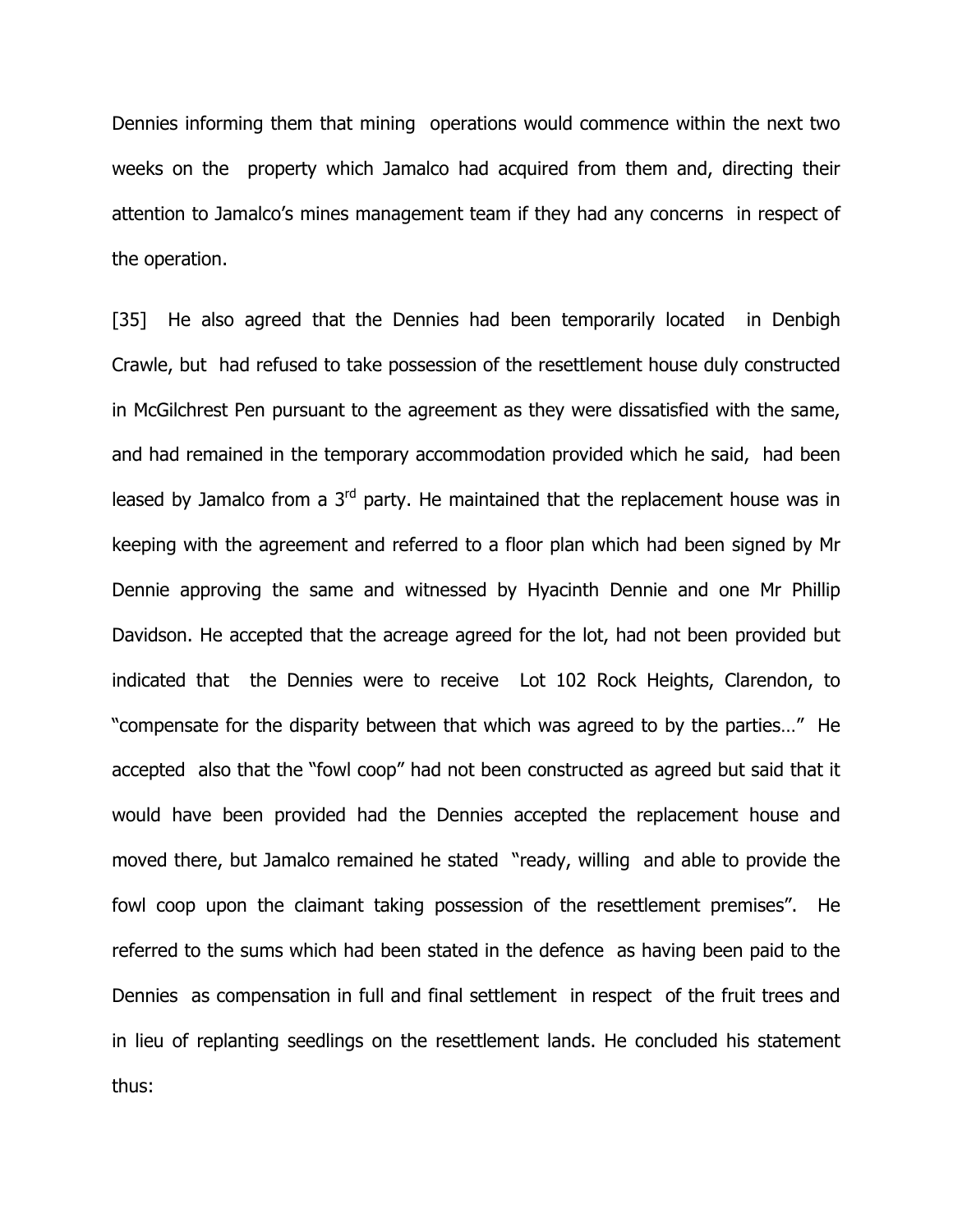"13 In the circumstances, the Defendant has discharged its obligation to the Claimant pursuant to the parties' Agreement and the Claimants' are therefore not entitled to the relief being sought by them."

[36] The witness statements were with some amplification in parts, accepted as examination in chief, and after extensive cross-examination of the witnesses by counsel respectively, and detailed submissions made, the learned trial judge gave an oral judgment and ordered as follows:

- "1. General damages in the amount of \$1,250,000.00 to the Claimant for Defendant's breach of contract in failing to provide a replacement house of equal total area
- 2. General damages in the amount of \$1,250,000.00 to the Claimant for Defendant's breach of contract in failing to provide appropriate acreage of land.
- 3. General damages of \$500,000.00 to the Claimant for Defendant's breach of contract in failing to rebuild chicken coop.
- 4. Interest on the sums awarded as General Damages at 6% per annum from August 4, 2004 to  $21<sup>st</sup>$  June 2006 and  $3\%$  per annum from  $22<sup>nd</sup>$  June 2006 to the date of judgment.
- 5. The Defendant is to allow the Claimant to remain at Denbigh Crawle until October 31, 2010.
- 6. The Claimant is to take up the resettlement premises at Lot 1 McGilchrist Pen.
- 7. The Defendant is to transfer Lot 9A McGilchrist Pen to the Claimant on or before October 31, 2010 or such further date as this Court may by order declare.
- 8. The Defendant is to construct the chicken house on the resettlement property at McGilchrist Pen within thirty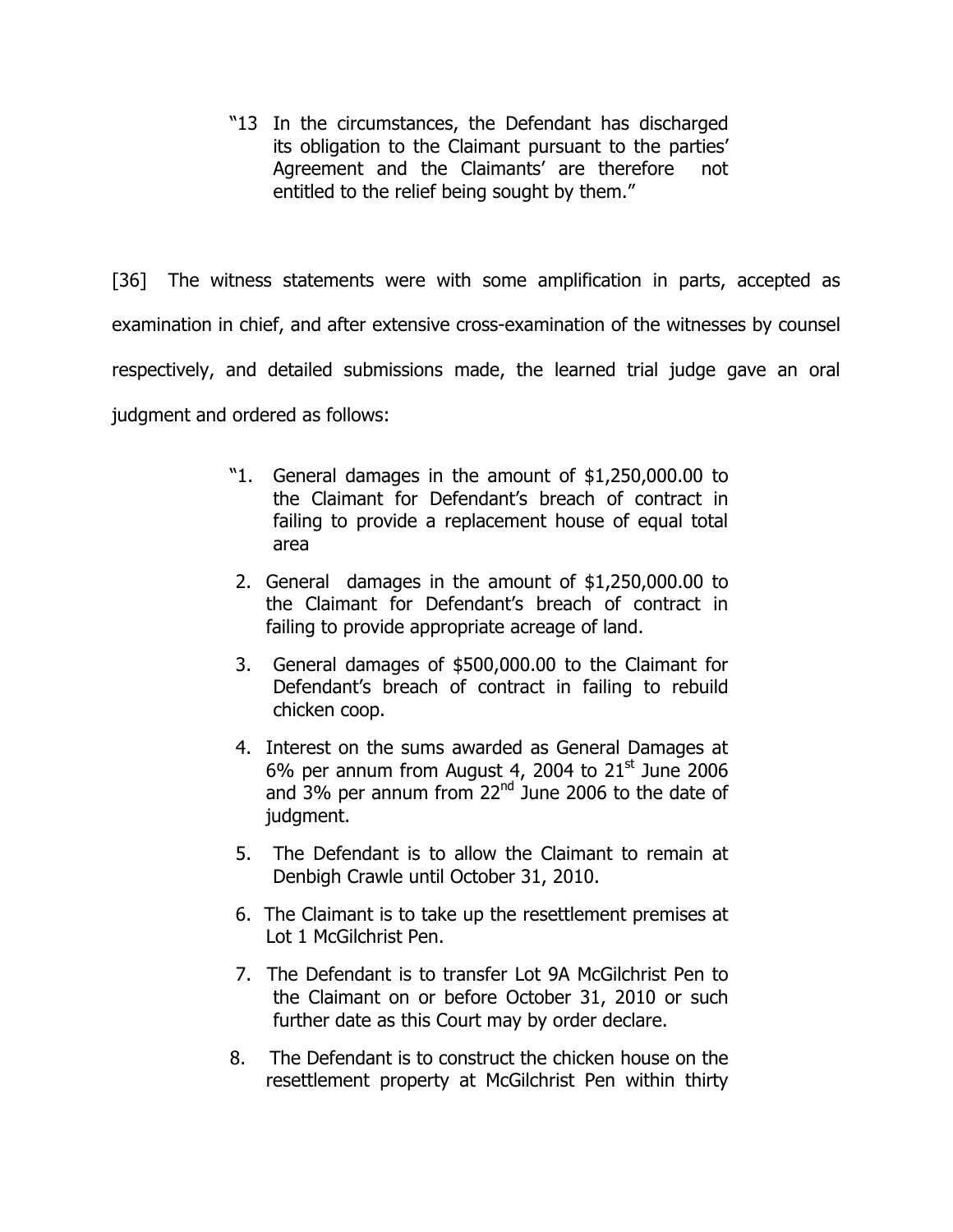days after the Claimant takes possession of the resettlement house.

- 9. Costs of these proceedings to the Claimant to be taxed if not agreed.
- 10. Claim of the  $1<sup>st</sup>$  Claimant is struck out
- 11. Liberty to apply."

# The Appeal

[37] On 27 July 2010, Jamalco filed notice of appeal which contained several grounds

of appeal as set out below.

# Grounds of appeal

- a. "The learned trial Judge erred in law, insofar as he made a determination that the Defendant was in breach of contract, insofar as the house built for the Second Claimant is forty (40) square feet smaller than the house should have been built, even though the Respondent/Second Claimant had, in her Particulars of Claim, not specified this as a basis for her claim for damages for breach of contract.
- b. The learned trial Judge erred in law and wrongfully exercised his discretion when he awarded a sum in damages to the Second Claimant, which was manifestly excessive, insofar as he, used as his means of calculating a cost per square foot, information/material which was not derived from any evidence given in respect of the Claim and a sum in addition thereto, for the cost of adding the forty (40) square feet of space to the home built, which was not based on any evidence given in respect of the Claim, but rather, based on the learned trial Judge's 'personal checks'.
- c. The learned trial Judge erred in law insofar as he did not, in assessing damages, seek to assess damages as at the date of the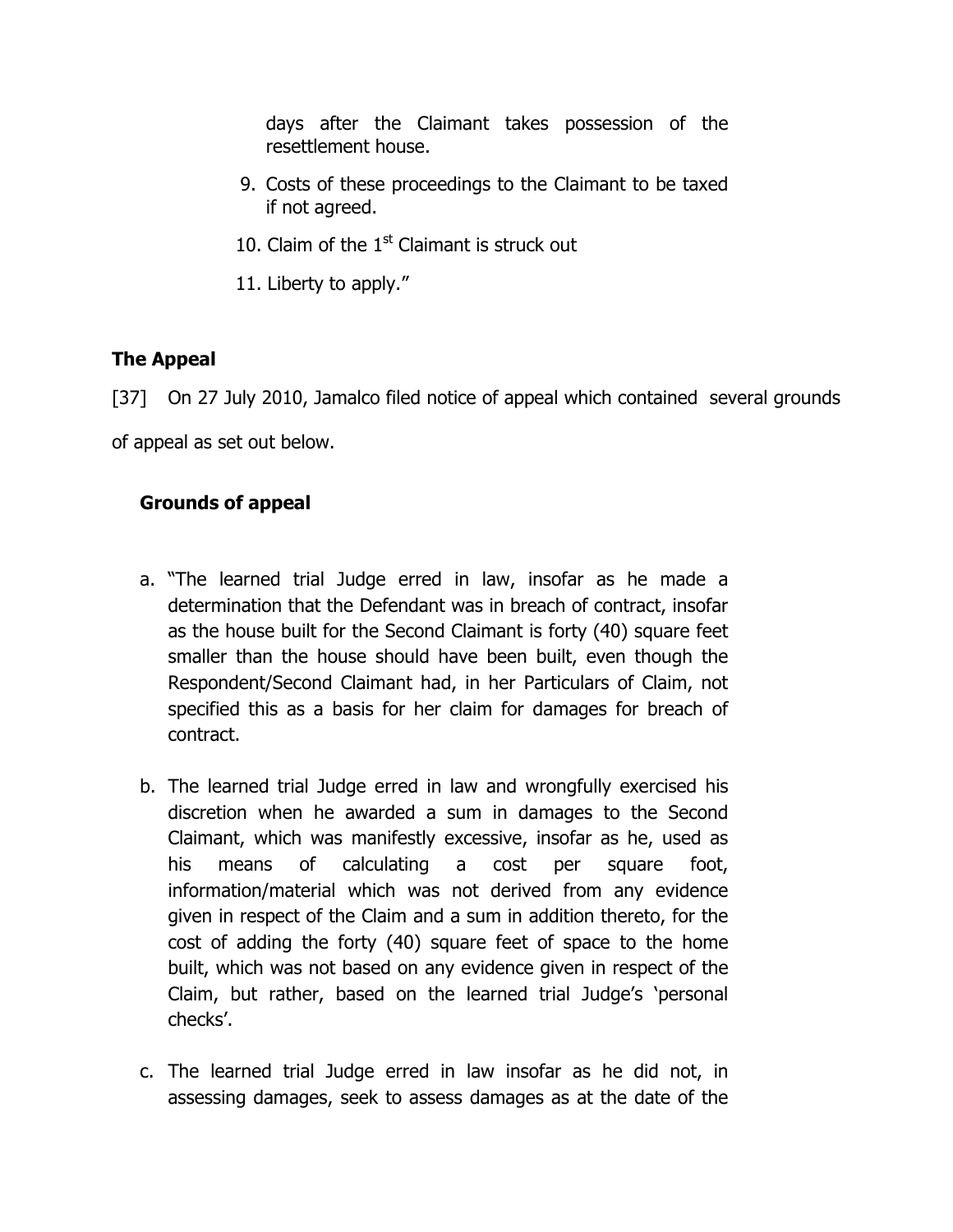respective breaches of contract as he found proven, but instead, assessed damages as at the date of the conclusion of the trial. In the circumstances, the damages awarded to the Respondent/Second Claimant, is manifestly excessive.

- d. The learned trial Judge erred in law in assessing damages to be awarded to the Second Claimant from the breaches of contract which he found proven and awarded a manifestly excessive sum as damages to the Second Claimant. He failed to take into account that the first Claimant was deceased at the date of the trial and his Claim was therefore struck out by the Court. The Respondent/Second Claimant along with the First Claimant both entered into a contract with the Defendant, and as such, the Respondent/2<sup>nd</sup> Claimant was as a matter of law not entitled, in the absence of any evidence to allow the Court to decide otherwise, to any more than half share of the total sum which otherwise may have been awarded as damages to both Claimants, if the First Claimant had been alive at the date of the trial. No such evidence suggesting that the Respondent/Second Claimant should be entitled to more than half share of the total sum awarded as damages by the trial Judge was forthcoming at the trial. The learned Judge therefore gravely erred in having awarded to the Respondent/Second Claimant the full sum as damages which would have been due to both the First and Second Claimants, if the First Claimant had been alive and proven his claim at trial.
- e. The leaned trial Judge erred in law and awarded a sum as damages to the Respondent/Second Claimant which was manifestly excessive, in respect of the claim for damages for loss of income from the sale of chickens, insofar as he awarded \$500,000.00 for same, even though there was no evidence upon which an award of anything other than nominal damages could properly have been made for same.
- f. The learned trial Judge erred in law and awarded a sum as damages to the Respondent/Second Claimant which was manifestly excessive insofar as he awarded the sum of \$1,250,000.00 to the Respondent/Second Claimant for the inconvenience to the Second Claimant for travelling from Lot 1 to Lot 9A McGilchrist Pen, without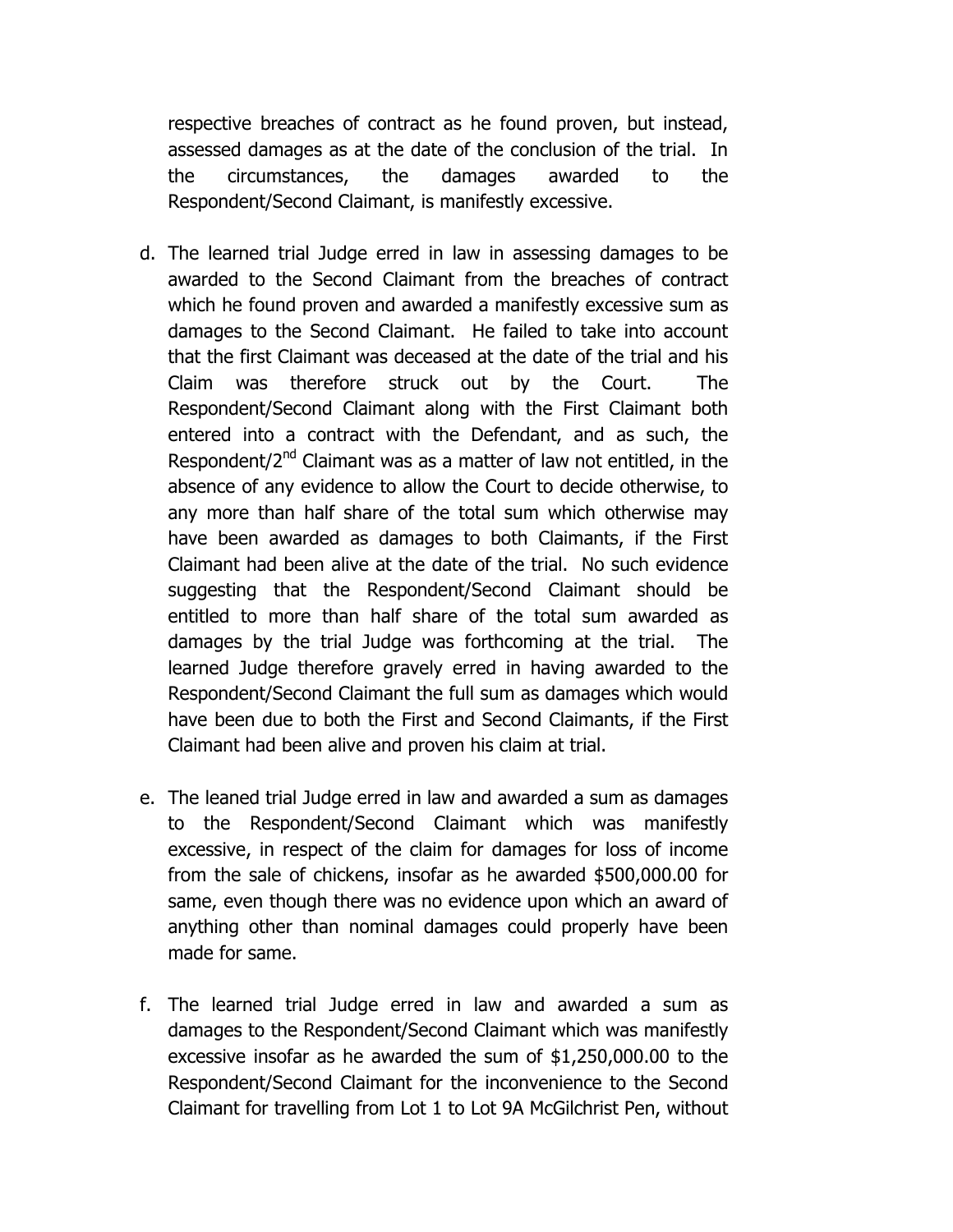there having been any evidence provided to the Court by anyone as would serve to justify the making of such an award by the Court.

- g. The learned trial Judge erred in law insofar as he failed to neither take into account nor apply the legal principles regarding mitigation of damages, in assessing the award to be made to the Respondent/Second Claimant and accordingly, awarded damages to the Respondent/Second Claimant which was manifestly excessive.
- h. The learned trial Judge erred in law insofar as he awarded as interest to the Respondent/Second Claimant for General Damages, the interest rate which is applicable by virtue of Section 3 of the Law Reform (Miscellaneous Provisions) Act, to a claim for Special Damages.
- i. The learned trial Judge erred in law, insofar as he awarded General Damages, a claim for loss of income from the sale of chickens which had been pleaded, by amendment at trial, as a Claim for Special Damages."

# The appellant's submissions

# Grounds of appeal  $(a) - (c)$

[38] Counsel for the appellant, although initially submitting that there was no claim for damages pleaded in respect of the replacement house being 40 square foot less than agreed, conceded on appeal that the shortfall with regard to the total area of the house had been set out in the particulars of claim. Counsel also indicated that that fact had been accepted by Jamalco's witness, Mr Ferguson. Counsel however submitted that there was no evidence before the court to support the sums awarded in respect of the shortfall in the square footage, for example, there was no evidence in respect of a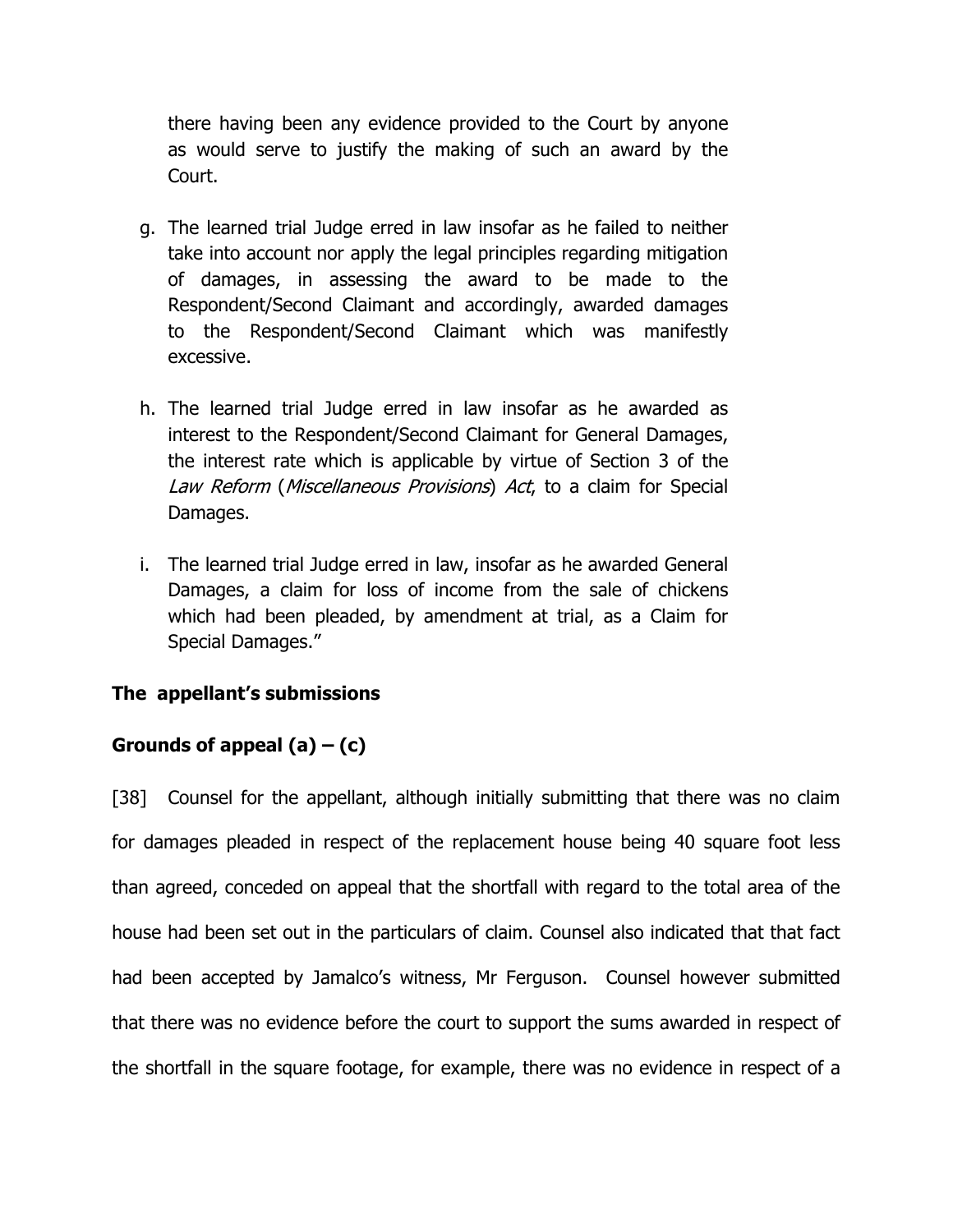price per square foot. Counsel relied on the age old adage that "he who asserts must prove," and submitted that the loss claimed ought to have been assessed as special damages and in the absence of evidence to that effect, should have been refused. Ideally, counsel submitted, there should have been expert evidence adduced to assist the court, failing that, there should have been no award. Counsel referred to the sum of \$6,000.00 per square foot utilized by the learned trial judge and his reasoning in this regard and submitted that the reasoning was flawed. Counsel also challenged the award under this head of damages on the basis that it appeared that the learned judge had further erred when he assessed the damages at the date of trial and not at the date of breach of the contract, as he ought to have done and, then added interest to that sum.

#### Ground of appeal (d)

[39] Counsel submitted that as Mr Dennie had died by the time the matter came on for trial, and as there was no indication before the court that Mrs Dennie was entitled to any more than a one-half share, as both the Dennies had entered into the contract with Jamalco, any award to her without taking into consideration his death and the fact that his claim had been struck out, would have to be flawed. It was counsel's submission that Mr Dennie's estate could perhaps pursue a claim for his portion of the damages in respect of the breach of contract, but his claim in respect of the matter currently before the court, could not proceed without an order for a representative to act on his behalf and, that had been recognized on the first day of the trial in the court below. Counsel maintained this position, although recognizing that Jamalco had long ago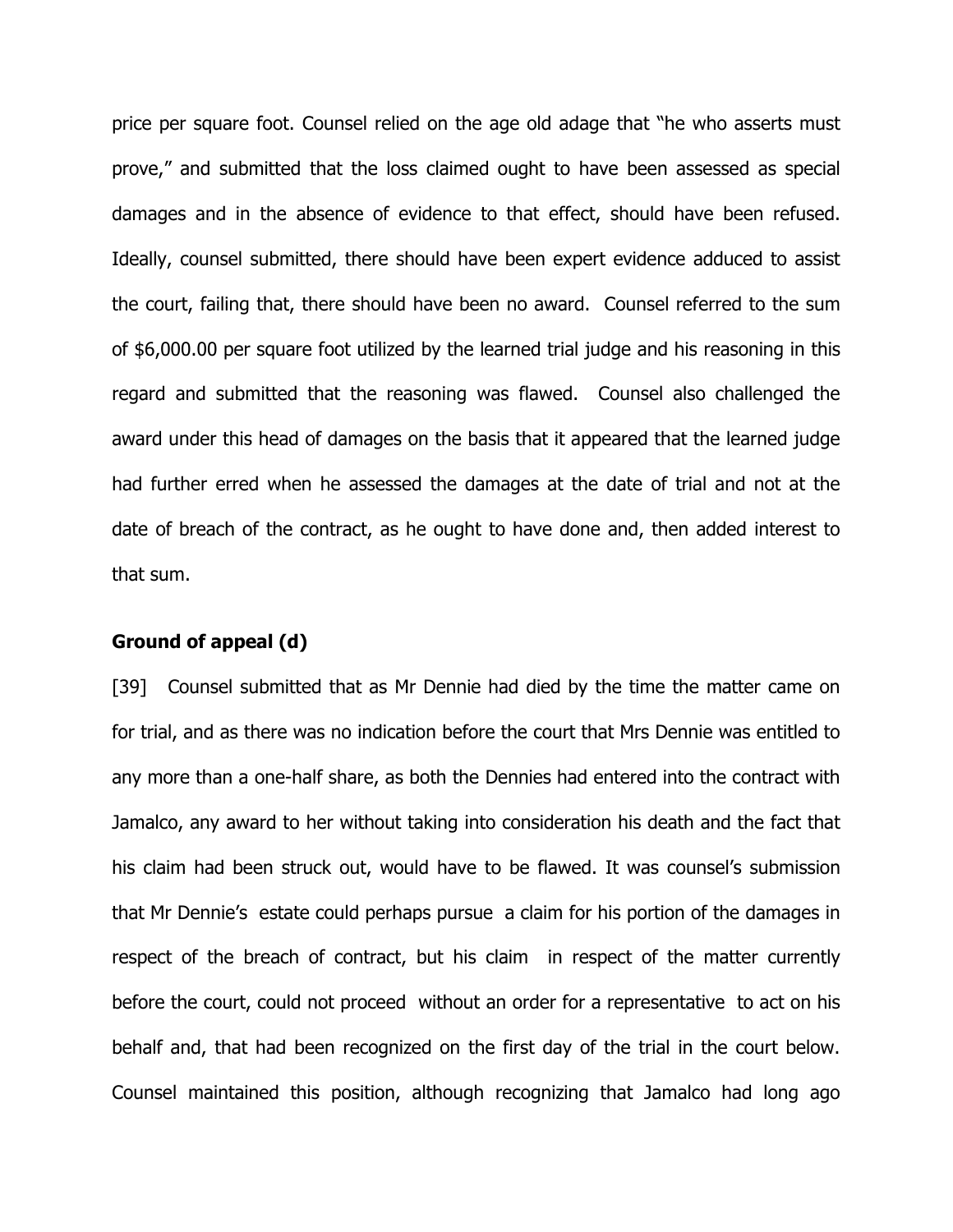obtained the property owned by the Dennies and utilized the same for mining, the purpose of the transaction in the first place.

#### Grounds of appeal (e) and (i)

[40] Counsel submitted that the award of \$500,000.00 was not based on any evidence. It had been given due to the fact that the fowl house had not been constructed, but if it was due to the loss of use of the fowl house, which counsel submitted had been claimed by way of an amendment at trial as special damages, then as there was no evidence to support such a claim, no award could have been made, and indeed he submitted, the court had rejected the pleaded claim for loss of chickens. However, he argued, the court ought not to have awarded a figure for general damages instead of special damages as even in the case of general damages, there must be some basis on which the court could extrapolate and arrive at a figure relevant to the loss. There was no basis for doing so in this case, he submitted, and the claim ought to have been rejected.

#### Ground of appeal (f)

[41] The second award of \$1,250,000.00 was given to compensate the Dennies for the inconvenience of having to travel from Lot 1 to Lot 9A McGilchist Pen. Counsel maintained that this sum was manifestly excessive and in any event, there was no evidence to support it. There was, he said, no basis on which to quantify this claim. Counsel argued that Mrs Dennie should have led evidence to show that she had to expend funds to obtain watchmen to supervise Lot 9A, or to travel from one lot to the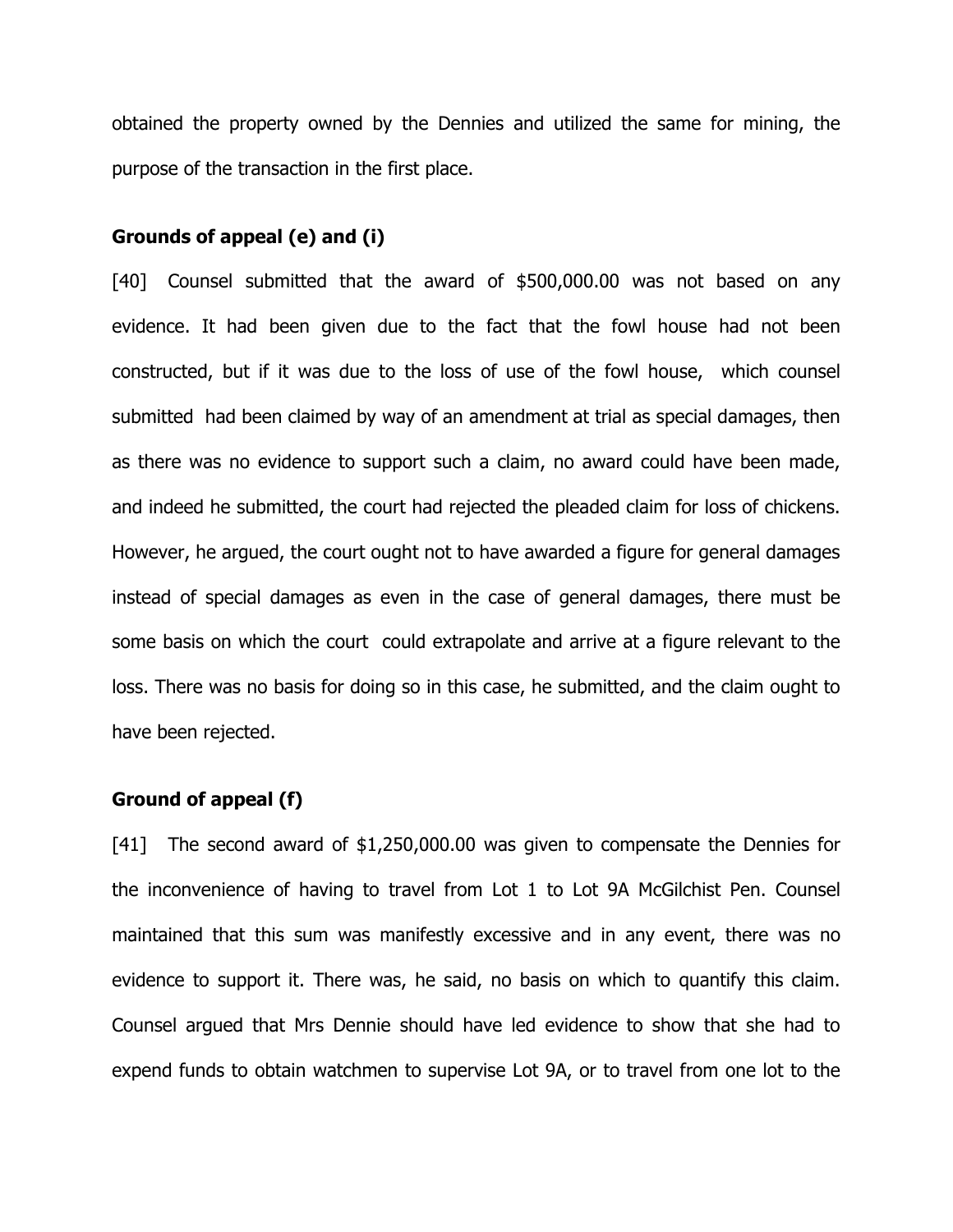other, in respect of their farming, as there were now two pieces of land instead of one. She should, counsel submitted, have put forward some reasonable evidence to support this alleged loss, failing that, he submitted, there should be an award for nominal damages in the amount of \$100,000.00.

#### Grounds of appeal (g) and (h)

[42] Counsel submitted that Mrs Dennie had failed to mitigate her losses and that the rates of interest on the special and general damages, respectively had been wrongly applied.

[43] Counsel referred to a case out of this court **Attorney General of Jamaica v** Tanya Clarke (nee Tyrell) SCCA No 109/2002 delivered on 20 December 2004, to support his submissions that once there was a basis for the claim and the claimant had provided some starting point for the calculation of the sums claimed, the court was then in a position to extrapolate a sum that is reasonable in all the circumstances of the case, even though the sums arrived at may seem arbitrary. However, when there is no evidence as in that case in respect of the "invitro fertilization", regardless of the empathy or sincere regret of the court relative to the condition of the claimant due to the obvious negligence of the servants and or agents of the defendant, no award could be made in the absence of evidence, which, Forte P stated at the very beginning of his judgment, "was easily available".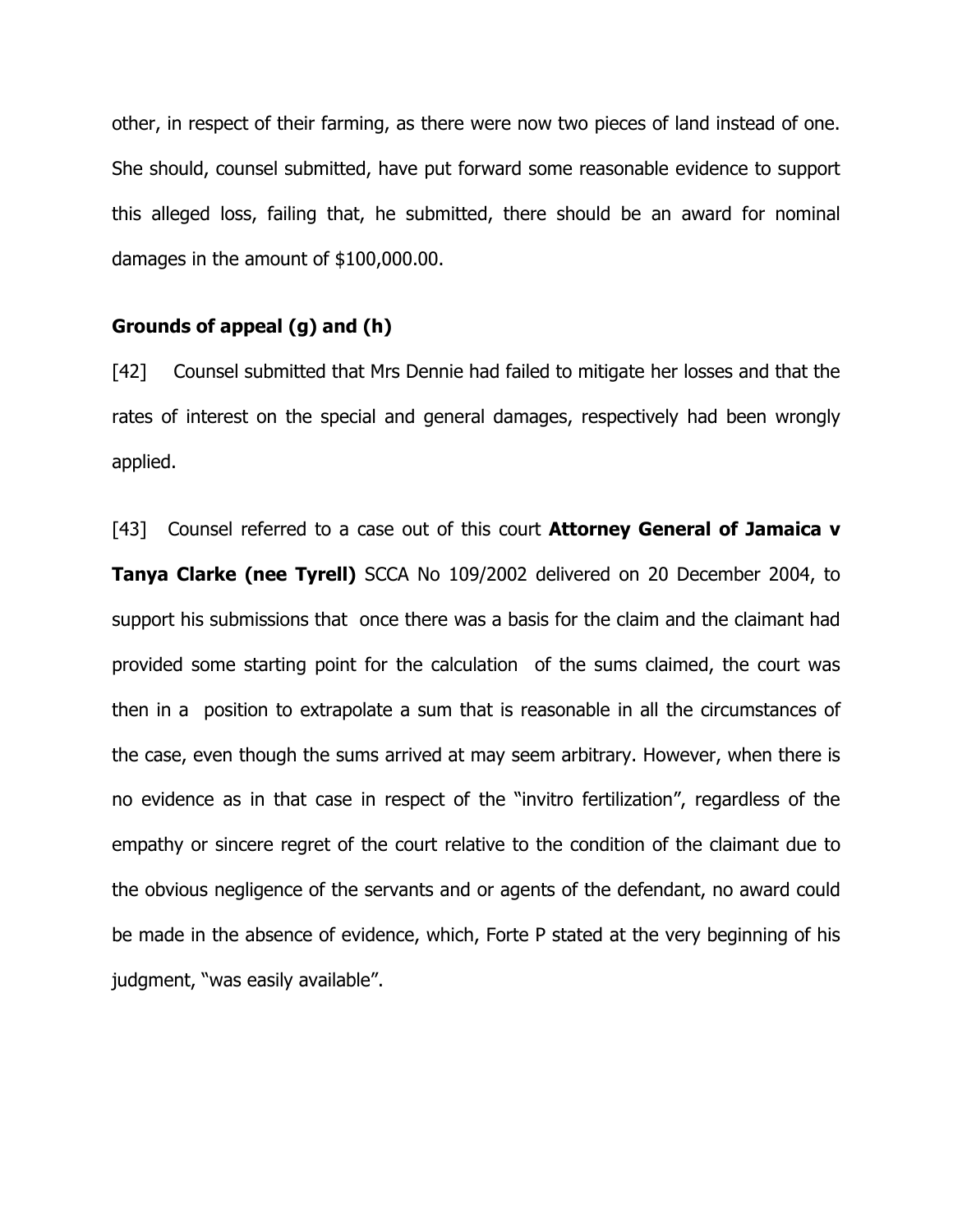#### The respondent's submissions

#### Grounds of appeal (a) - (c)

[44] Miss Cunningham, for the respondent, referred to one of the leading cases on this area of the law, namely Flint v Lovell  $[1935]$  1 KB 786, for the principle that this court ought not to interfere with the damages assessed by the court below unless the court had proceeded on a wrong principle of law and or the damages assessed were either much "too high or too low". Counsel also referred to the leading text of McGregor on Damages, fifteenth edition, and argued that it was incumbent on the appellant to show that the learned judge had misdirected himself as to the law or had given insufficient weight to the evidence. Counsel submitted that Mrs Dennie had been out of her home for over nine years and had yet to obtain the replacement house which had been agreed between the parties. Counsel referred to the pleadings and witness statement of Mrs Dennie and submitted that it was clear that she would have suffered loss. Mrs Dennie had claimed specific performance of the contract, but the judge had awarded damages, so she stated the learned judge had to do the best that he could in the circumstances. The sum awarded was not only for the loss of the 40 square foot in the area of the house but also for the added inconvenience of readjusting the rest of the house to accommodate the additional square footage. Counsel submitted that the fact that it may be difficult to assess the damages suffered does not mean that nominal damages should be awarded (McGregor on Damages) and that the award by the trial judge was satisfactory in the circumstances.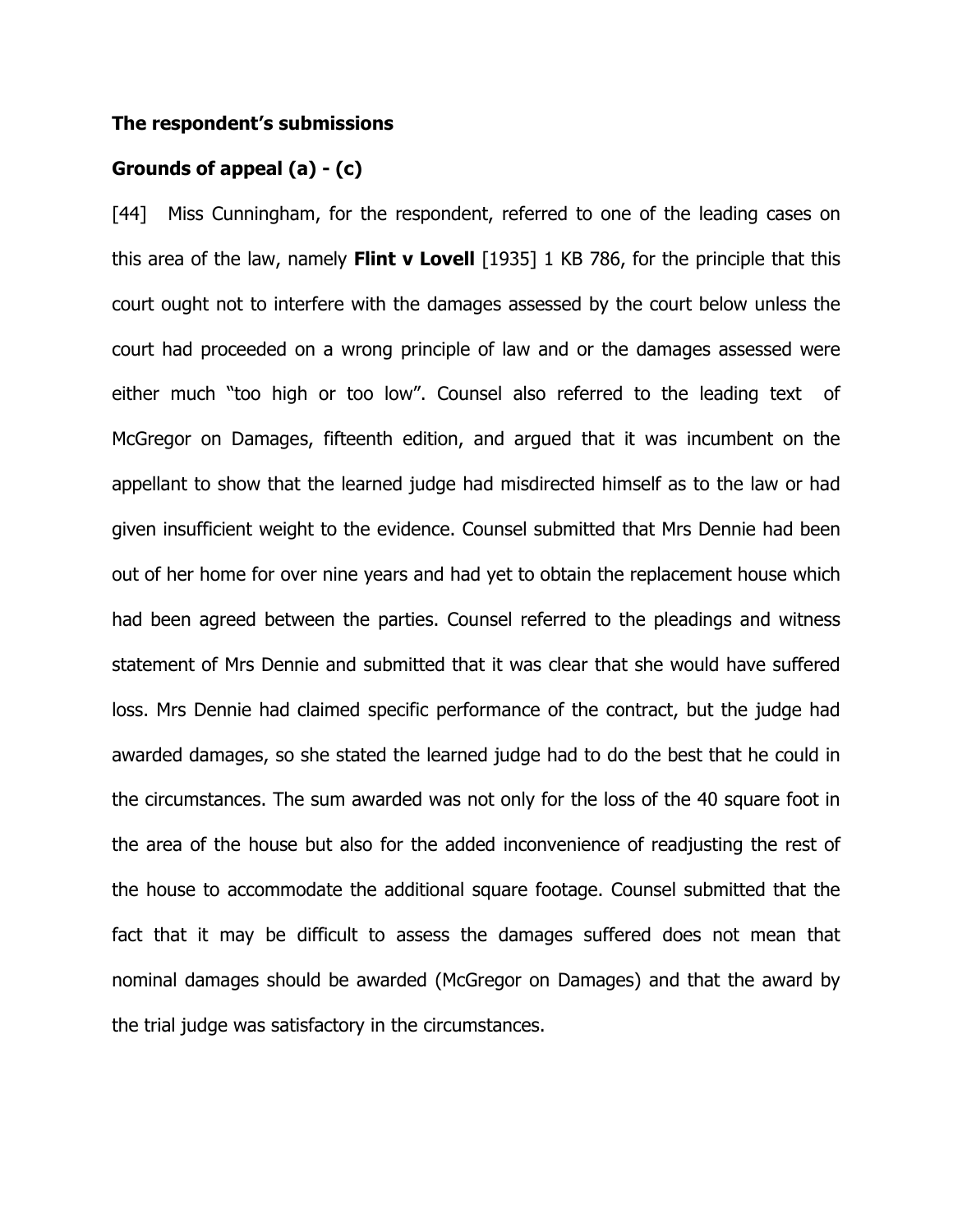#### Ground of appeal (d)

[45] Mr Codlin asserted that the submission that Mrs Dennie should only receive 50% of her damages due to the death of Mr Dennie was in law without any merit. He submitted that the property acquired by Jamalco from the Dennies was owned by them as joint tenants and the agreement that they had entered into required that the replacement title be placed in the names of Mr and Mrs Dennie. There was, he contended, no words of severance, and so on the death of Mr Dennie, based on the jus accrecendi, her right of survivorship, she would be entitled to all rights which flowed from the contract. The replacement property was held, he argued, by Jamalco in trust for the Dennies. Once Mr Dennie passed, his interest, he submitted, passed to Mrs Dennie by operation of law. She became the total owner, the entire corpus was vested in her as the owner of the legal and equitable estate. He submitted further that contrary to the position taken by the appellant, that each person had an equal right to enforce the contract, in the circumstances existing in this case, with the death of Mr Dennie, Mrs Dennie became the only other contracting party with Jamalco. Her right, he maintained, related to the entire land. He asked the question rhetorically, "could the appellant claim that they could give one-half of the certificate of title of the replacement property to Mrs Dennie?" He submitted they certainly could not, and this was particularly so, as 11 years had elapsed since the parties had entered into the contract.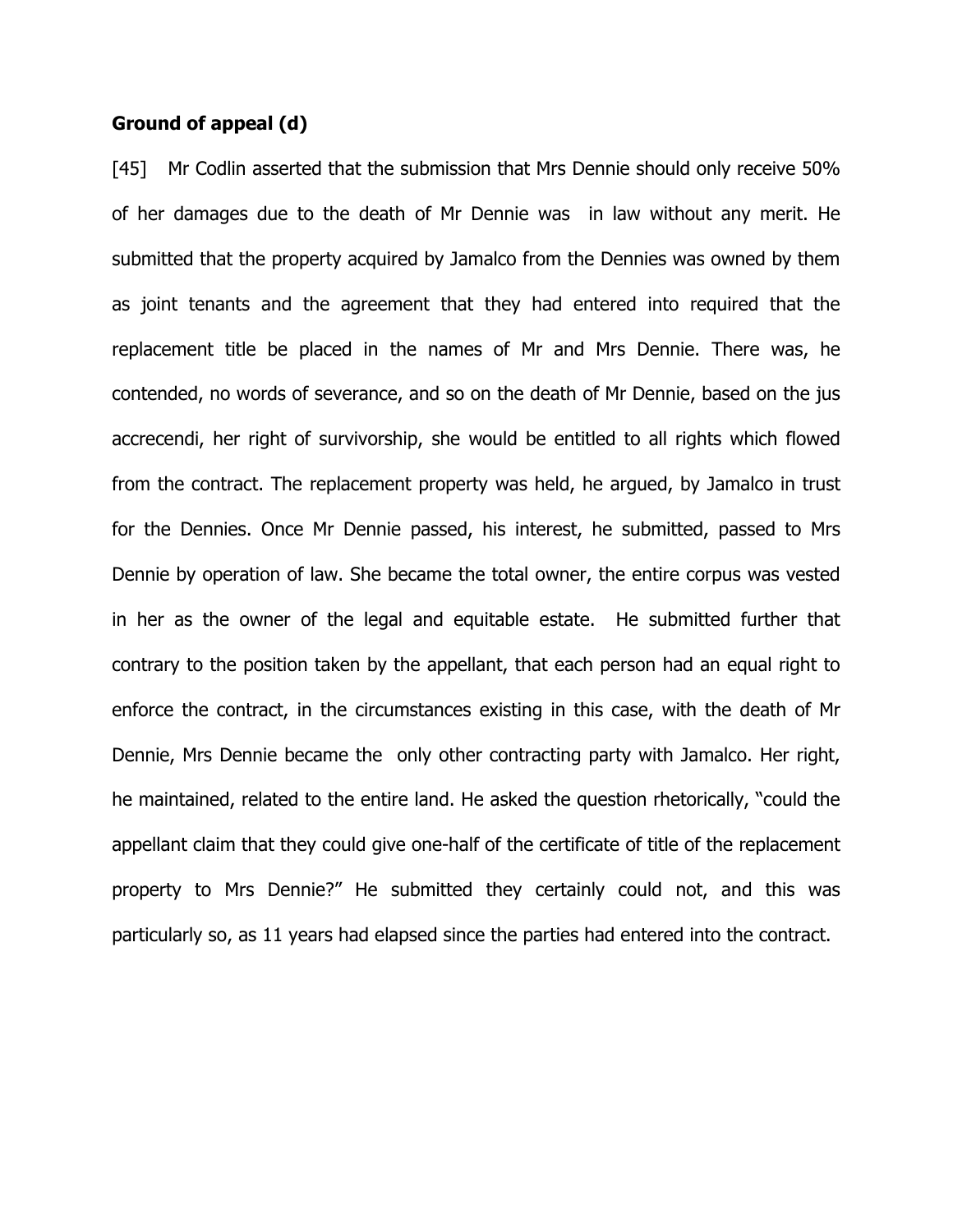#### Grounds of appeal (e) and (i)

[46] Miss Cunningham submitted that the learned judge's award of \$500,000.00 for failing to construct the chicken house was not inconsistent with his making no award on the claim for lost wages in respect of the sale of chickens, that is \$60,000.00 every six weeks from June 2004 and continuing. This he stated, had not been proved, as the award had been made in circumstances which were not disputed, which was that the chicken house had not been built in over nine years, so the award related to the loss of use of the chicken house over that period. The claim for special damages, she submitted, had failed, but the loss of use of the fowl house as general damages was payable and reasonable in all the circumstances. Counsel relied on the case of **Chaplin v Hicks** [1911] 2 KB 786, for the proposition that where it is clear that substantial loss has been incurred, the fact that assessment is difficult is no reason to award no damages or nominal damages. Counsel reiterated the facts of this case to emphasize that in the interest of justice sums were due to the Dennies who had given up their home, been offered a replacement which was not in keeping with the size or the specifications as agreed, and so they were only provided with temporary accommodation which situation had existed for over a period of nine years. The fact that substantial losses had occurred was obvious. The appellant, she argued, ought not to be permitted in those circumstances to claim that the respondent cannot prove her losses, and so any award in respect of the losses could only be nominal. Additionally, counsel argued, if the award on general damages was not excessive, then the award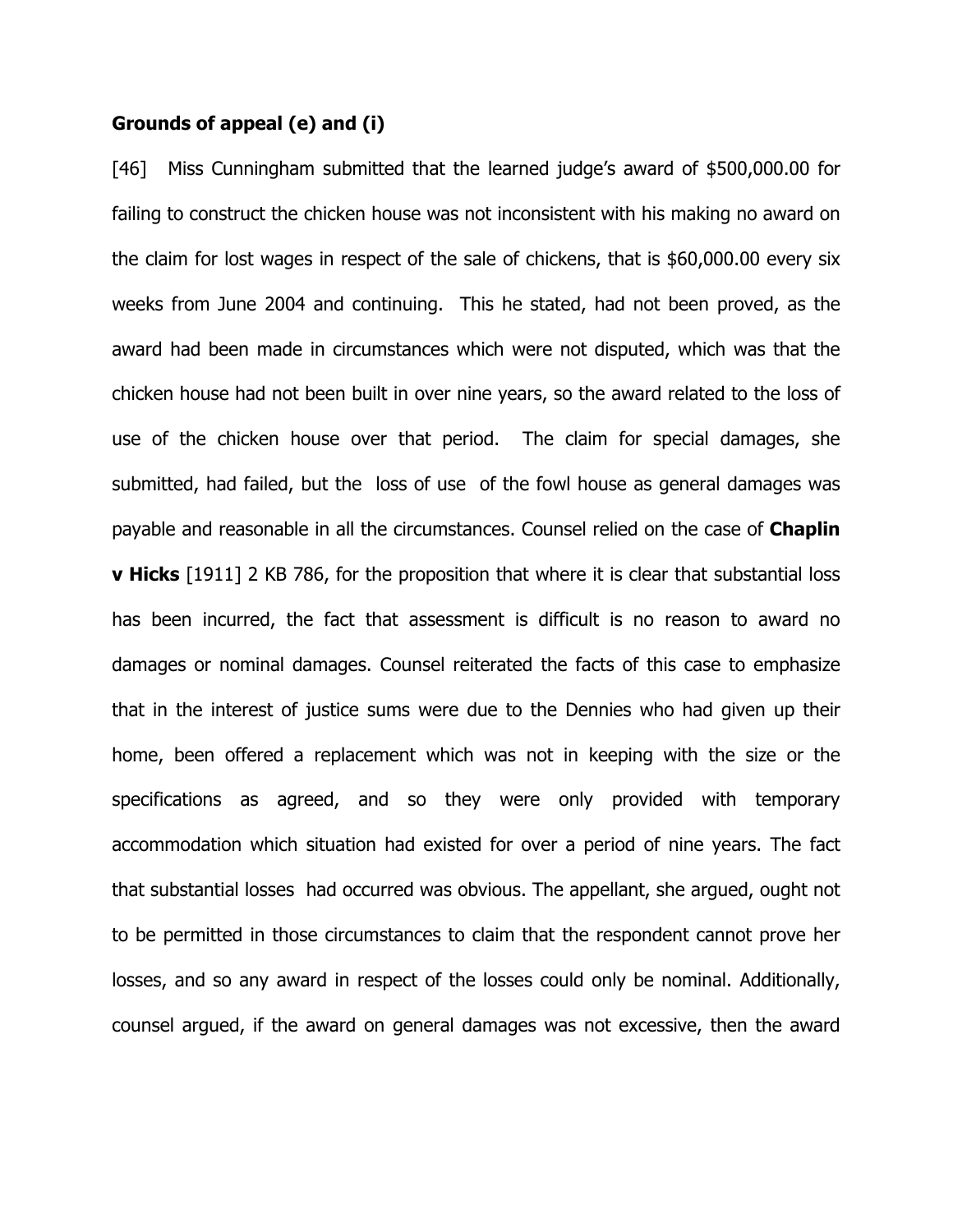should not be disturbed by this court. The learned judge's reasoning in this regard, she submitted, could not be faulted.

#### Ground of appeal (f)

[47] With regard to the award of \$1,250,000.00 for failing to provide the appropriate acreage of land, counsel stated that it was difficult to arrive at a formula to assess damages relative thereto. It is clear, she argued, that the two separate pieces of land would have resulted in substantial inconvenience and dislocation. It was difficult, she said to see what evidence could have been brought to assist the court to calculate the physical inconvenience. Mrs Dennie was unaware, until trial, as to exactly where the second property was to be located. The award, counsel argued, was reasonable and, could even be regarded as low in the circumstances. In any event, there was substantial loss and nominal damages cannot arise.

[48] Counsel endeavoured to distinguish the Tanya Clarke case on the basis that in that case the evidential difficulty related to receipts in respect of doctors' visits which could easily have been provided. The case at bar, counsel maintained, is unique, as assessing damages in the situation of the two separate pieces of land was much more difficult than a mere mathematical calculation. So, in the circumstances, as previously indicated by counsel, she said that the judge was left with no alternative but to do the best that he could, which he had done, which this court should not disturb.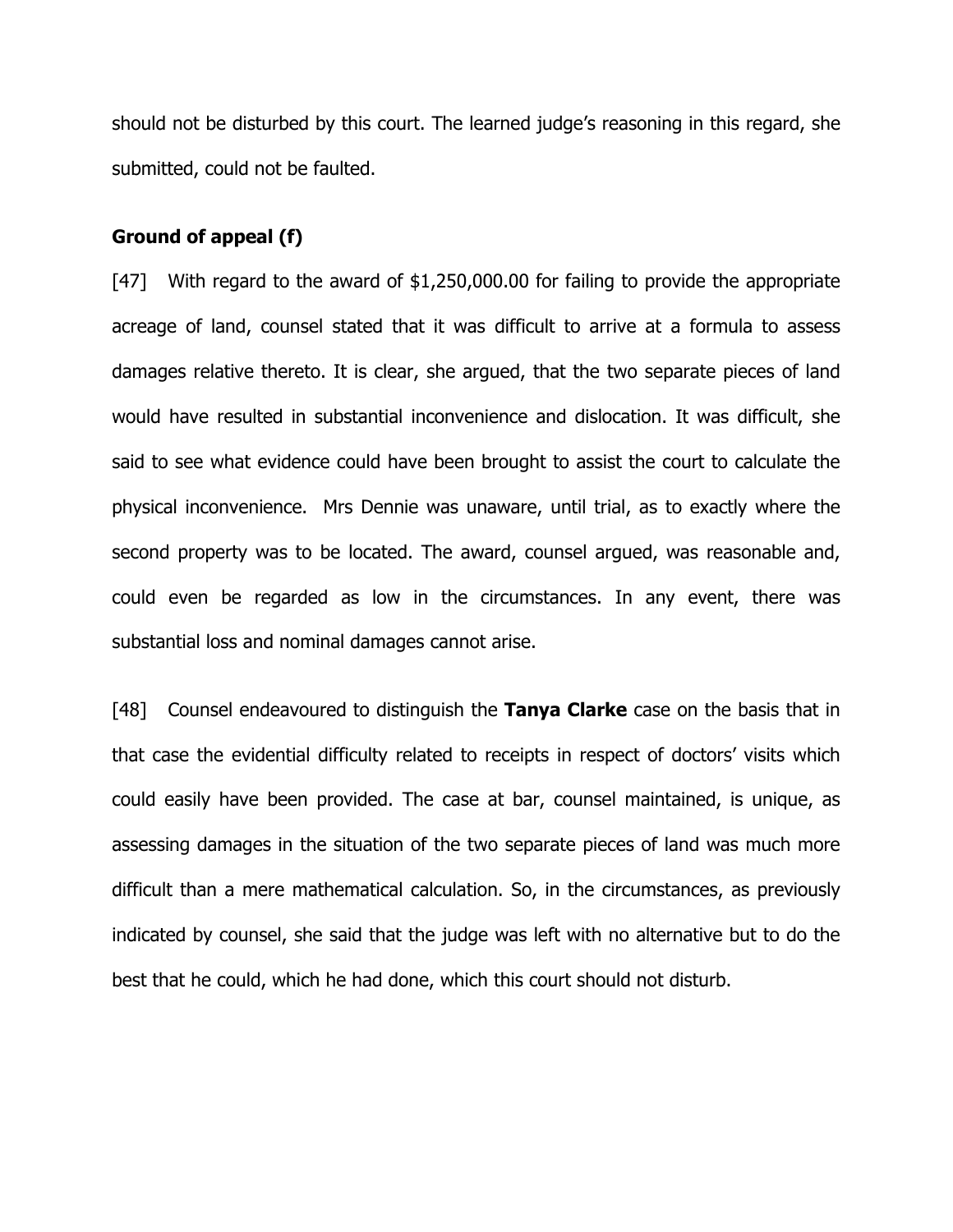### Ground of appeal (g)

[49] Counsel submitted that it was difficult to see how the respondent could have mitigated her losses when the replacement home had been given to someone else, she had to come to court to fight for the additional 34 acre of land due to her, and was unaware until trial of the exact location of the additional piece of land that was to be allotted to her.

[50] In reply, counsel for the appellant challenged the law as stated by Mr Codlin in respect of ground of appeal (d) and said that the right of survivorship was totally inapplicable in the circumstances, as until the Dennies were registered on the replacement title, Mr Dennie only had a contractual right which did not pass to Mrs Dennie on his death, unless specifically stated in the contract which was not so in this case. He submitted the situation was completely different with regard to interests in land.

#### Discussion and analysis

[51] In my view there are essentially two main issues on this appeal:

- I. Ought the learned trial judge to have made the following awards:
	- (a) General damages for breach of contract in the amount of \$1,250,000.00 for failing to provide a replacement house of equal total area.
	- (b) General damages for breach of contract in the amount of \$1,250,000.00 for failing to provide appropriate acreage of land.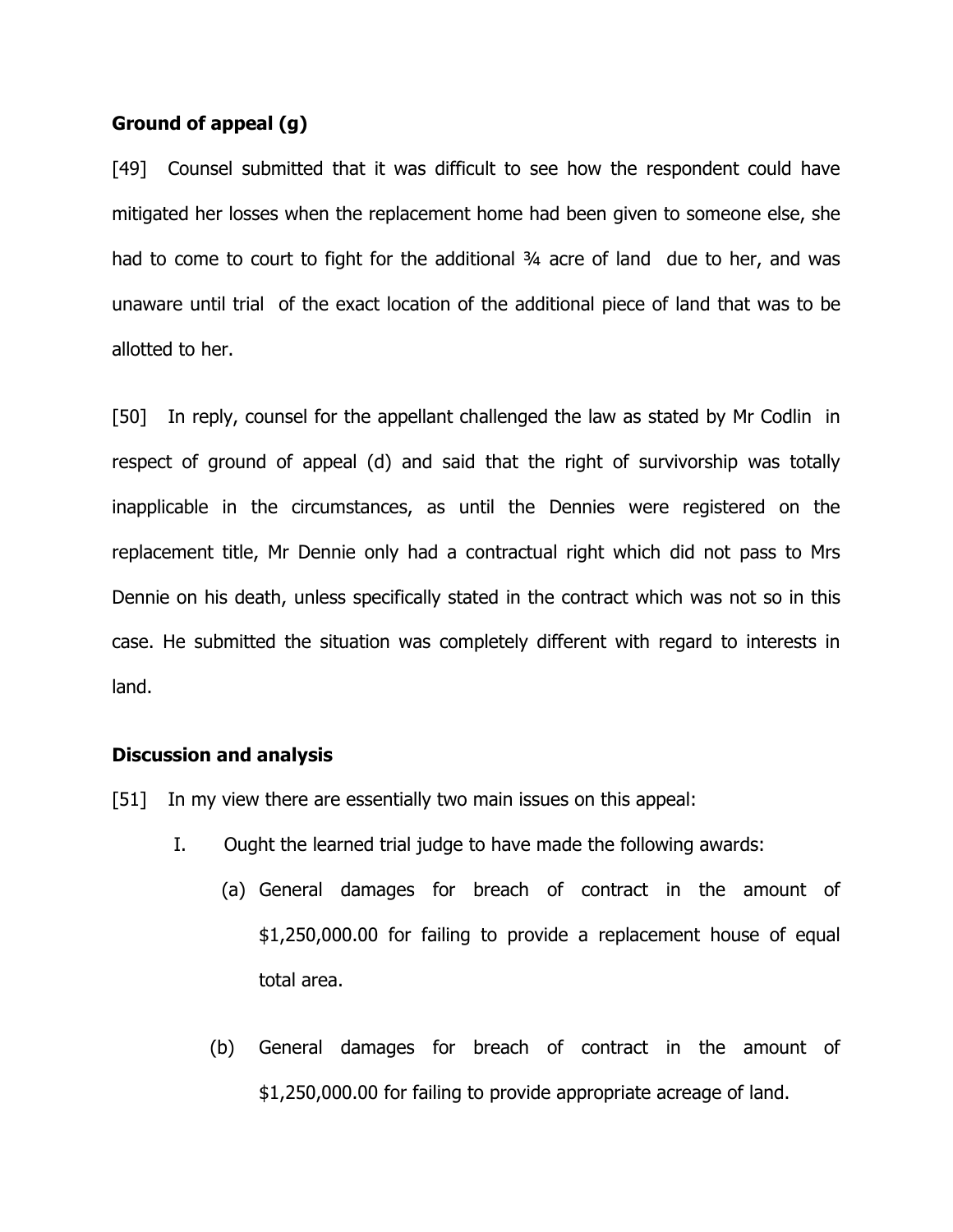- (c) General damages for breach of contract in the amount of \$500,000.00 for failing to rebuild chicken coop; or … should the amounts ordered be varied in any way or refused entirely; and
- II What is the effect of the death of Mr Dennie subsequent to the execution of the contract and the commencement of the claim, but before the completion of the contract, the commencement of the trial and the judgment?

#### Issue I

[52] The law with regard to the approach of the Court of Appeal to an award of damages made in the court below is well settled. Wolfe JA (Ag) (as he then was), on behalf of the court stated with clarity in **Desmond Walters v Carlene Mitchell** (1992) 29 JLR 173 at 178 b-d that:

> "An appellate court, notwithstanding that an appeal from a judge trying a case without a jury is a rehearing by the Court of Appeal with regard to all the questions involved in the action including the question what damages ought to be awarded, will be disinclined to reverse the finding of a trial judge as to the amount of damages merely because the judges of appeal think that if they had tried the case in the first instance they would have given a lesser sum. In order to justify reversing the trial judge on the question of the amount of damages it will generally be necessary that the Court of Appeal should be convinced either that the trial judge acted upon some wrong principle of law, or that the amount awarded was so extremely high or so very small as to make it, in the judgment of the Court, an entirely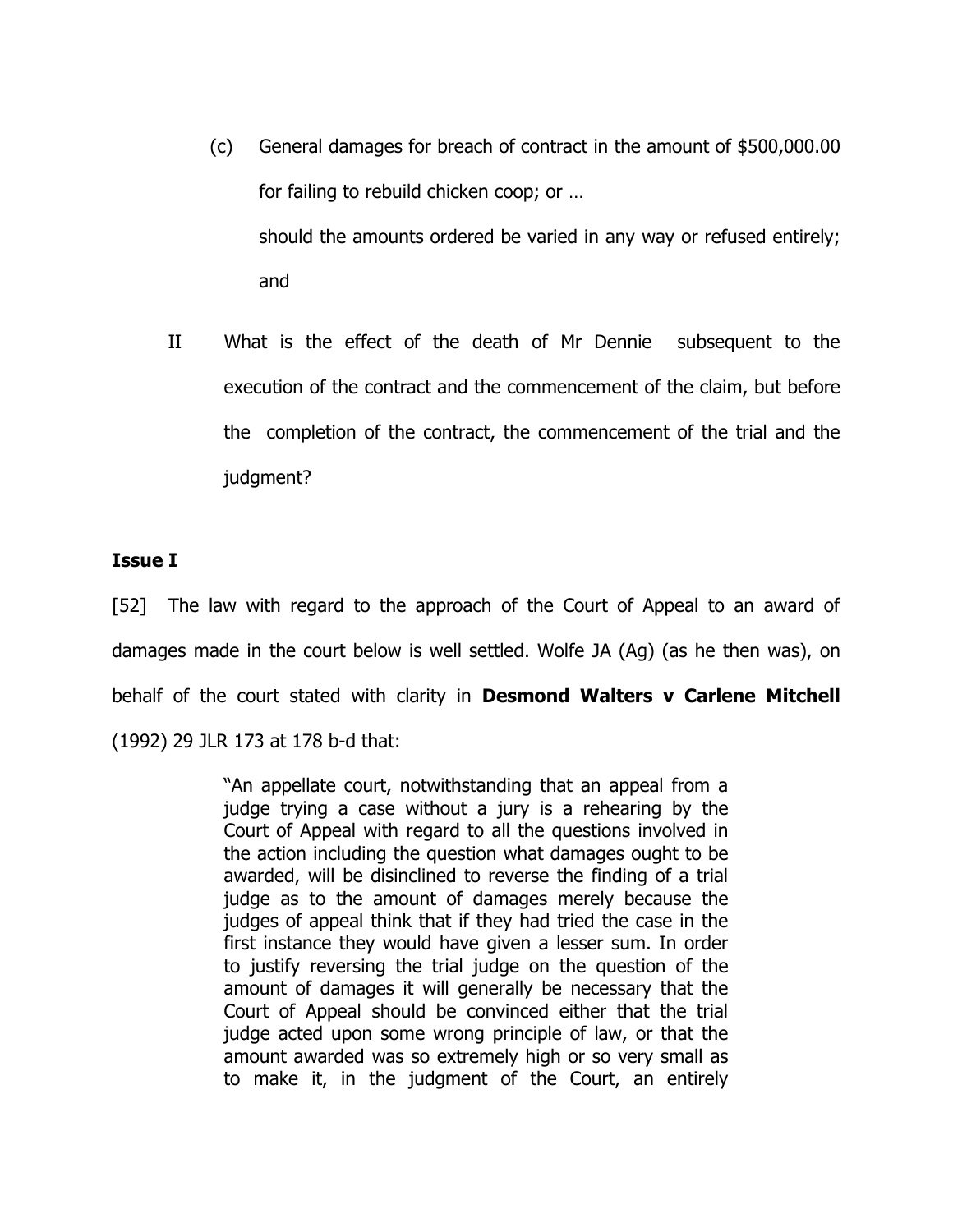erroneous estimate of the damage to which the plaintiff is entitled."

This statement of the law endorsed the dicta of the Court of Appeal in England in Flint v Lovell [1935] 1 KB 354 at 355.

[53] There have been several authorities over the years which have dealt with the issue of assessment of damages and the consideration that ought to be given to that question, particularly in respect of general damages when the quantification of the same is difficult. I will start with the leading text of McGregor on Damages, 15<sup>th</sup> edition. The general principle, stated by the author in para 343 is well known and recognised, namely that a plaintiff claiming damages must prove his case. As indicated in the oftcited speech of Lord Goddard, CJ in **Bonham-Carter v Hyde Park Hotel Ltd** (1948) 64 TLR 177 at 178 when dealing with special damages;

> "Plaintiffs must understand that if they bring actions for damages it is for them to prove their damage; it is not enough to write down the particulars, and, so to speak, throw them at the head of the Court, saying: 'This is what I have lost; I ask you to give me these damages'. They have to prove it."

 In that case the learned chief justice said that he found the evidence with regard to damages extremely unsatisfactory. However, the damages were nonetheless assessed and judgment given in the amount of £275.

[54] The learned author in McGregor goes on to state in the said paragraph, 343, that:

> "To justify an award of substantial damages he [the plaintiff] must satisfy the court both as to the fact of damage and as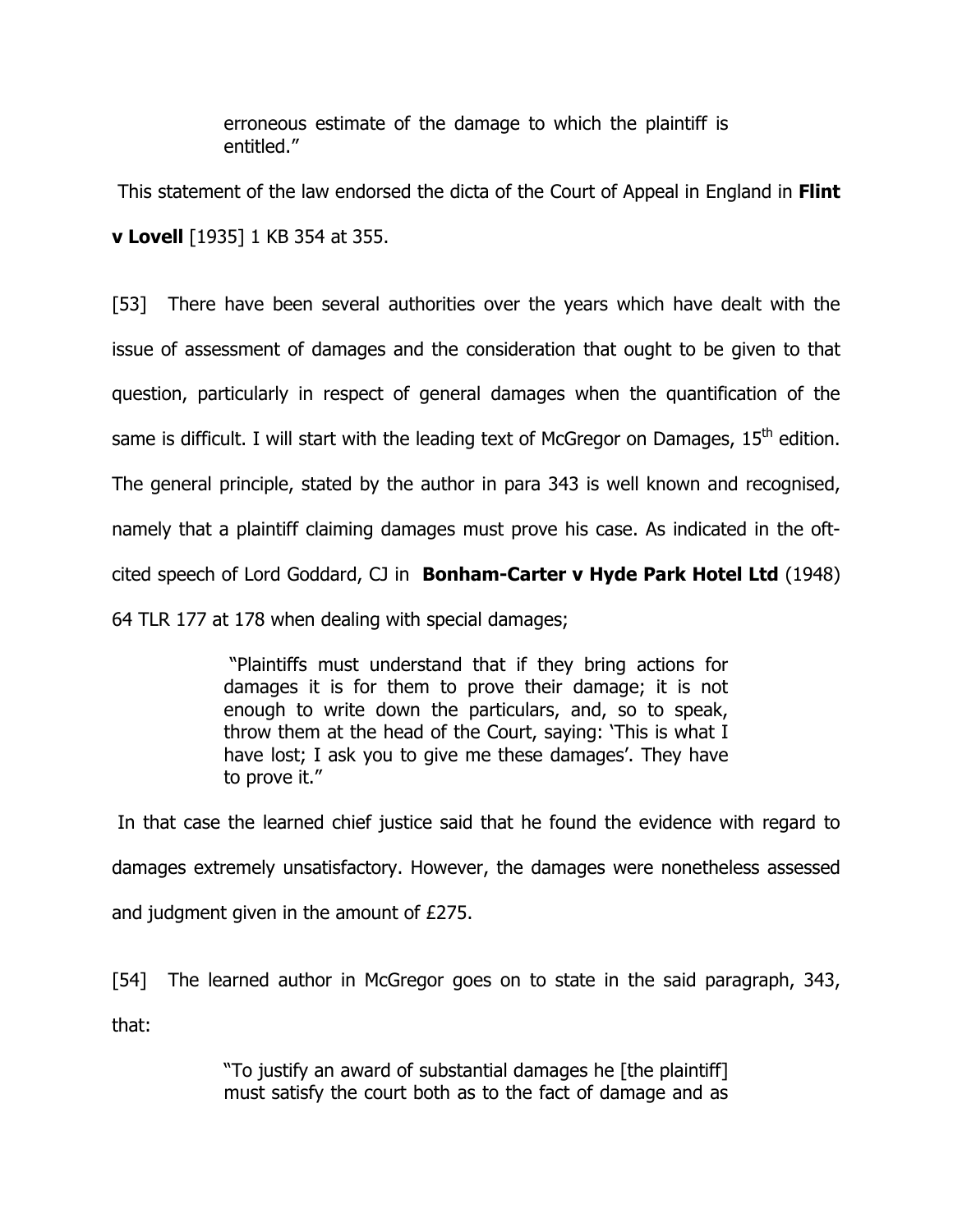to its amount. If he satisfies the court on neither, his action will fail, or at the most he will be awarded nominal damages where a right has been infringed. If the fact of damage is shown but no evidence is given as to its amount so that it is virtually impossible to assess damages, this will generally permit only an award of nominal damages; this situation is illustrated by *Dixon v Deveridge*  $[(1825)$  2 C.&P 109], and Twyman v Knowles. [(1853) 13 C.B.222]."

[55] In Twyman v Knowles [1853] 13 CB 222, the plaintiff had sued for trespass, as he was in possession of the land, but he did not produce the lease which would have shown the extent of the term. The lessor had given the defendant a lease also. Since the plaintiff had failed to prove the extent of his interest in the land, he was only entitled to nominal damages. The lease which he could have produced and which was in writing, would have defined his interest. He was only able to proceed on an interest in the land based on bare possession. That case is distinguishable from the instant case where the respondent showed that there was a contract, which had been breached and which had resulted in substantial damage. Similarly in **Dixon v Deveridge** (1825) 2 C&P 109, where the defendant accepted that he owed a debt, but the plaintiff gave no evidence of the amount, the court took the view that the plaintiff was only entitled to a nominal amount of damages. That too is different from the instant case.

[56] The author of McGregor however, continues in para 344 and makes the qualification that:

> "On the other hand, where it is clear that some substantial loss has been incurred, the fact that an assessment is difficult because of the nature of the damage is no reason for awarding no damages or merely nominal damages. As Vaughan Williams L.J. put it in Chaplin v Hicks, the leading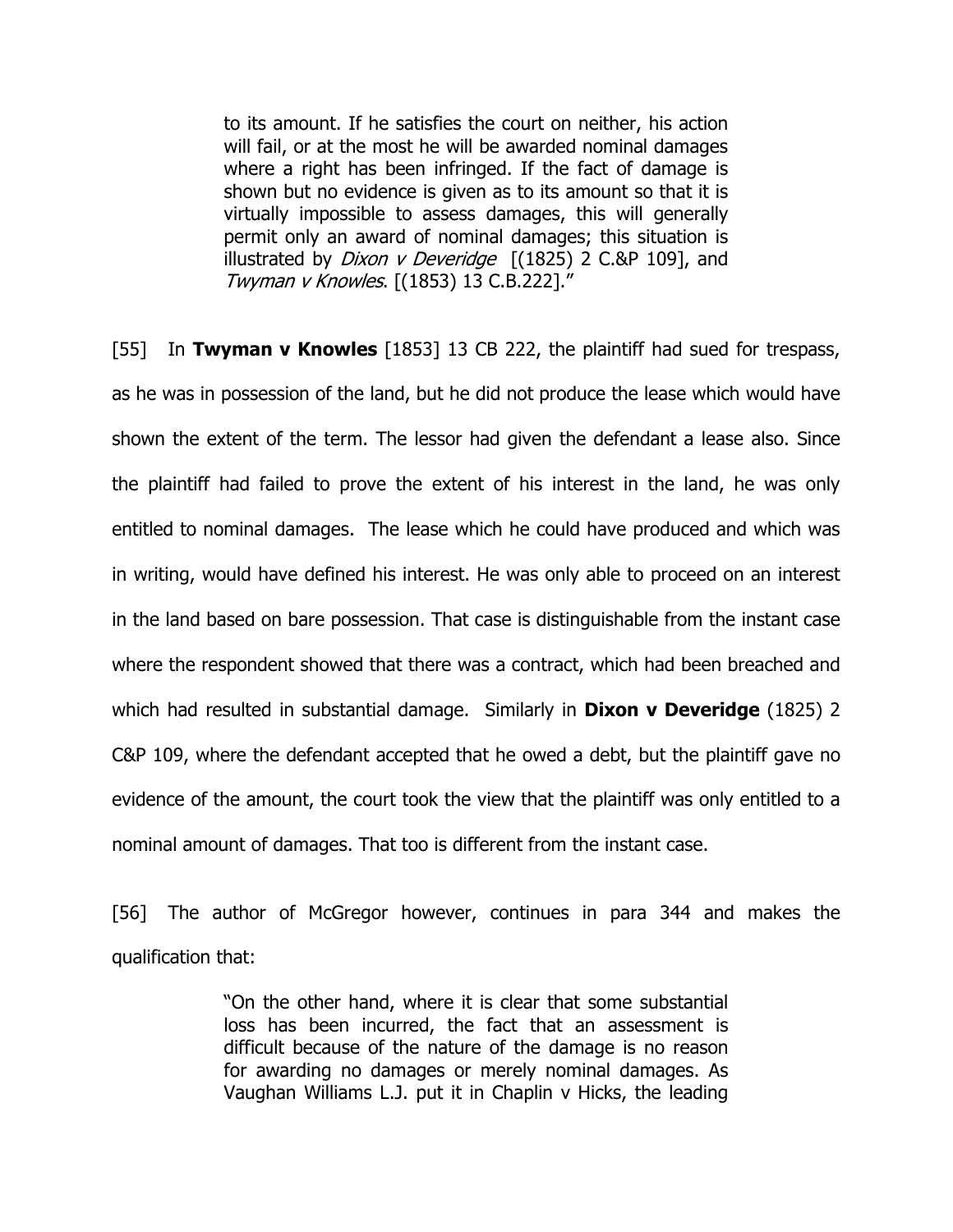case on the issue of certainty: "The fact that damages cannot be assessed with certainty does not relieve the wrong-doer of the necessity of paying damages". Indeed if absolute certainty were required as to the precise amount of loss that the plaintiff had suffered, no damages would be recovered at all in the great number of cases. This is particularly true since so much of damages claimed are in respect of prospective, and therefore necessarily contingent loss. Of course, as Devlin J said in Biggin v Permanite: " Where precise evidence is obtainable, the court naturally expects to have it, [but] where it is not, the court must do the best it can..."

[57] The standard of proof is therefore not one of certainty, but one of reasonable certainty, which only demands evidence in respect of which existence of damage can be reasonably inferred. The dictum of Bowen LJ in **Ratcliffe v Evans** [1892] 2 QB 524 at page 533 is clear on the point and instructive. He stated:

> "In all actions accordingly on the case where the damage actually done is the gist of the action, the character of the acts themselves which produce the damage, and the circumstances under which these acts are done, must regulate the degree of certainty and particularity with which the damage done ought to be stated and proved. As much certainty and particularity must be insisted on, both in pleading and proof of damage, as is reasonable, having regard to the circumstances and to the nature of the acts themselves by which the damage is done. To insist upon less would be to relax old and intelligible principles. To insist upon more would be the vainest pedantry."

[58] In **Ashcroft v Curtin** [1971] 3 All ER 1208 Edmund-Davies LJ approached the difficult question from the viewpoint of the justice of the case. In that case, the plaintiff was a skilled engineer who carried on a successful one-man business as a limited company. He kept rudimentary accounts. He was severely injured in a motor car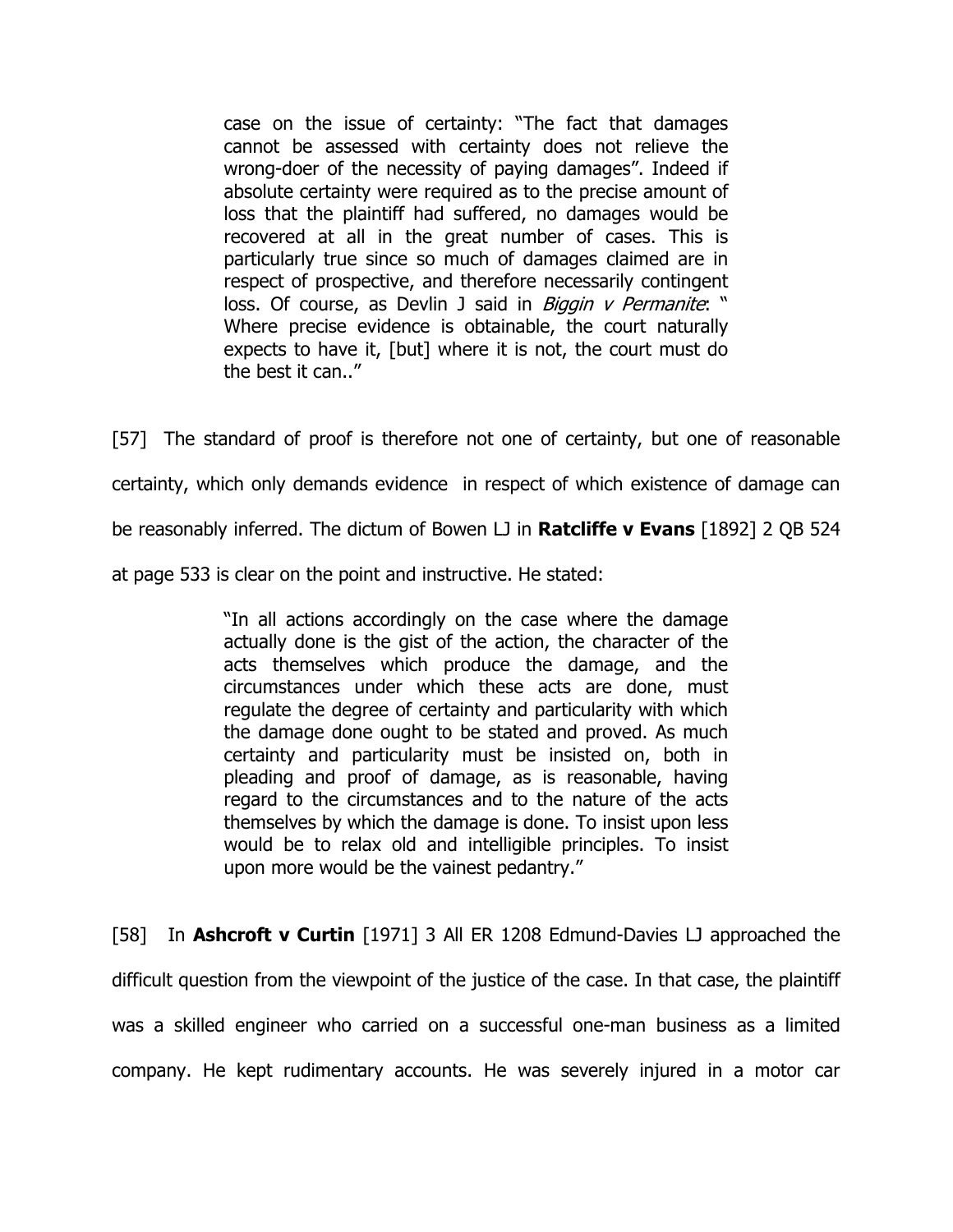accident by the negligence of the defendant, and sued for financial loss due to his inability, as a result of the accident, to manage his business. The trial judge awarded £10,500. It was decided on appeal that due to the unreliability of the accounts, the court could not quantify that financial loss, and so no award was made on it. The court found however that even though the risk of the plaintiff having to find work outside of the company was not great, the possibility did exist and justified therefore that some award be made in respect of him being thrown onto the labour market and being unable to find employment. Edmund-Davies LJ therefore proceeded thus; "Doing the best I can, and fully realising that I too am rendering myself liable to be attacked for simply "plucking a figure from the air", I think the proper compensation under this head is £2,500." The general damages in respect of financial loss was therefore reduced to that sum.

[59] In Aerial Advertising Co v Batchelors Peas, Ltd (Manchester) [1938] All ER (annotated) Vol 2, 788, Atkinson J made the point that damages for breach of contract ought not to be restricted to special damages which could be strictly proved. It was held that general damages were recoverable for pecuniary loss sustained in respect of the breach of contract. In this case the plaintiff, engaged to supply air advertising by flying over various towns and trailing behind the aeroplane words advising the public to buy the defendant's products, in this case peas. In breach of contract, the plaintiff failed to communicate the plans and schedules for the particular day in question and the pilot was seen flying over Manchester and Salford while the Armistice services were in progress, and over the main square of the town during the time when two minutes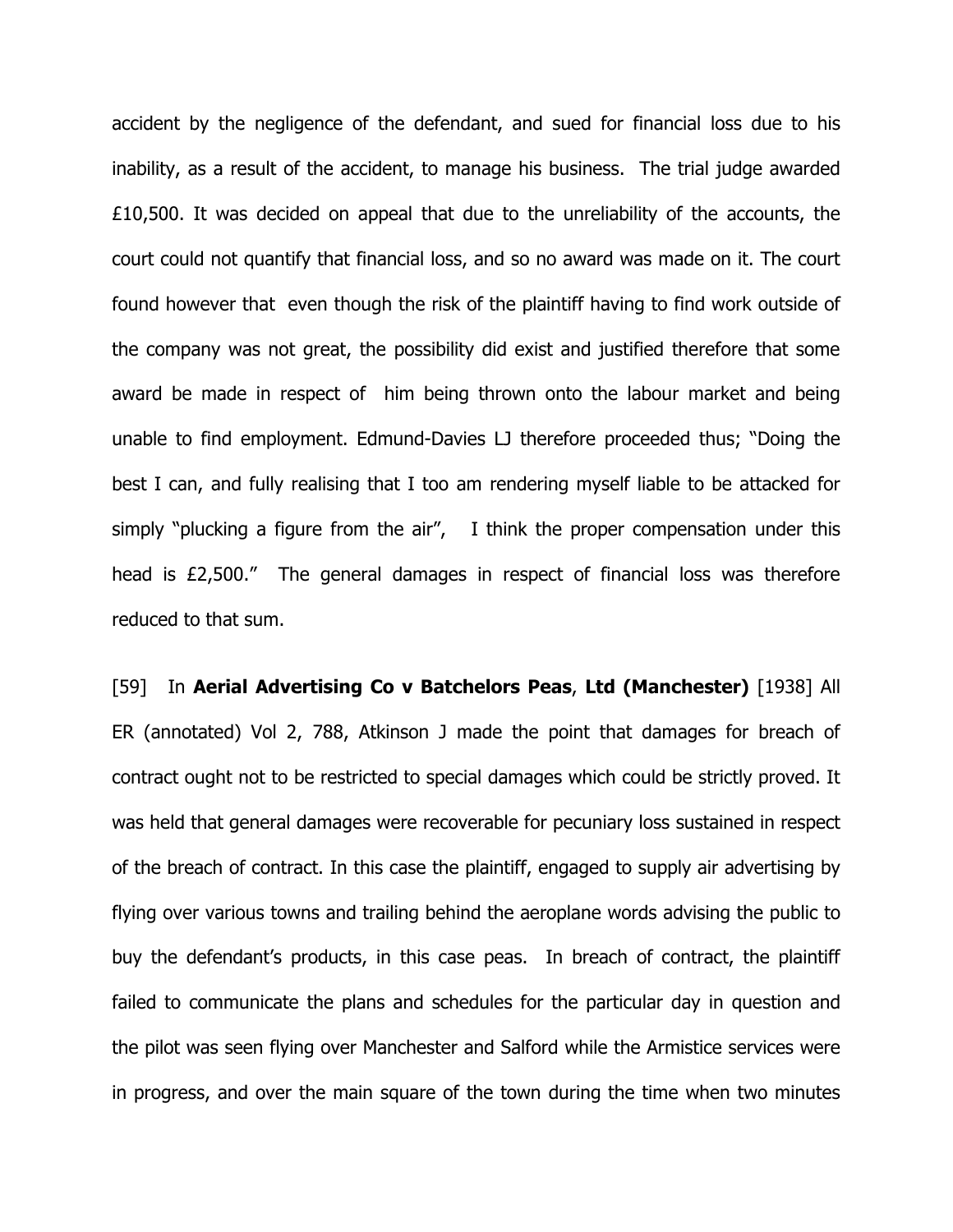silence was being observed, to the horror and indignation of thousands of persons gathered there. The result of that [negligent] flight was alarming as persons affronted by the insensitive actions of the plaintiff in droves decided to no longer purchase the defendant's products. In deciding how to assess the general damages in the light of the pecuniary loss which had been sustained and in addressing the argument that in those circumstances only special and not general damages were payable, the learned judge made these insightful comments at page 795 A - C:

> " … I fail myself to see any difference in principle between a claim for special damage and a claim for general damage. One, of course has to be proved as completely as does the other. The only difference is that, where one is claiming special damage, the circumstances are such that one is able to put one's finger on a particular item of loss and say, "I can prove that I lost so much there, so much there, and so much there", whereas a claim for general damage means this: "We cannot prove particular items, but we can prove beyond all possible doubt that there has been pecuniary loss." Once that has been proved, I cannot myself see any difference in principle between special damage and general damage. When one reads *Groom v Crocker*, one sees that, so far from saying that there is any difficulty in recovering general damages, to my mind it says precisely the opposite."

In ultimately deciding to award the defendants £300, he made a further comment on

page 796 G - H. He stated:

"I can only do the best I can, being very careful not to put it too high, and particularly for the reason that, although I appreciate the difficulty, I think that the defendants, if they had taken the trouble, could have given me more reliable figures."

[60] In summary, from the above authorities, I deduce the following considerations: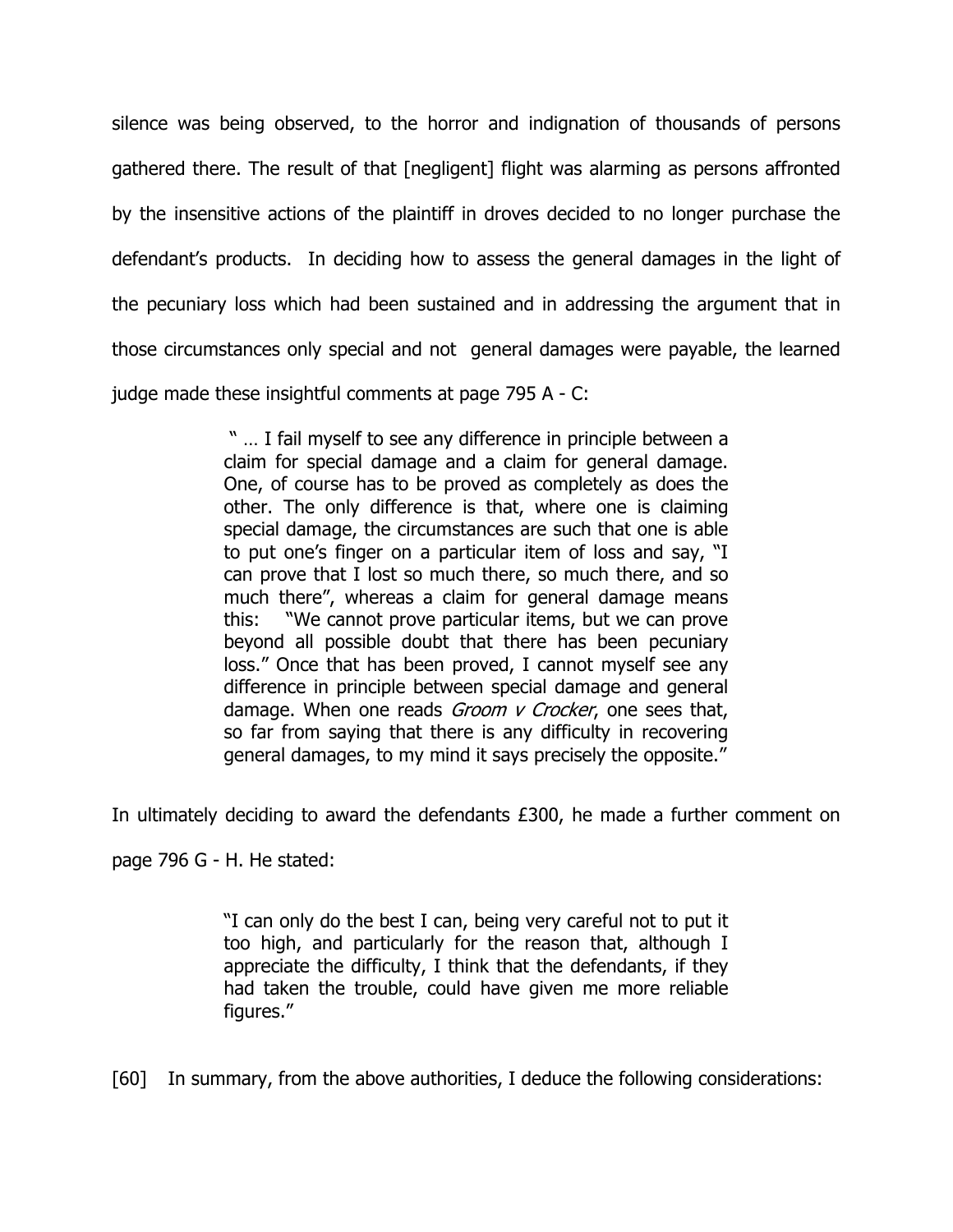- (1) The Court of Appeal is hesitant to interfere with an award of damages made in the lower court and will only do so in specific circumstances.
- (2) A person claiming damage must be prepared to prove their damage.
- (3) If the damage sustained is clear and substantial, but the assessment of the same is difficult, the court must do the best it can in the circumstances.

 [61] In the light of all of the above, I will now examine, within the context of the pleadings and the evidence, the reasoning and decisions of the learned trial judge with regard to the respective awards of general damages.

## (a) Failing to provide a house of equal total area

[62] It is very clear from the pleadings and the evidence that there was a substantial breach with regard to the size of the replacement house constructed for the Dennies by Jamalco. Although Jamalco had pleaded originally that the replacement house had been built in accordance with the design and specifications as agreed and Mr Ferguson had reiterated in his witness statement that the house had been duly constructed as agreed, under cross examination however, he stated that the house which Jamalco had obtained from the Dennies was "forty feet larger than the one that was constructed for the Dennies" and was therefore forced to admit that "it was not of equal total area then". He then attempted to say that both the Dennies had signed the floor plan which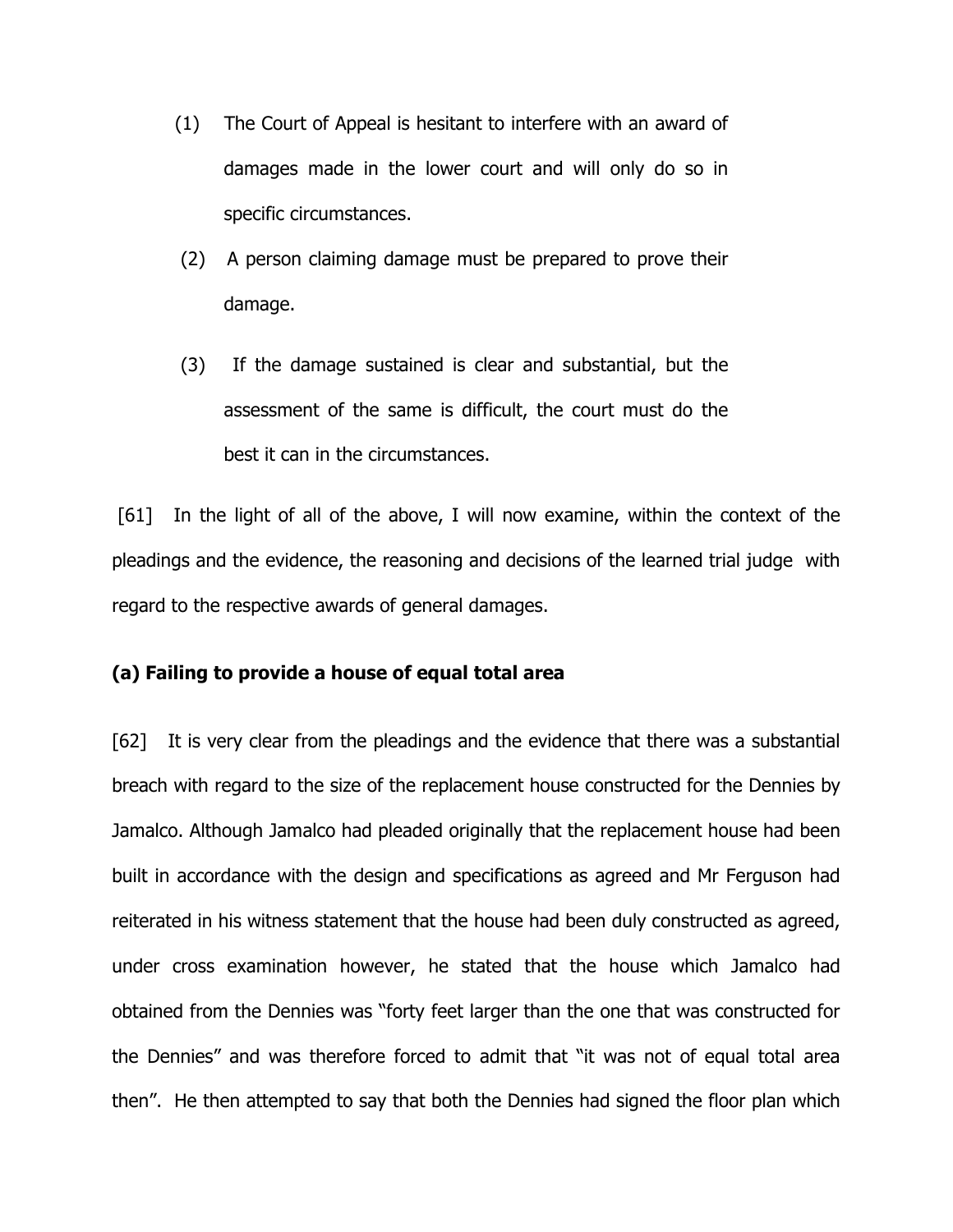had been put in evidence, indicating he said, that they "would have accepted payment for the shortage of forty square foot of house that was due at McGilchrist Pen". He also later accepted under cross-examination, that Mrs Dennie had not signed the floor plan. He endeavoured to say that the replacement house which had been constructed by Jamalco, was of a better quality than that of the Dennies as inter alia, the back and northern side of the Dennies house had not been rendered, though the front and eastern side of their house had been rendered and painted; the roof was constructed with round timber wood and zinc sheeting and the kitchen and bathroom were outside the house and were both constructed with round wood and old zinc sheeting.

[63] However, it was Mrs Dennie's evidence that the rooms which had been constructed in the replacement house were too small, and she was unhappy with the placement of the kitchen and the bathroom beside each other to the front of the house, but of real importance to her was that "our home…. allowed for easy addition, but with the replacement house we would have to tear down an entire wall in order to make additions".

[64] The learned trial judge decided that the evidence did not suggest that the Dennies, by instituting the action were treating the contract as having ended, and were suing for damages for the breaches thereof, but to the contrary. Mrs Dennie, as the survivor of the two claimants, in his judgment, wished to be compensated for the breaches of the agreement and "then put in a position where she can be made whole".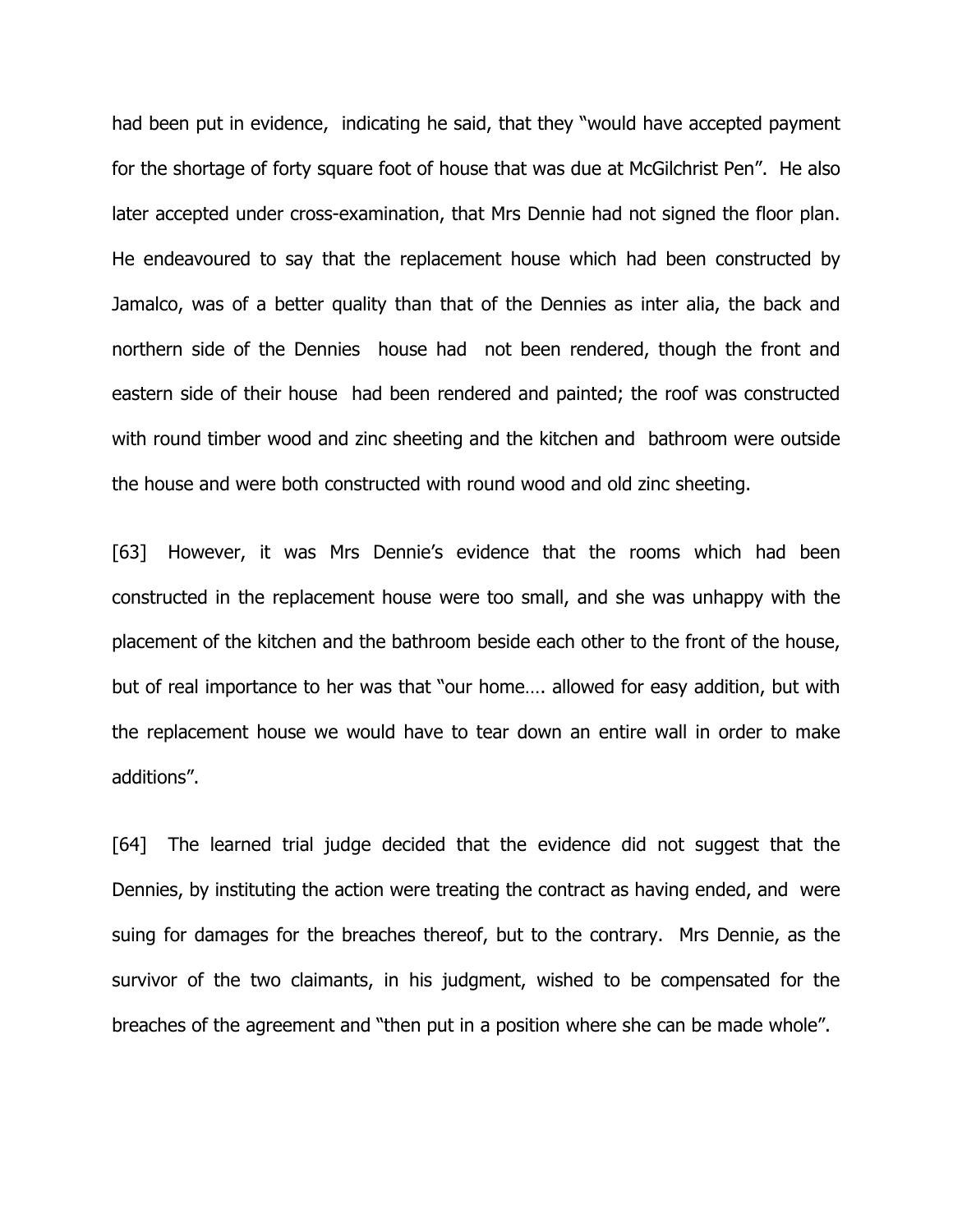The learned trial judge stated that it was worth noting that on the floor plan which had been tendered into evidence there was writing "to the effect that the defendant acknowledged the fact that the proposed resettlement house was smaller and that the claimant was to be compensated for the "shortfall." However, Mr Ferguson in his evidence admitted that compensation had not been paid or even quantified.

[65] The learned trial judge therefore expressed serious concerns that despite the fact that Jamalco would have had a department dealing with resettlement matters and have had access to resources to effect the same and, also to legal advice, yet certain aspects of the agreement with the Dennies remained unfulfilled. With particular regard to this issue, his concern was that there had been:

> ".. B) a determination that it [Jamalco] would deal with the shortfall in the square footage of the house by agreeing to pay compensation, but which seven years after the house has been constructed has not been agreed or paid…"

[66] He decided that specific performance was inappropriate in the circumstances, based on two barriers, namely that specific performance is an equitable remedy and the court does not act in vain and there was no indication that there was any available land within Jamalco's portfolio to allow for the execution of the contract. The evidence was that the temporary residence given to the Dennies, although found to be comfortable, was rented premises and therefore not available as a permanent remedy. Secondly, the court is unwilling to embark upon a situation which would be requiring continuing oversight of the performance of the contract. The judge made the point however, that having found that there had been "a clear and egregious breach on the terms of the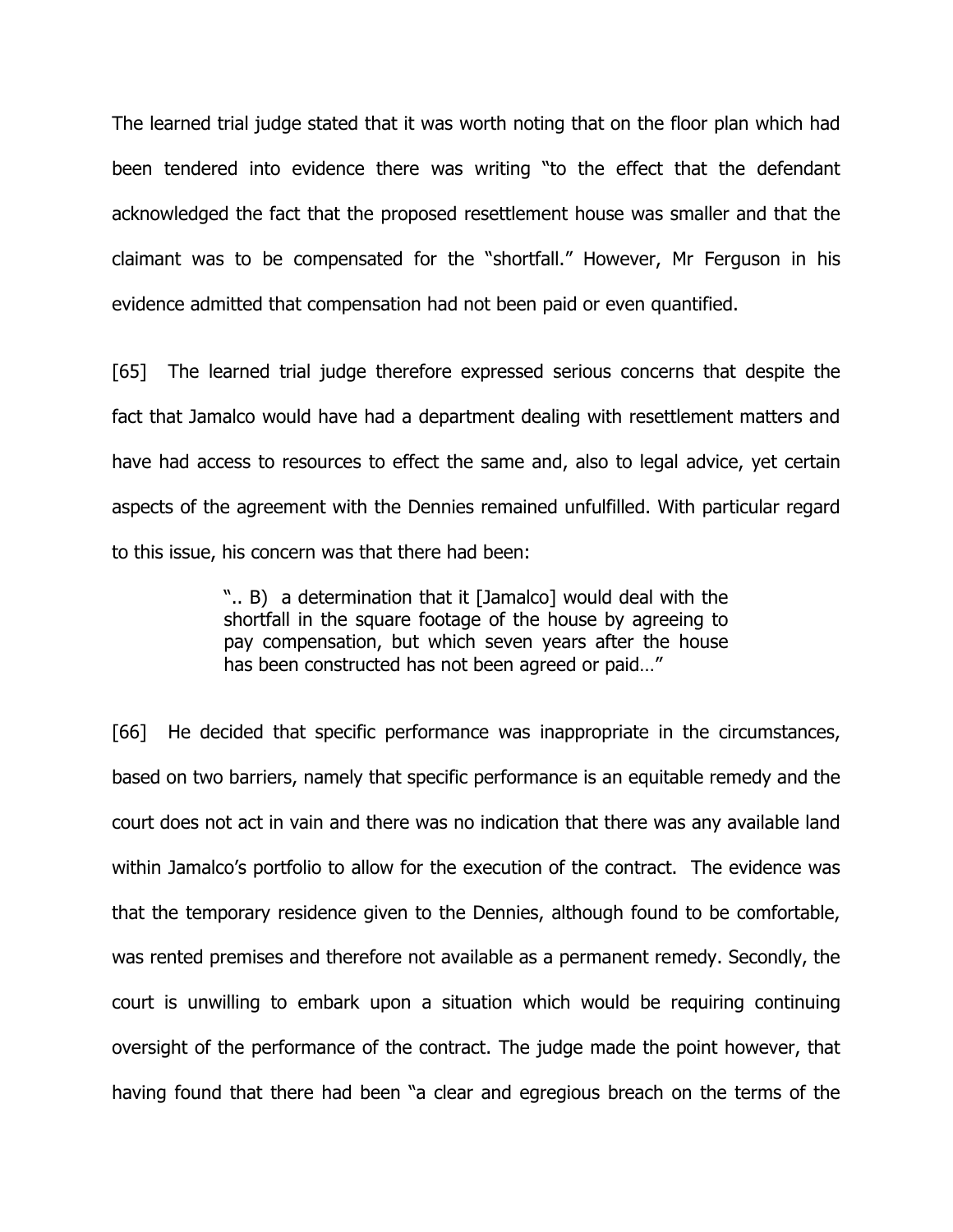option agreement, the Court would award damages to the claimants". The learned trial judge went on to say that, "[t]he quantification of these damages is not an easy task, but the difficulty of assessing these damages ought not to be a bar to the court making the award and doing so on a rational basis".

 [67] The learned trial judge ultimately decided to award general damages for the shortfall in the total area of the house and explained the basis for so doing in this way:

> "It seems to me that the approach to the damages in this case must focus on the failure of the defendant to provide the claimant with the house to which they were entitled and the single plot of land in the inappropriate size. Research will indicate that if the claimant was to build on the additional forty square feet of the building to which it is entitled, it would cost somewhere in the region of six thousand dollars per square foot. But given that the structure is already in place, in order to accommodate the addition there may be need to re-configure the present structure, and this will incur additional costs. I would award a figure of one million two hundred and fifty thousand dollars for the failure to provide a building of the same total area as the one given up."

[68] In my view, in the circumstances of this case it was obvious what the trial judge was endeavouring to do. The Dennies had entered into a contract which required them to obtain a house with the same total area. They did not get that. Jamalco knew that there was a shortfall in the square footage, but continued to maintain to the contrary, right up to the trial. So that seven years later, in circumstances where Jamalco would have obtained within two weeks of the execution of the contract, the Dennies' land for mining, the Dennies were yet to be properly settled in a home suitable to them, and as agreed between the parties. This sum was therefore to compensate them for that loss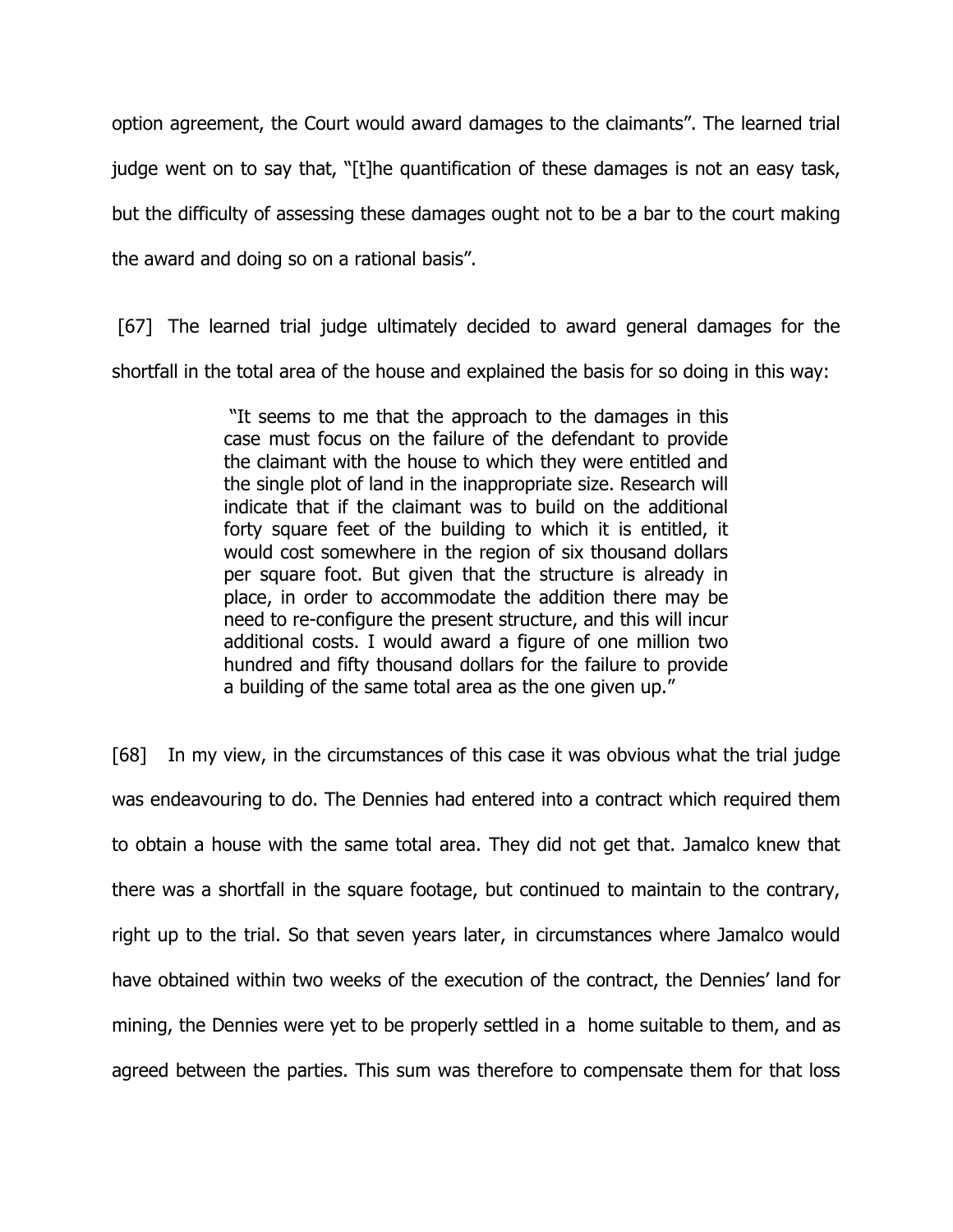which was substantial. It was not a claim for special damages. It was also extremely difficult to quantify, especially in circumstances where the respondent only wanted specific performance of the terms of the agreement that she had agreed, so as a consequence, the information in respect of the quantification of damages before the court was minimal. The judge expanded on his understanding of Mrs Dennie's position in respect of any additions which may be made to the house (and also in my view, if she were to obtain that which was agreed) by way of explaining that the loss did not only relate to the mathematical calculation of the shortfall in the square footage, in respect of the building of the house. He said:

> "The point I was making there, is that depending on how the addition is made, if it is made, if you are doing an addition you have to reconfigure the rest of the house. It's not going to be the cost of building forty square feet of property. You may have to open up some walls, you might have to move some plumbing. So that is usually much more expensive than pure construction. So those are the factors that I have built into the thing."

[69] It is clear that Mrs Dennie could have assisted the court more with additional information perhaps with an expert report which could have been provided, but in the final analysis I am not able to say that the learned trial judge was wrong in principle in the manner in which he approached this difficult task. It is not for me to second guess his decision, or to say that if I had the task I would have done it differently. I cannot say that the damages assessed are too high in all the circumstances of the case. The learned trial judge was forced to do the best that he could and, I would therefore not disturb the award made by him in respect of this issue.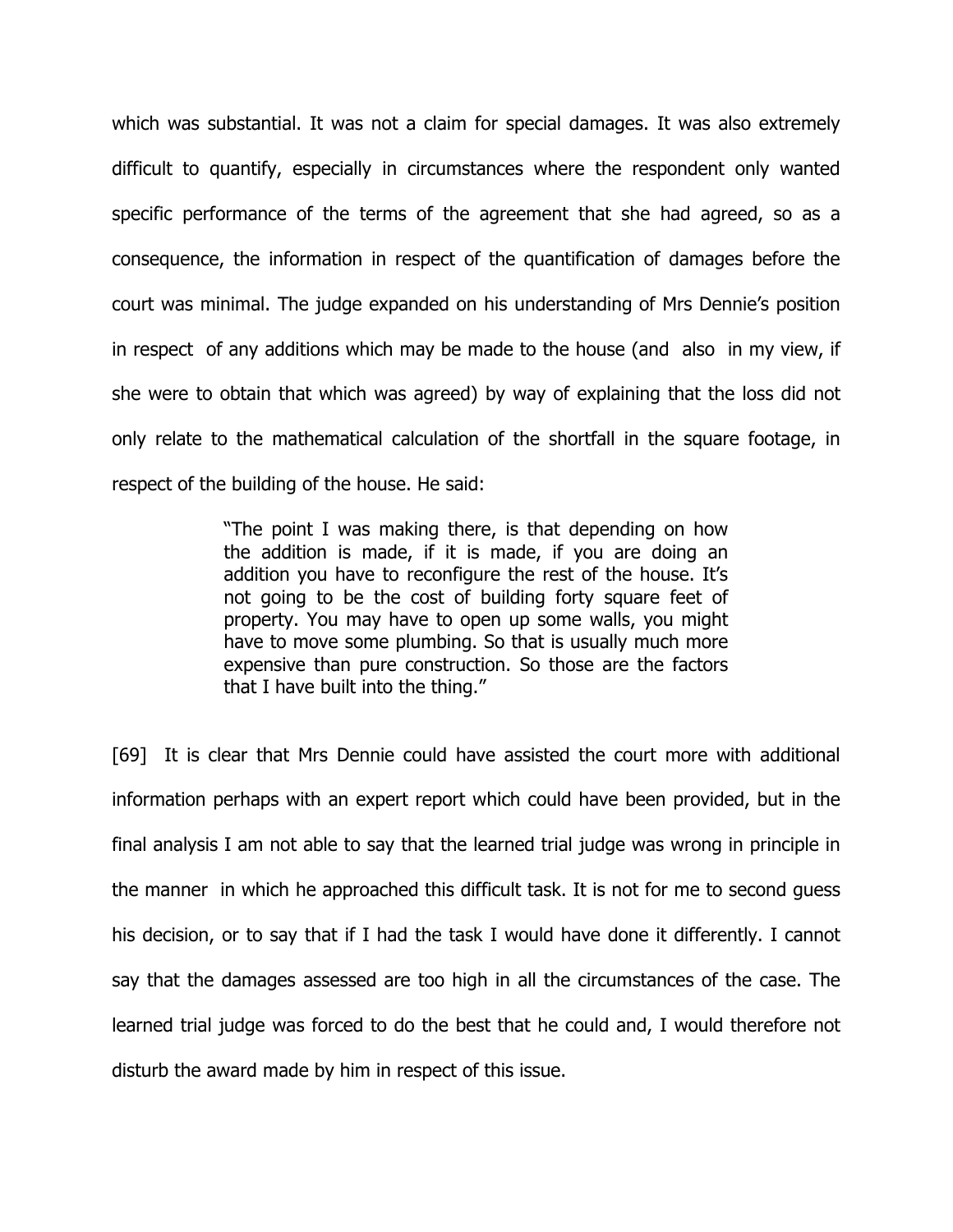#### (b) Failing to provide appropriate acreage of land

[70] With regard to this issue, Jamalco accepted in their pleadings that the resettlement house had not been built on the same acreage of land, but pleaded that the Dennies had been given additional lands at Lot 102 Rock Heights to make up for the shortfall. Mrs Dennie's position was that the agreement had provided for the same acreage that they had before, as they farmed on the said lot which contained their home, and the farming was a source of income for them, which Jamalco knew as they had compensated them for their crops and trees. Mr Ferguson had identified those crops in the amplification of his witness statement as: for instance banana, pumpkin and cho-cho; and certain economic trees, such as breadfruit and ackee. Miss Hyacinth Dennie said that chickens, pigs, goats and cattle were also reared on one side of the property. What was of importance was that Mr Ferguson also stated in examination-inchief, that the lot allocated to the Dennies in Rock Heights was done as "a unilateral decision of Jamalco". However, he said that the development which had been slated for Rock Heights had been abandoned. As a result, he claimed that Lot 9A McGilchrist Pen had been allocated instead to the Dennies. That lot however, he indicated, was also 3/4 acre in size, but when compared to the lot in Rock Heights which was two miles away from Lot 1 where the resettlement house was located, Lot 9A, he stated, was only one hundred metres away. Unfortunately there was no other evidence to support this assertion and there was no evidence, documentary or otherwise, that this position had ever been communicated to the Dennies.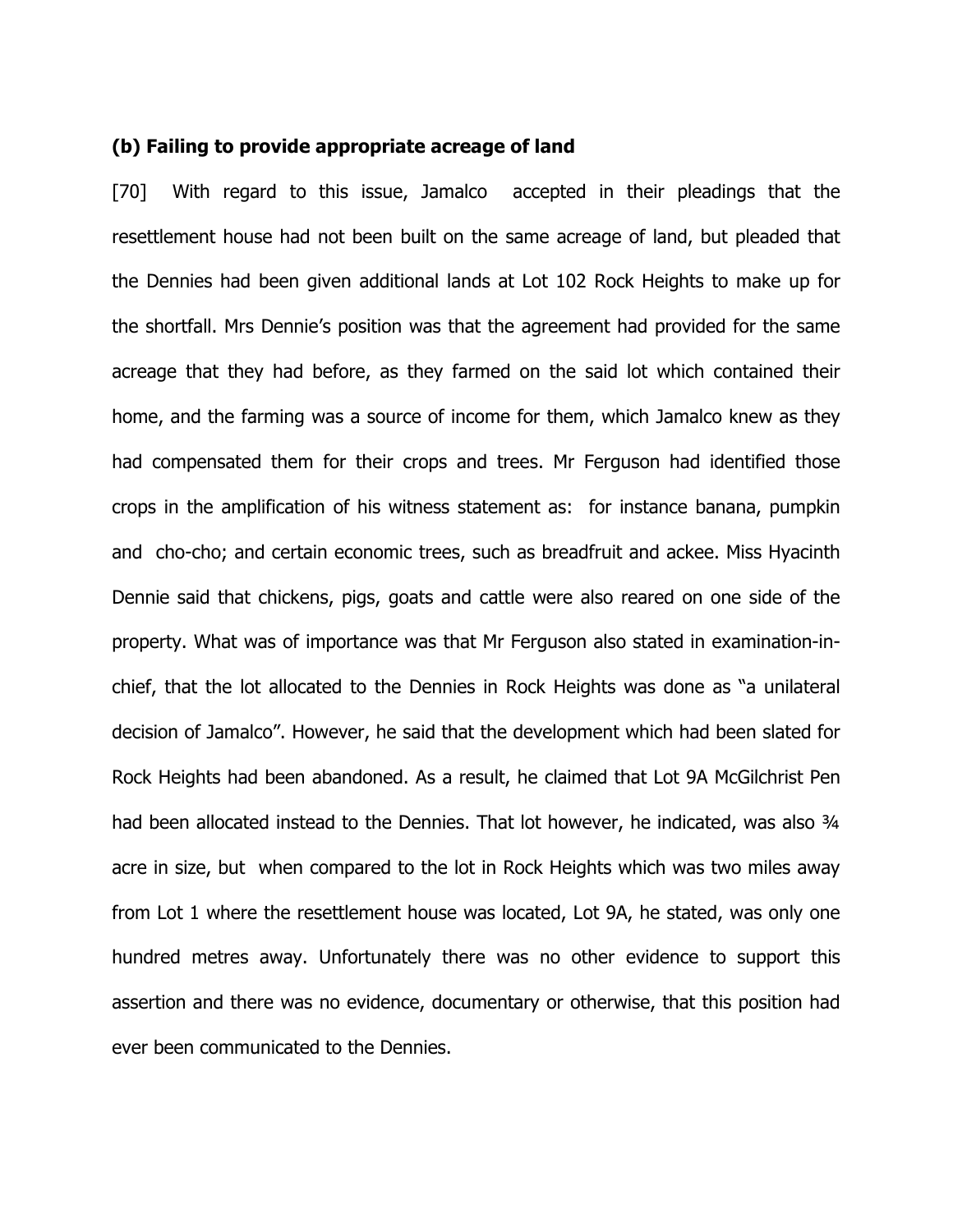[71] In cross-examination, Mr Ferguson said that the allocations in respect of the lot at Rock Heights and Lot 9A McGilchrist Pen had not been made simultaneously and, in his view, the fact that there had not been any mention previously, that Lot 9A had replaced the lot at Rock Heights was "an oversight". He accepted however, that the agreement between Jamalco and the Dennies, stated that the Dennies were to get one piece of land and not two pieces of land.

 [72] The learned trial judge expressed his concerns in relation to the breach of contract relating to this issue in this way. He found it difficult to understand how it was possible for there to have been:

- "A) a unilateral decision to give the claimants two separate pieces of land rather than one.
- B) …
- C) a decision to provide that one-half of the land would be at another separate location.
- D) a subsequent decision to change the location of the additional piece which it had decided to make available in Rock Heights to another lot at McGilchrist Pen, Phase two, and,
- E) no notification to the claimant of the decision to substitute another piece of land which is nearer to the resettlement home."
- [73] As a consequence, he made this finding:

"I gather from the evidence of Mr Ferguson that the defendant is prepared to provide a further three quarter acre of land to the claimant within the same McGilchrist Pen area where the resettlement house is located and at a distance of some one hundred metres from that building. Apart from Mr Ferguson's evidence, I have no independent verification of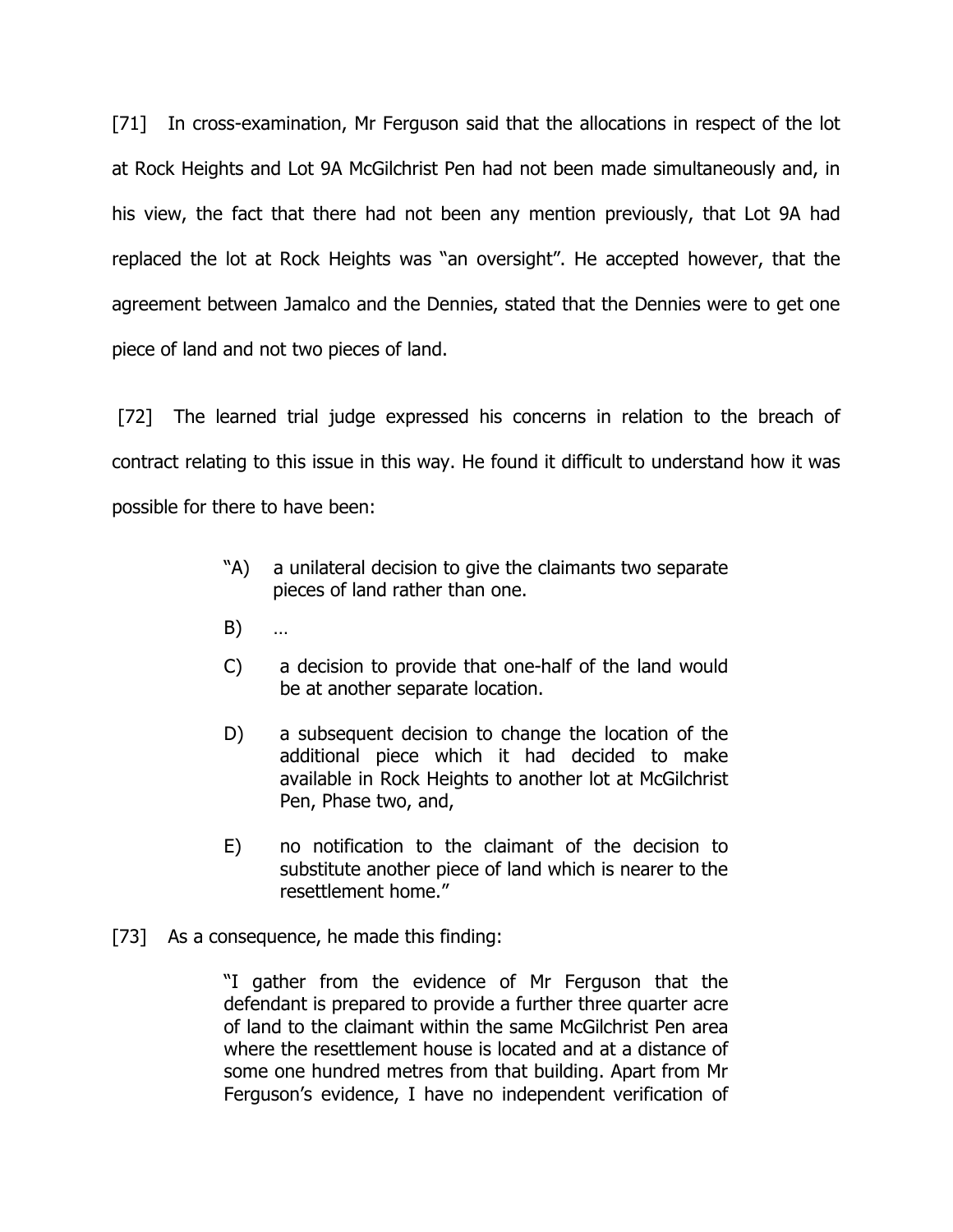this assertion and I am obliged to treat it with some caution. Assuming that the distance from the resettlement property to the additional piece of land was within tolerable limits, there would still be the need to travel from the house to the other property, if it were to be used as the claimants had used their previous property. The claimants must be compensated not only for the fact of the division of their entitlement, but for the inconvenience of having to travel. I would accordingly also award as general damages a further figure of one million two hundred and fifty thousand dollars for general damages for this breach."

[74] The learned trial judge, it seems to me, acknowledged that Jamalco recognised that the Dennies were entitled to obtain one piece of land to live on and on which to conduct their farming. However, despite that, Jamalco decided unilaterally that the Dennies should have to trek a distance away to obtain the produce from their crops, to cut and reap from their trees, and the benefits from the rearing of cattle, goats and pigs. That remains a permanent situation, whether the lot is two miles or 100 metres away. This is clearly an inconvenience in respect of which damages must flow. Mr and Mrs Dennie also could have been reaping the rewards of their farm since the execution of the agreement in 1998, had they been provided with the 1½ acre of property to which they were entitled. Instead, as Miss Dennie testified they were unable to do so as they could not farm a property which was not theirs. In any event, it seems that Mrs Dennie would not have known the exact location of this additional lot, that is whether in Rock Heights or in McGilchrist Pen, in order to farm the same for her benefit and profit.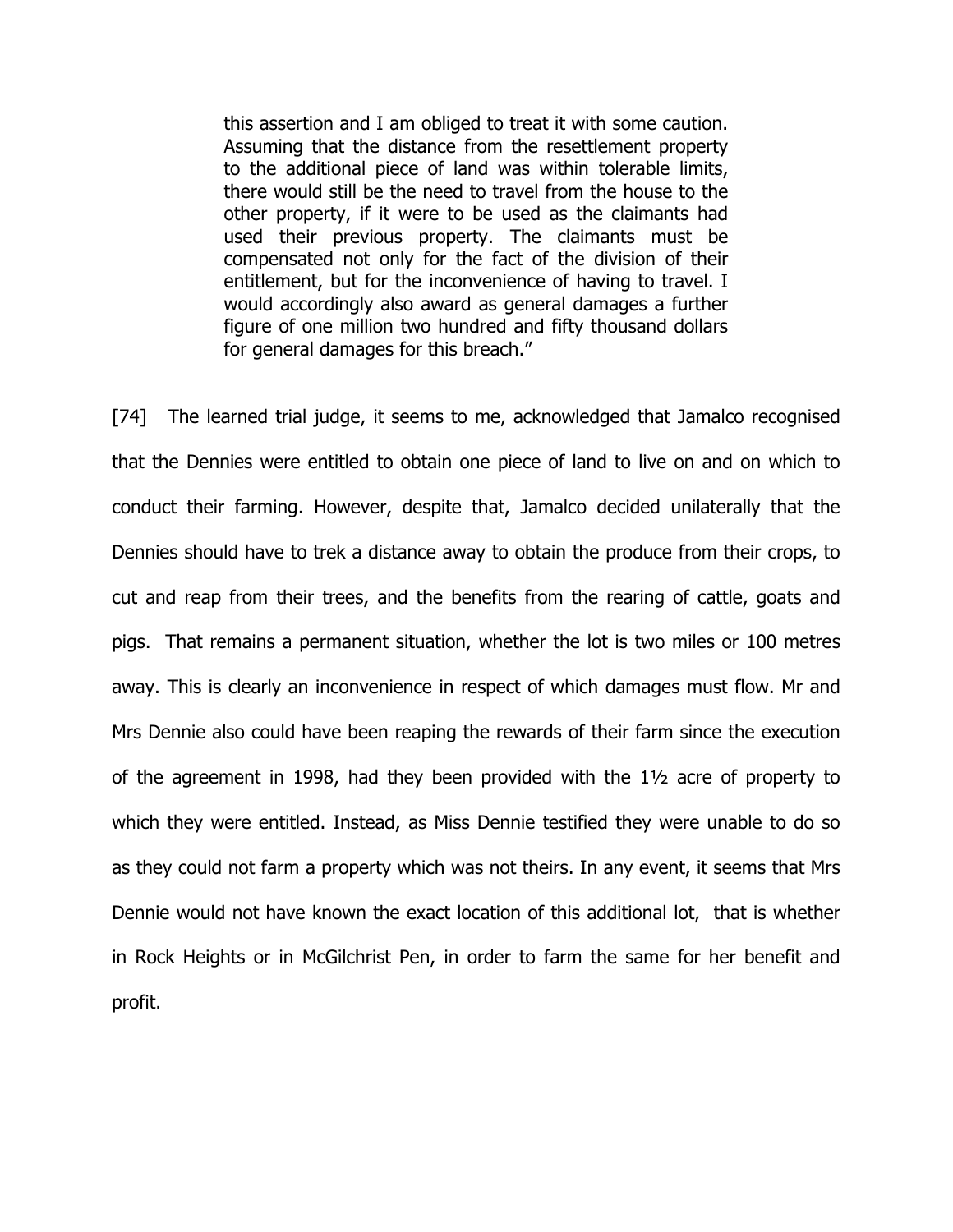[75] In Bailey v Bullock and Others [1950 2 All ER 1167, Barry J found in circumstances where attorneys did not act timeously on the instructions from the client to obtain possession of the client's home and so the client was forced to live with his wife's parents with his wife and son aged six, in one bedroom for an interminable period of time under much discomfort, indignity and inconvenience, the learned judge held that whereas the court will not countenance an award of damages for annoyance and injury to feelings, there was a very real difference when one has suffered substantial physical inconvenience and discomfort, for in those circumstances, damages for breach of contract were recoverable.

[76] It is true that Mrs Dennie perhaps could have provided information relating to possible expenses in relation to travelling from the replacement lot to the second property. However, as the location of this second lot up until trial remained unclear, that may have been difficult. Also, I am not sure that that information would have been helpful in arriving at a sum for damages for the inconvenience in respect of the constant trips.

[77] In the light of the above, I find that I am similarly not in a position to disturb the amount awarded by the learned trial judge on this issue. I would merely be "plucking figures out of the air", which would be unhelpful. I am unable to say whether in the circumstances, and in keeping with the principles enunciated in **Murphy v Mills**, and Flint  $\bf{v}$  Lovell with regard to the approach of this court to a review of an award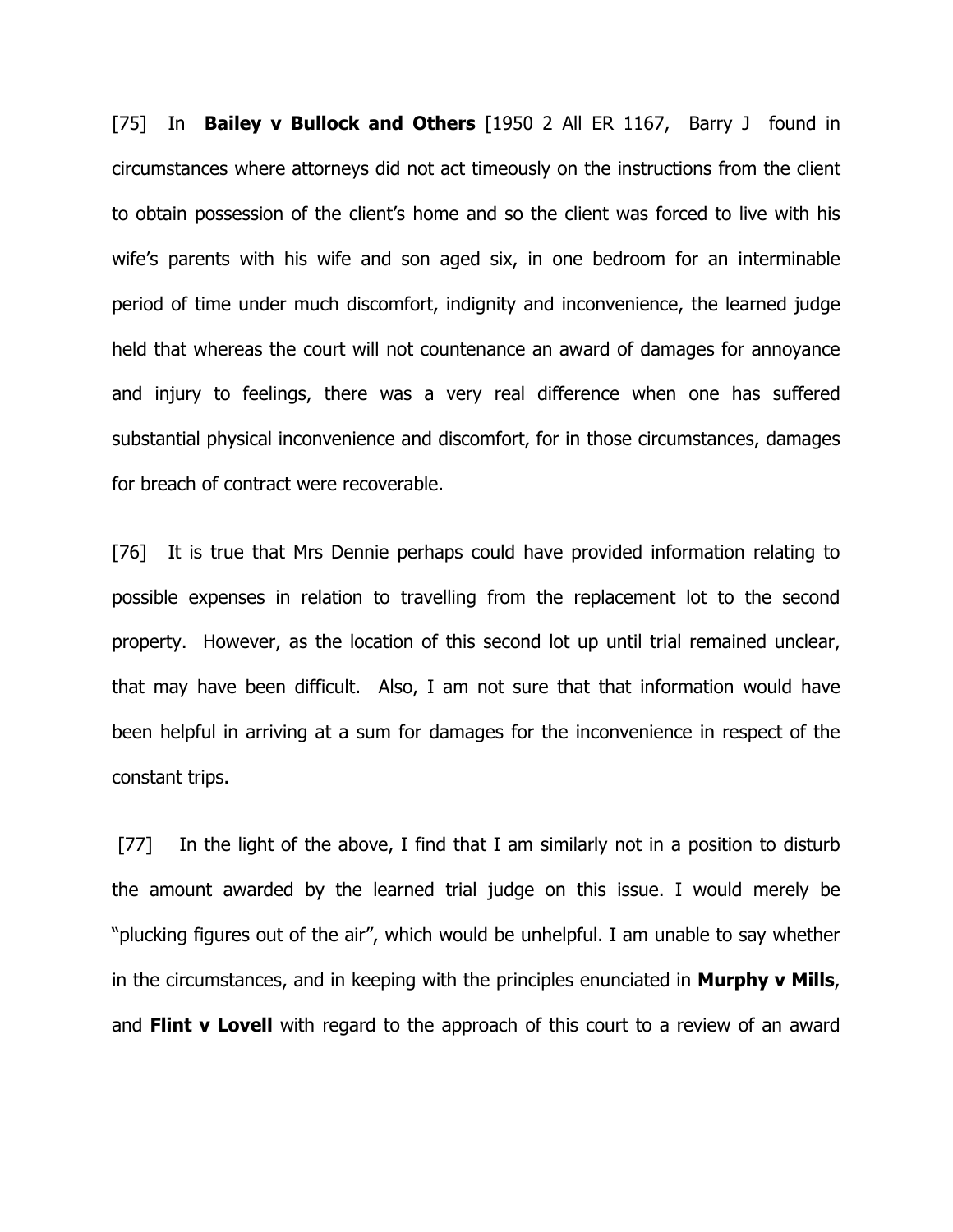given in respect of general damages that the figure ascribed by the learned trial judge, for what was clearly a substantial breach, was too high.

#### (c) Failing to rebuild chicken coop

[78] It was not disputed that the Dennies reared chickens, that the parties had agreed that a fowl coop was to be constructed, and that Jamalco had failed to do so. Mrs Dennie said that in failing to construct the fowl coop she was prevented from rearing chickens which Jamalco knew was one other source of income for her. Jamalco's position through the evidence of Mr Ferguson was that it was ready and willing to construct the fowl coop but could not do so until the resettlement house had been accepted so that it could be constructed there, on premises which would be occupied, otherwise, he stated, it would be vandalized and deteriorate. It is true that Mrs Dennie failed to prove the special damages loss claimed in respect of the rearing of chickens at \$60,000.00 per six weeks, but the learned trial judge was not prevented from assessing as general damages, the lost opportunity of utilizing the fowl coop to rear the chickens, over the intervening period of in excess of 10 years.

 [79] Having referred to the reason set out above given by Jamalco for the failure to construct the "chicken house", the learned judge stated:

> "…Be that as it may, it was a clear admission of another breach of the option agreement."

He therefore ordered that the same be built on the resettlement property and that order, quite correctly, has not been appealed. He went on to say: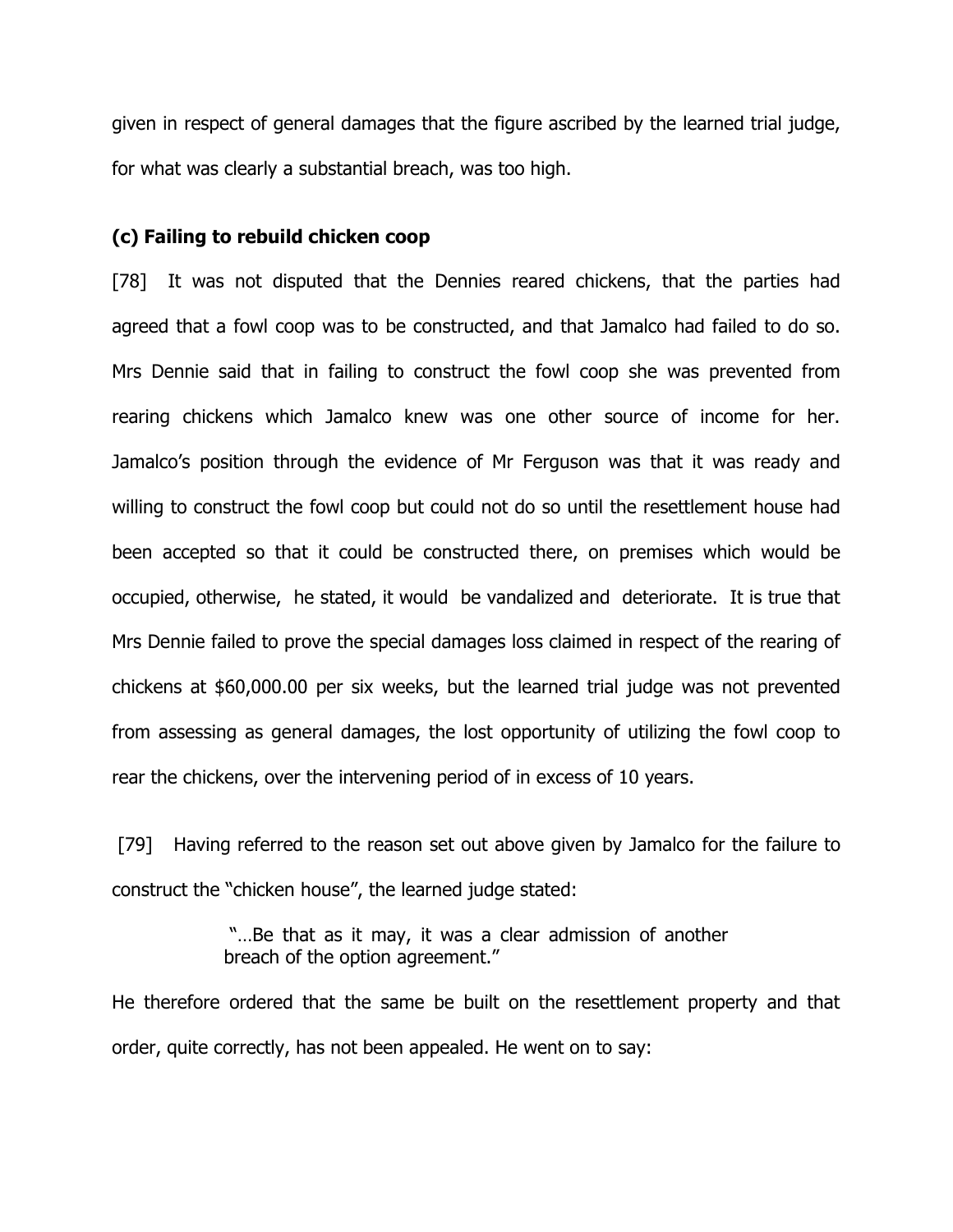"I have indicated that it was not possible to make an award for special damages based, inter alia, upon the evidence given in relation to the sales of chickens and crops, and the lack of details of expenditures. Nevertheless, given the evidence of Mr Ferguson, it seems clear that a chicken house could have been built on the resettlement property from which the claimants could have derived some benefit. I set the value of that benefit at five hundred thousand dollars and accordingly award that sum as general damages."

[80] In my view, the approach of the learned trial judge was the same with regard to this issue as those stated at (a) and (b) above, which is why I would not disturb this award of general damages either. The principles are the same. As a result of a clear breach of the agreement, there was substantial loss which was clear. The Dennies were without the entire use of the fowl coop, which was important to them for the rearing of chickens, for several years unnecessarily. Had the resettlement house and the acreage of the property been as agreed, the fowl coop would have been constructed and available for their use, as against what occurred, which was an absence of the fowl coop, for an extended period, resulting in financial loss to them.

[81] In **Chaplin v Hicks**, where the court was grappling with the lost opportunity of the plaintiff, due to the negligent actions of the defendant, to participate in a competition where the entrants had been reduced from thousands to 50, with a potential of winning 12 prizes, Vaughan Williams LJ who made it clear, that in spite of the arguments based on the fact that there was no assessable value of the lost opportunity, emphasized that because precision could not be arrived at did not mean that damages could not be assessed. He stated that: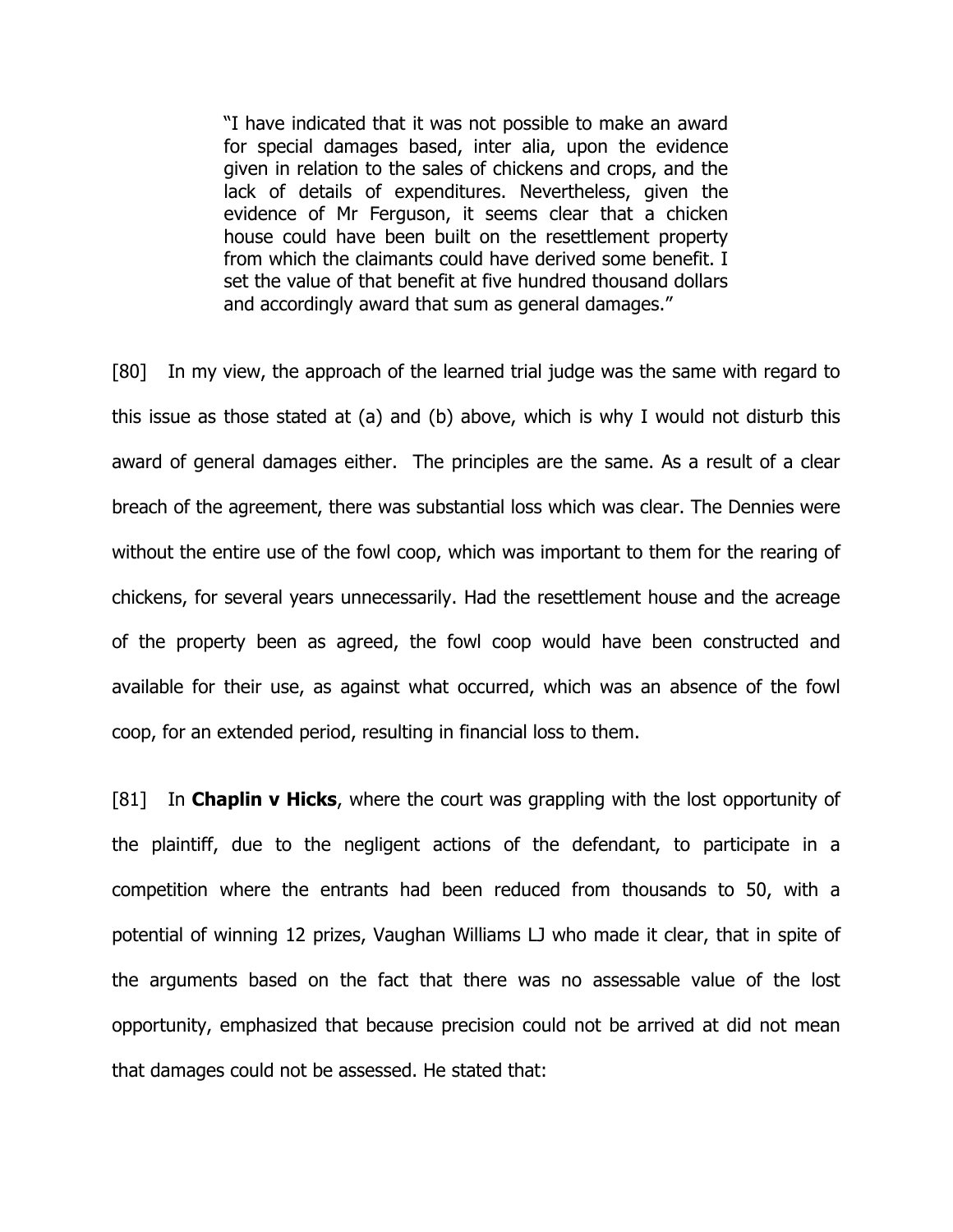"in such a case the jury must do the best they can, and it may be that the amount of their verdict will really be a matter of guesswork. But the fact that the damages cannot be assessed with certainty does not relieve the wrong-doer of the necessity of paying damages for his breach of contract."

Fletcher Moulton LJ stated at page 795:

"I think that, where it is clear that there has been actual loss resulting from the breach of contract, which it is difficult to estimate in money, it is for the jury to do their best to estimate; it is not necessary that there should be an absolute measure of damages in each case."

# Issue II

# The impact of the death of Mr Dennie

[82] The contract made between George and Lunette Dennie and Jamalco was

made with them as "vendor", owners of the property at Whitney, in the parish of

Clarendon, containing 1½ acres of land. It was agreed that the resettlement land was

to be conveyed into the names of George Dennie and Lunette Dennie. The authors EH

Burn and J Cartwright of Cheshire and Burn's Modern Law of Real Property 17th edition,

in chapter XIII on concurrent interests, state that:

"a joint tenancy arises whenever land is conveyed or devised to two or more persons without any words to show that they are to take distinct and separate shares, or, to use technical language, without words of severance. If an estate is given for instance, to:

A and B in fee simple, without the addition of any restrictive, elusive or explanatory words, the law feels bound to give effect to the whole of the grant, and this it can do only by creating an equal estate in them both. From the point of view of their interest in the land they are united in every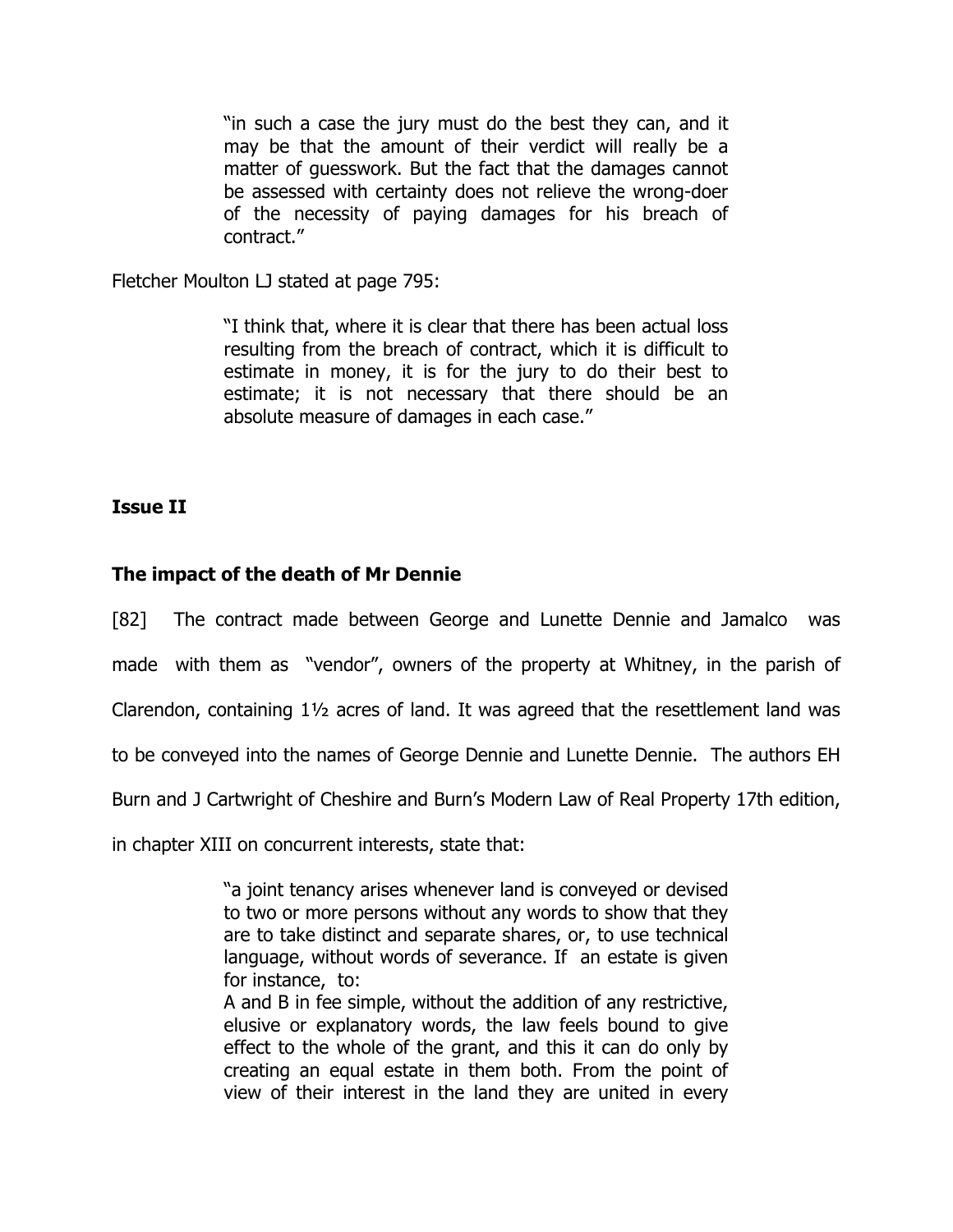respect. But if the grant contains words of severance showing an intention that A and B are to take separate and distinct interests, as for instance where there is a grant to: A and B equally, the result is the creation not of a joint tenancy, but of a tenancy in common."

[83] The learned authors go on to explain the importance of the concept of 'unity

between joint tenants'. On page 454, they state:

"There is, to use the language of Blackstone, a thorough and intimate union between joint tenants. Together they form one person. This unity is fourfold, consisting of unity of title, time, interest and possession. All the titles are derived from the same grant and become vested at the same time; all the interests are identical in size; and there is unity of possession, since each tenant [holds the whole yet holds nothing:] *totum tenet et nihil tenet*. Each, holds the whole in the sense that in conjunction with his co-tenants he is entitled to present possession and enjoyment of the whole; yet he holds nothing in the sense that he is not entitled to the exclusive possession of any individual part of the whole.."

[84] The learned authors also make it clear that the other characteristic that distinguishes a joint tenancy is the right of survivorship or *jus accrescendi*, which is explained in this way:

> "if one joint tenant dies without having obtained a separate share in his lifetime, his interest is extinguished and accrues to the surviving tenants whose interests are correspondingly enlarged."

[85] It is indisputable in this case that Mr and Mrs Dennie owned their property in Whitney in the parish of Clarendon as joint tenants. There were no limiting words of severance stated in respect of their joint interest. However, a joint tenancy can be severed in three ways: (i) by an act of one of the owners creating a severance to that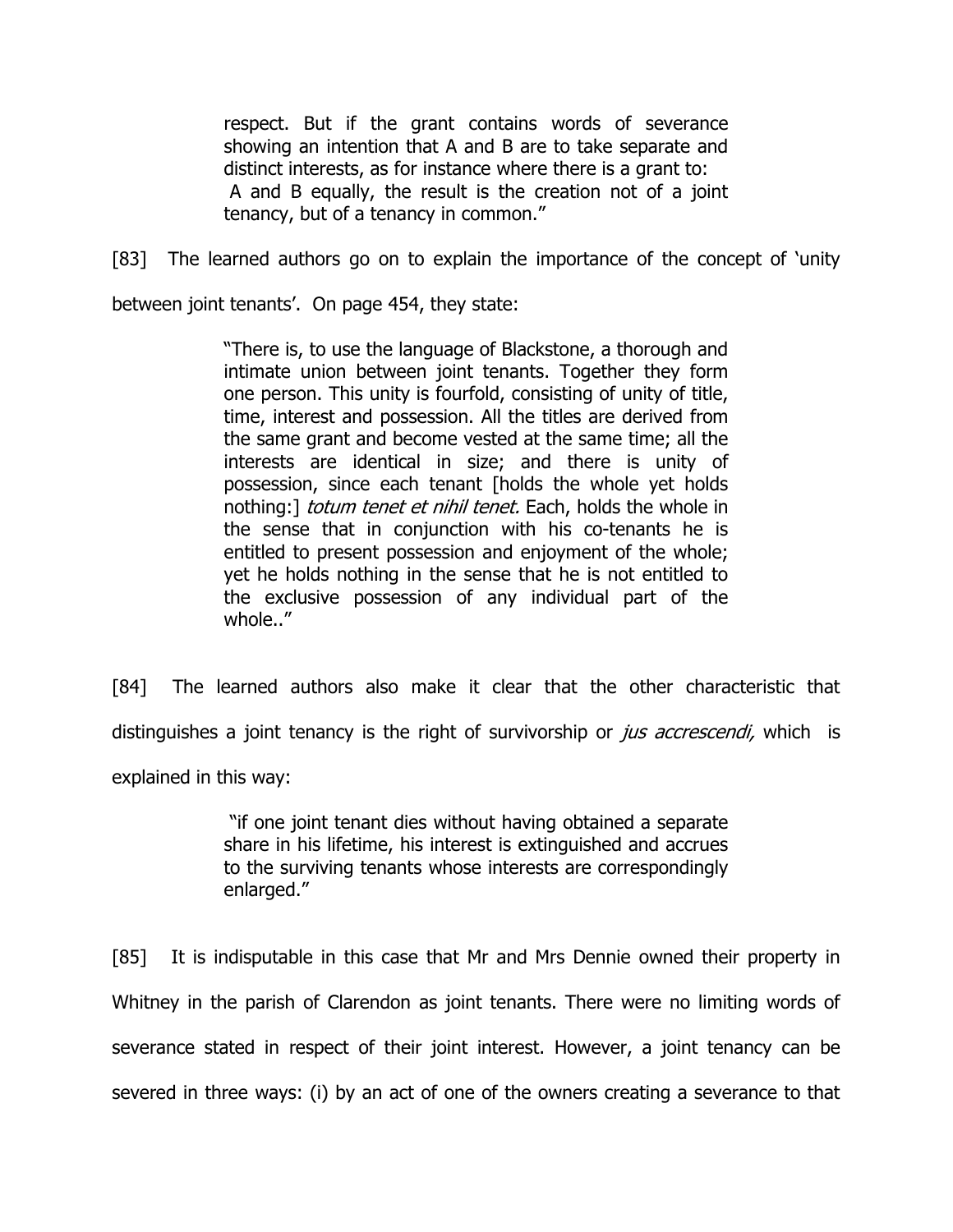share; (ii) it may be severed by mutual agreement; and (iii) by a course of dealing sufficient to intimate that the interests were mutually treated as constituting a tenancy in common. None of these occurred in this case. There are circumstances when a sale of the property can be considered a severance of the joint tenancy, but that depends on the intention of the parties. In this case the transfer of ownership of the property in Whitney, to the property at McGilchrist Pen given in exchange, was agreed to be effected on the same basis. There was no indication of any intended break in title, time, interest and possession. There was no statement, for instance that the proceeds of the sale were to be divided equally or any such words of an intention to separate the unity which exists between joint tenants.

[86] To the contrary, the Dennies as vendor, sold their home, were paid jointly for the crops and trees on the property and were awaiting the replacement house to their satisfaction as agreed. That did not happen and the Dennies sued to obtain the property in exchange. Up to the time of Mr Dennie's death there had been no severance of the joint tenancy, and had any monies been payable under the agreement, and been outstanding on his death, those funds would have been payable to Mrs Dennie by way of *jus accrescendi* as she would have been solely entitled to the same pursuant to her right of survivorship. Indeed, there has been, correctly in my view, no challenge to the order of Anderson J for the respondent to take up possession of the resettlement house at Lot 1, and for the transfer to Mrs Dennie of Lot 9A McGilchrist Pen. As a consequence, any sums payable due to the wrongful acts of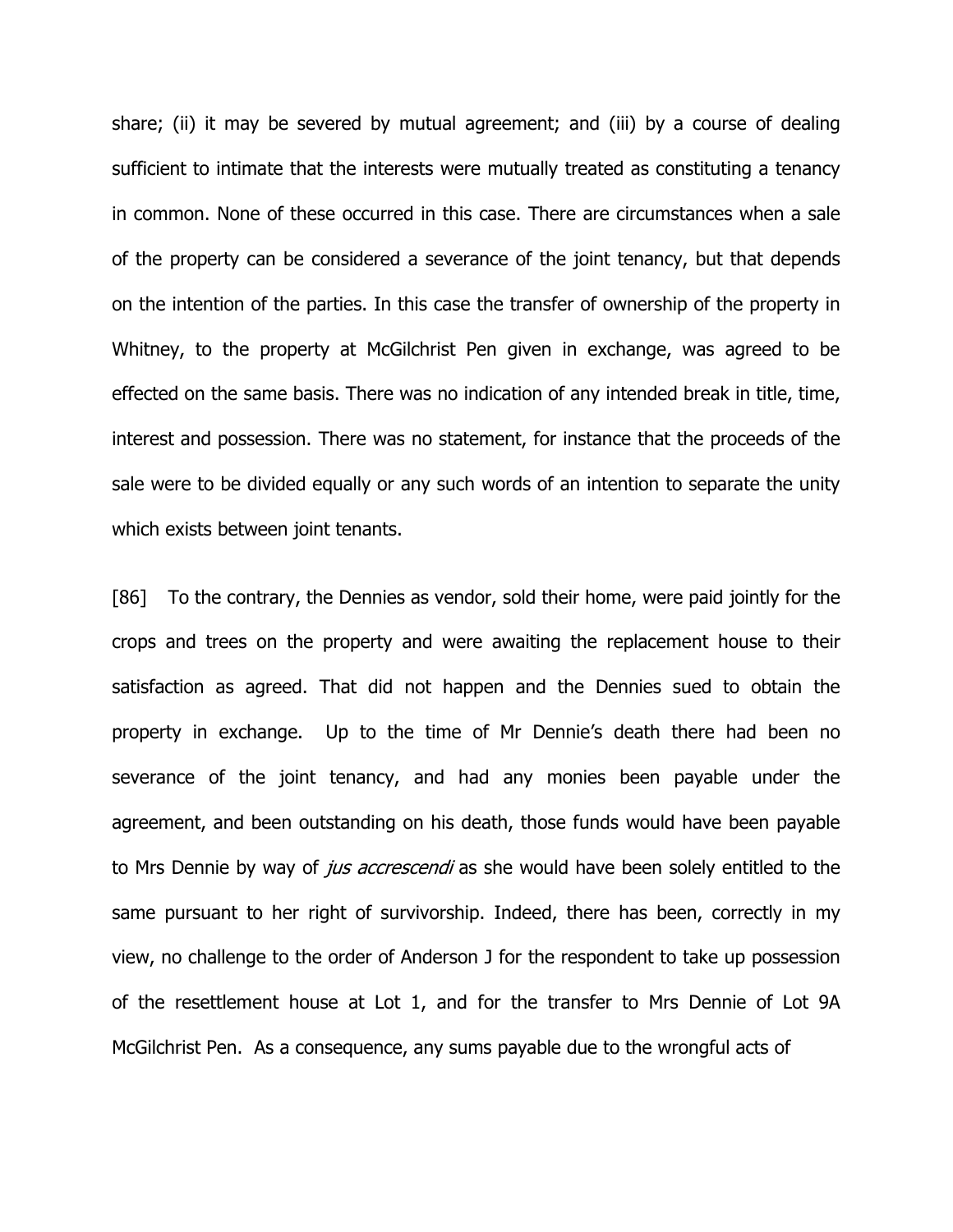Jamalco to complete the contract of sale are all payable to her pursuant to the said jus accrescendi principle.

[87] I am fortified in my conclusion on this by the dicta in **Mischel Holdings Pty** Ltd (in lig) v Mischel [2013] VSCA 375 (17 December 2013) which though on different facts dealt with the sale of a property jointly held, and the court having canvassed several authorities upheld the finding of the court below that the mother who held jointly with her son's company, but who died before the completion of the sale of the property, could claim through her estate for one half of the proceeds only because the evidence in that case, with particular regard to the issue that the unity of exclusive possession was absent, supported the position that the "unity" of the parties was to be considered as tenants in common in equity. As indicated previously, in this case, there was no such evidence and the Dennies continued to preserve the unity between joint tenants up until the death of Mr Dennie.

[88] In my view therefore, the death of Mr Dennie, before the commencement of the trial and also the delivery of judgment would not affect in any way the orders made by Anderson J.